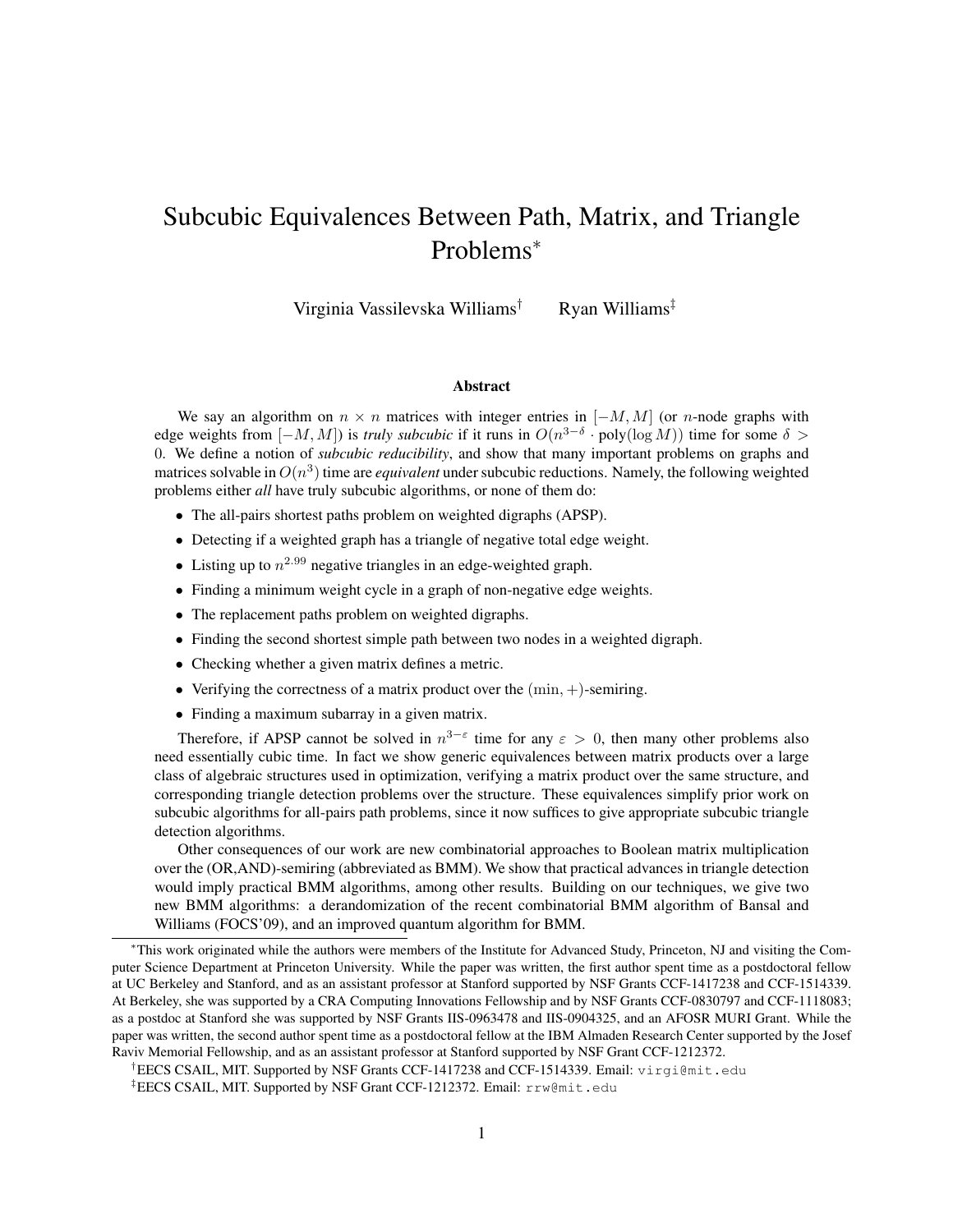# 1 Introduction

Many computational problems on graphs and matrices have natural cubic time solutions. For example,  $n \times n$  matrix multiplication over any algebraic structure can be done in  $O(n^3)$  operations. For algebraic structures that arise in optimization, such as the (min, +)-semiring, it is of interest to determine when we need only a subcubic number of operations.<sup>[1](#page-1-0)</sup> The all-pairs shortest paths problem (APSP) also has an  $O(n^3)$  time algorithm on  $n$ -node graphs, known for over 40 years  $[29, 69]$  $[29, 69]$  $[29, 69]$ . One of the "Holy Grails" of graph algorithms is to determine whether this cubic complexity is basically inherent, or whether a significant improvement (say,  $O(n^{2.9})$  time) is possible. (It is known that this question is equivalent to finding a faster algorithm for  $(\min, +)$  matrix multiplication [\[28,](#page-39-1) [47\]](#page-40-0)). Many researchers believe that cubic time is essentially necessary: there are  $n^2$  pairs of nodes, and in the worst case we should not expect to improve too much on  $O(n)$  time per pair.<sup>[2](#page-1-1)</sup> (We should note that a long line of work has produced subcubic algorithms with small poly( $\log n$ ) improvements in the running time. This work recently culminated in  $n^3/2^{\Theta(\log^{1/2} n)}$  time algorithms [\[71,](#page-41-1) [18\]](#page-39-2) that "shave" all polylogarithms, unfortunately without giving a truly subcubic solution.)

Related to APSP is the *replacement paths problem* (RPP): given nodes s and t in a weighted directed graph and a shortest path P from s to t, compute the length of the shortest simple path that avoids edge  $e$ , for all edges e on P. This problem is studied extensively (cf.  $[74, 40, 27, 39, 55, 52, 10]$  $[74, 40, 27, 39, 55, 52, 10]$  $[74, 40, 27, 39, 55, 52, 10]$  $[74, 40, 27, 39, 55, 52, 10]$  $[74, 40, 27, 39, 55, 52, 10]$  $[74, 40, 27, 39, 55, 52, 10]$  $[74, 40, 27, 39, 55, 52, 10]$  $[74, 40, 27, 39, 55, 52, 10]$  $[74, 40, 27, 39, 55, 52, 10]$  $[74, 40, 27, 39, 55, 52, 10]$  $[74, 40, 27, 39, 55, 52, 10]$  $[74, 40, 27, 39, 55, 52, 10]$  $[74, 40, 27, 39, 55, 52, 10]$ ) for its applications to network reliability. A slightly subcubic time algorithm is not hard to obtain from a slightly subcubic APSP algorithm, but nothing faster than this is known. It does seem that cubic time may be inherent, since for all edges in a path (and there may be  $\Omega(n)$  of them) we need to recompute a shortest path. A well-studied restriction of RPP is to find the *second* shortest (simple) path between two given nodes s and t. This problem also has an  $O(n^3)$  time algorithm, but again nothing much faster is known. Here, the cubic complexity does not seem to be so unavoidable: we simply want to find a certain type of path between two endpoints. Similarly, finding a minimum weight cycle in a graph with non-negative weights is only known to be possible in slightly subcubic time. $3$ 

An even simpler example is that of finding a triangle in an edge-weighted graph where the sum of edge weights is negative. Exhaustive search of all triples of nodes takes about  $O(n^3)$  time, and applying the best APSP algorithm makes this  $n^{3-o(1)}$  time, but we do not know a truly subcubic algorithm. Recent work has suggested that this negative triangle problem might have a faster algorithm, since the *node-weighted* version of the problem can be solved faster [\[63,](#page-41-3) [64,](#page-41-4) [67,](#page-41-5) [20,](#page-39-4) [21\]](#page-39-5). (In fact the node-weighted version of the problem is no harder than the *unweighted* triangle detection problem, which is solvable in  $O(n^{2.38})$  time [\[36\]](#page-39-6).) Since the cubic algorithm for negative triangle is *so* simple, and many restrictions of the problem have faster algorithms, it would appear that cubic complexity is unnecessary for finding a negative triangle.

We give theoretical evidence that these open algorithmic questions may be hard to resolve, by showing that they and other well-studied problems are all surprisingly *equivalent*, in the sense that there is a substantially subcubic algorithm for one of them if and only if all of them have substantially subcubic algorithms. Compare with the phenomenon of NP-completeness: one reason P versus NP looks so hard to resolve is that many researchers working in different fields have all been working on essentially the *same* (NP-complete) problem,

<span id="page-1-0"></span><sup>&</sup>lt;sup>1</sup>Note that in the specific case when the structure is a *ring*, it is well known that one can solve the problem much faster than  $O(n^3)$ operations [\[59,](#page-41-6) [19\]](#page-39-7). However it is unknown if this fact can be used to compute the matrix product fast on many other important structures such as commutative semirings.

<span id="page-1-1"></span><sup>&</sup>lt;sup>2</sup>Of course, as noted by a referee, a similar heuristic argument would say that  $n \times n$  matrix multiplication requires  $\Omega(n^3)$  time, which has long known to be false. One should be careful with intuition.

<span id="page-1-2"></span><sup>&</sup>lt;sup>3</sup>Note that if we allowed negative weights, this problem is NP-hard.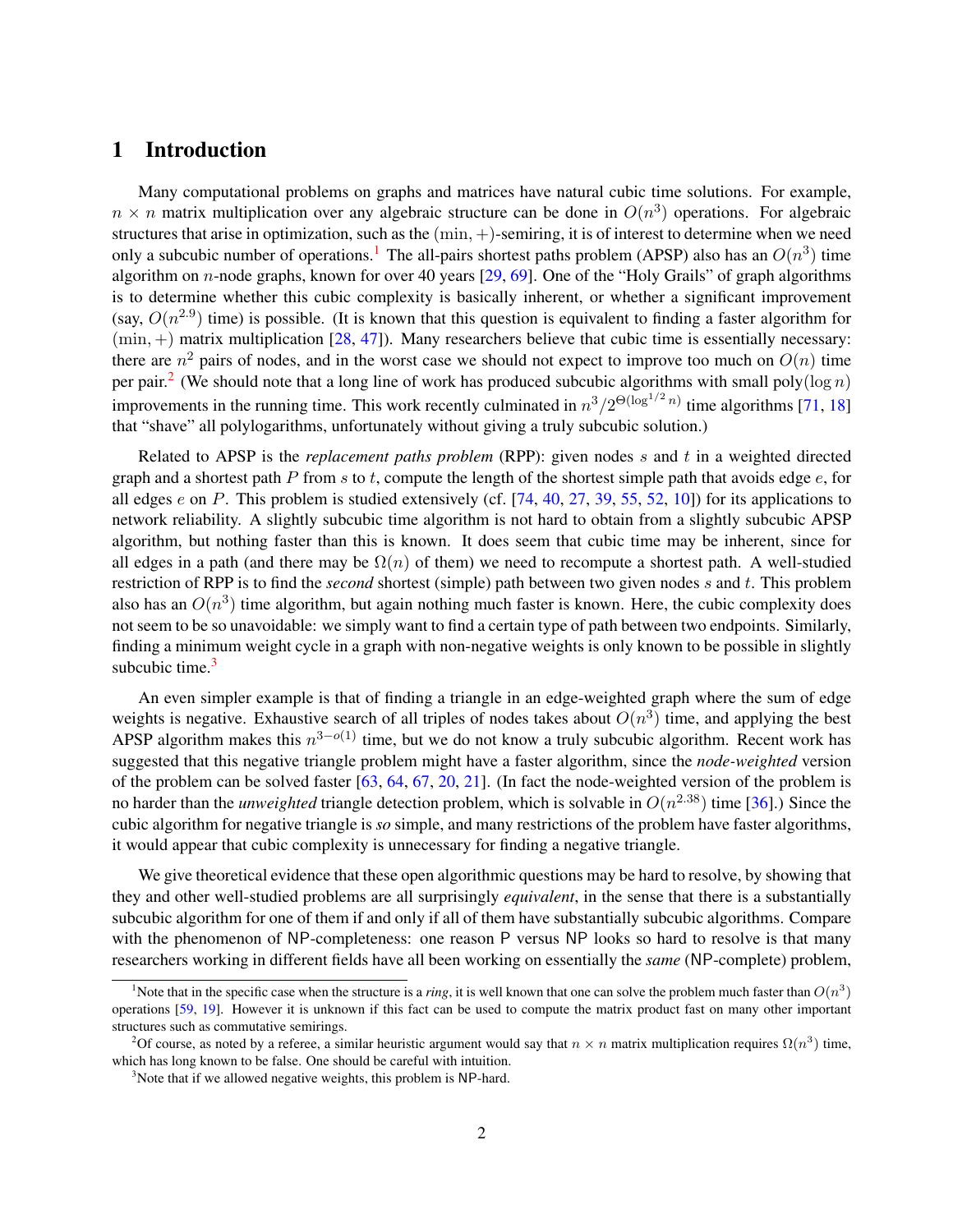with no concrete resolution of the problem in sight. Our situation is entirely analogous: either these problems really need essentially cubic time, or we are missing a fundamental insight which would make all of them simultaneously easier.

Informally, we say that an algorithm on  $n \times n$  matrices (or n-node graphs) with entries in  $\{-M, \ldots, M\} \cup$  ${-\infty,\infty}$  is *truly subcubic* if it uses  $O(n^{3-\delta} \cdot \text{poly}(\log M))$  time for some  $\delta > 0$ . In general, poly  $\log M$ factors are natural: truly subcubic ring matrix multiplication algorithms (such as Strassen's) have poly log M overhead if one counts the bit complexity of operations. We develop *subcubic reductions* between many problems solvable in  $\tilde{O}(n^3)$  time, proving Theorem [1.1](#page-2-0) below.

**Theorem 1.1** *The following problems (with weights in*  $\{-M, \ldots, M\} \cup \{-\infty, \infty\}$ ) *either* all *have truly subcubic algorithms, or* none *of them do:*

- *1. The all-pairs shortest paths problem on weighted digraphs (APSP).*
- *2. The all-pairs shortest paths problem on undirected weighted graphs.*
- *3. Detecting if a weighted graph has a triangle of negative total edge weight.*
- *4. Listing up to* n <sup>3</sup>−<sup>δ</sup> *negative triangles in an edge-weighted graph, for a fixed* δ > 0*.*
- *5. Computing the matrix product over the* (min, +)*-semiring.*
- *6. Verifying the correctness of a matrix product over the* (min, +)*-semiring.*
- *7. Checking whether a given matrix defines a metric.*
- *8. Finding a minimum weight cycle in a graph of non-negative edge weights.*
- *9. The replacement paths problem on weighted digraphs.*
- *10. Finding the* second *shortest simple path between two nodes in a weighted digraph.*
- <span id="page-2-0"></span>*11. Finding a maximum subarray of a given matrix.*

Note the only previously known equivalence in the above was that of (1),(2) and (5).

Out of the above reductions, only the reduction from (1) to (3) actually introduces a poly( $\log M$ ) factor in the running time. We prove that there is in fact a randomized subcubic reduction from  $(1)$  to  $(3)$  that replaces the poly( $\log M$ ) factor with a  $\log n$  factor and works with high probability (cf. Section [4.3\)](#page-20-0). Therefore, any  $O(n^{3-\delta})$ -time algorithm for one of the above problems can be converted into an  $O(n^{3-\delta'})$ -time (randomized) algorithm for any of the other problems.

An explicit definition of our reducibility concept is given in Section [3.](#page-9-0) The truly subcubic runtimes may vary depending on the problem: for example, an  $\tilde{O}(n^{2.9})$  algorithm for negative triangle implies an  $\tilde{O}(n^{2.96})$ algorithm for APSP.

Perhaps the most interesting aspect of Theorem [1.1](#page-2-0) is that some of the listed problems are *decision* problems, while others are *functions*. Hence to prove lower bounds for these decision problems, it would suffice to prove them for certain multi-output functions. It is counterintuitive that an  $O(n^{2.9})$  algorithm returning one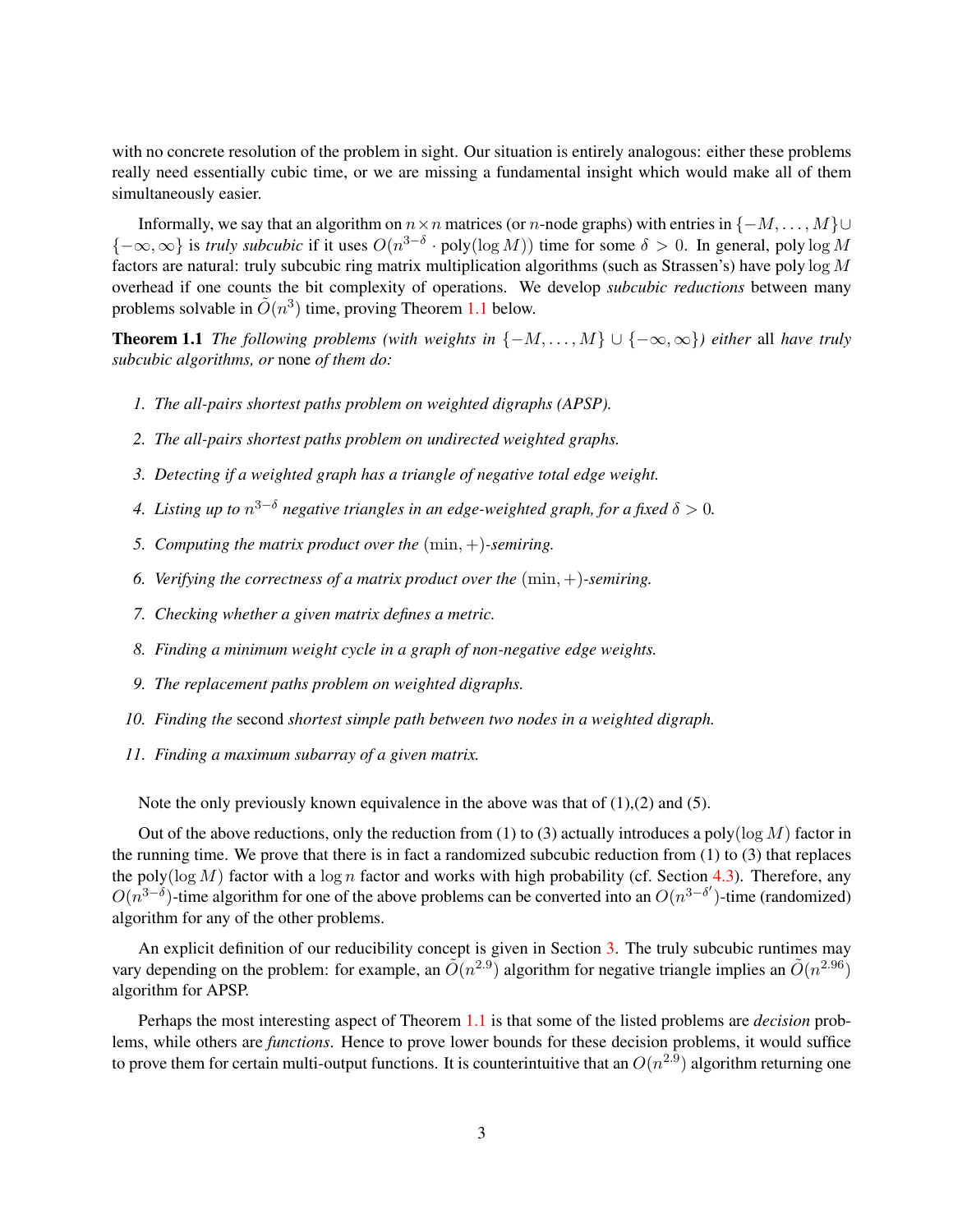bit can be used to compute a function returning  $n^2$  bits, in  $O(n^{2.96})$  time. Nevertheless, it is possible and in retrospect, our reductions are very natural.

Subsequently to the conference version of this paper, some more subcubic equivalences to APSP have been proven. Notably, Abboud, Grandoni and Vassilevska Williams [\[1\]](#page-38-1) showed that computing the Radius, Median or (Unique Path) Betweenness Centrality of a graph are all subcubically equivalent to APSP.

A few equivalences in Theorem [1.1](#page-2-0) follow from a more general theorem, which can be used to simplify prior work on all-pairs path problems.

In general we consider (min,  $\odot$ ) *structures* defined over a set R of the form { $-M, \ldots, M$ } ∪ { $-\infty, \infty$ } for some  $M \in \mathbb{Z}^+ \cup \{\infty\}$ , together with an operation  $\odot: R \times R \to R^4$  $\odot: R \times R \to R^4$  We define a type of  $(\min, \odot)$  structure that we call *extended*, which allows for an "identity matrix" and an "all-zeroes matrix" over the structure. (For definitions, see the Preliminaries.) Almost all structures we consider in this paper are extended, including the Boolean semiring over OR and AND, the  $(\min, \max)$ -semiring, and the  $(\min, +)$ -semiring. In Section [4](#page-13-0) we prove:

<span id="page-3-1"></span>**Theorem 1.2** (Informal Statement of Theorems [4.1](#page-14-0) and [4.2\)](#page-14-1) Let  $\bar{\mathcal{R}}$  be an extended (min,  $\odot$ ) *structure. The following problems over*  $\overline{\mathcal{R}}$  *either* all *have truly subcubic algorithms, or* none *of them do:* 

- **Negative Triangle Detection.** *Given an n-node graph with weight function*  $w : V \times V \rightarrow R$ *, find nodes* i, j, k such that  $w(i, j) \in R$ ,  $w(i, k) \in R$ ,  $w(k, j) \in R$ , and  $(w(i, k) \odot w(k, j)) + w(i, j) < 0$ .
- Matrix Product. *Given two* n × n *matrices* A*,* B *with entries from* R*, compute the product of* A *and* B *over* R¯*.*
- Matrix Product Verification. *Given three* n × n *matrices* A*,* B*,* C *with entries from* R*, determine if the product of A and B over*  $\mathcal R$  *is*  $C$ *.*

The relationship between matrix product and its verification is particularly surprising, as  $n \times n$  matrix product verification *over rings* can be done in  $O(n^2)$  randomized time [\[11,](#page-38-2) [31\]](#page-39-8) but it is not known whether ring matrix multiplication can be reduced to this fast verification. Spinrad [\[57\]](#page-41-7) (Open Problem 8.2) and Alon [\[2\]](#page-38-3) asked if the verification of various matrix products can be done faster than the products themselves. Our reductions rely crucially on the fact that the addition operation in a  $(\min, \odot)$  structure is a *minimum*.

<span id="page-3-2"></span>We have as a consequence of Theorem [1.2:](#page-3-1)

Theorem 1.3 *The following* all *have truly subcubic "combinatorial" algorithms, or none of them do:*

- *Boolean matrix multiplication (BMM).*
- *Detecting if a graph has a triangle.*
- Listing up to  $n^{3-\delta}$  triangles in a graph for constant  $\delta > 0$ .
- *Verifying the correctness of a matrix product over the Boolean semiring.*

<span id="page-3-0"></span><sup>&</sup>lt;sup>4</sup>An analogous treatment is possible for  $(\max, \odot)$  structures. We omit the details, as they merely involve negations of entries.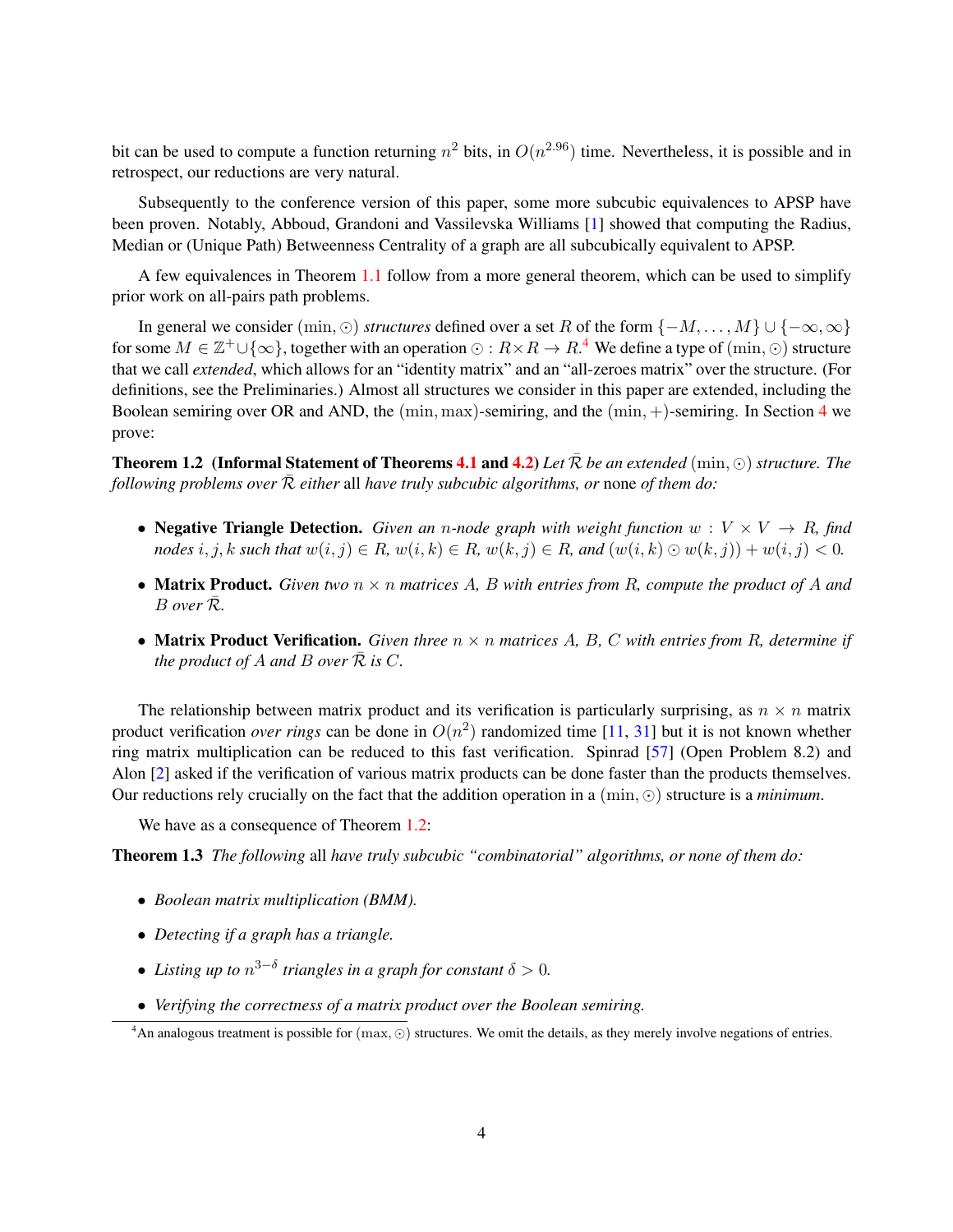The notion of a "combinatorial" algorithm does not have a formal definition. Intuitively, such algorithms are not only theoretically, but also practically efficient. In the above theorem, by combinatorial we mean an algorithm with low leading constants. One can verify that the reductions in our paper have low leading constants and low overhead; hence any simple fast triangle algorithm would yield a simple (and only slightly slower) BMM algorithm. The relation between BMM and the triangle problem has been investigated by many researchers, *e.g.* ([\[73\]](#page-42-1), Open Problem 4.3(c)) and ([\[57\]](#page-41-7), Open Problem 8.1).

An extra bullet can be added to Theorem [1.3](#page-3-2) relating the above problems to context-free grammar (CFG) parsing. The CFG parsing problem is to determine whether a given  $n$ -symbol string can be generated by a given CFG of size  $g$ . Valiant [\[61\]](#page-41-8) showed that the problem can be reduced to BMM, showing that any  $O(n^{3-\epsilon})$  time algorithm for BMM implies an  $O(gn^{3-\epsilon})$  time algorithm for CFG parsing. Lee [\[42\]](#page-40-4) showed a converse: that any  $O(gn^{3-\epsilon})$  time algorithm for CFG parsing would imply an  $O(n^{3-\epsilon/3})$  time algorithm for  $n \times n$  BMM. The reductions in [\[61\]](#page-41-8) and [\[42\]](#page-40-4) are combinatorial algorithms. In this sense, CFG parsing for constant size grammars can be added to Theorem [1.3.](#page-3-2)

Using Theorem [1.3,](#page-3-2) we also show how our techniques can be used to design alternative approaches to Boolean matrix multiplication (BMM). More concretely, Theorem [1.3](#page-3-2) can already yield new BMM algorithms, with a little extra work. First, we can derandomize the recent combinatorial BMM algorithm of Bansal and Williams [\[6\]](#page-38-4):

# <span id="page-4-0"></span>**Theorem 1.4** There is a deterministic combinatorial  $O(n^3/\log^{2.25} n)$ -time algorithm for BMM.

Subsequent to our result, there have been two improved combinatorial BMM algorithms, by Chan [\[17\]](#page-38-5) and by Yu [\[75\]](#page-42-2). The latter constitutes the current fastest algorithm, running in  $O(n^3/\log^4 n)$  time. Yu's improvement is partially based on Theorem [6.1](#page-29-0) presented here.

The BMM algorithm of [\[6\]](#page-38-4) uses randomness in two different ways: it reduces BMM to a graph theoretic problem, computes a pseudoregular partition of the graph in randomized quadratic time, then it uses random samples of nodes along with the partition to speed up the solution of the graph problem. We can avoid the random sampling by giving a triangle algorithm with  $O(n^3/\log^{2.25} n)$  running time, and applying a stronger version of Theorem [1.3](#page-3-2) that shows an equivalence preserving polylogarithmic factors (see Corollary [4.1\)](#page-18-0). To get a deterministic triangle algorithm, we show (using a new reduction) that in fact any *polynomial time* algorithm for computing a pseudoregular partition suffices for obtaining a subcubic triangle algorithm. With this relaxed condition, we can replace the randomized quadratic algorithm for pseudoregularity with a deterministic polynomial time algorithm of Alon and Naor [\[4\]](#page-38-6). A similar result holds for APSP: assuming that APSP requires essentially cubic time, we obtain essentially quadratic time lower bounds for a natural weighted graph query problem, for any polynomial amount of processing on the graph.

In more detail, for a graph with edge weight function  $c : E \to \mathbb{Z}$ , a *price query* is an assignment of node weights  $p : V \to \mathbb{Z}$ . Such a query has a *yes* answer if and only if there is a  $(u, v) \in E$  such that  $p(u) + p(v) > c(u, v)$ . (Intuitively, the  $p(v)$  are "prices" on the nodes, the  $c(u, v)$  are costs of producing u and  $v$ , and a price query asks if there is an edge we are willing to "sell" at the prices given by the query.)

<span id="page-4-1"></span>**Theorem 1.5** *Suppose there is a constant*  $k > 0$  *and a function*  $f(n)$  *such that every n-node edge-weighted* graph can be preprocessed in  $O(n^k)$  time so that any subsequent price query can be answered in  $O(n^2/f(n))$ time. Then, the negative triangle detection problem is solvable in  $O(n^3/f(n^{1/(2k)}))$  time.

In particular, if the hypothesis above is true for  $f(n) = 2^{\Omega(\log^{\delta} n)}$  for some constant  $\delta > 0$ , then negative triangle is in  $n^3/2^{\Omega(\log^\delta n)}$  time. Our reduction from APSP to negative triangle is tight in this case and the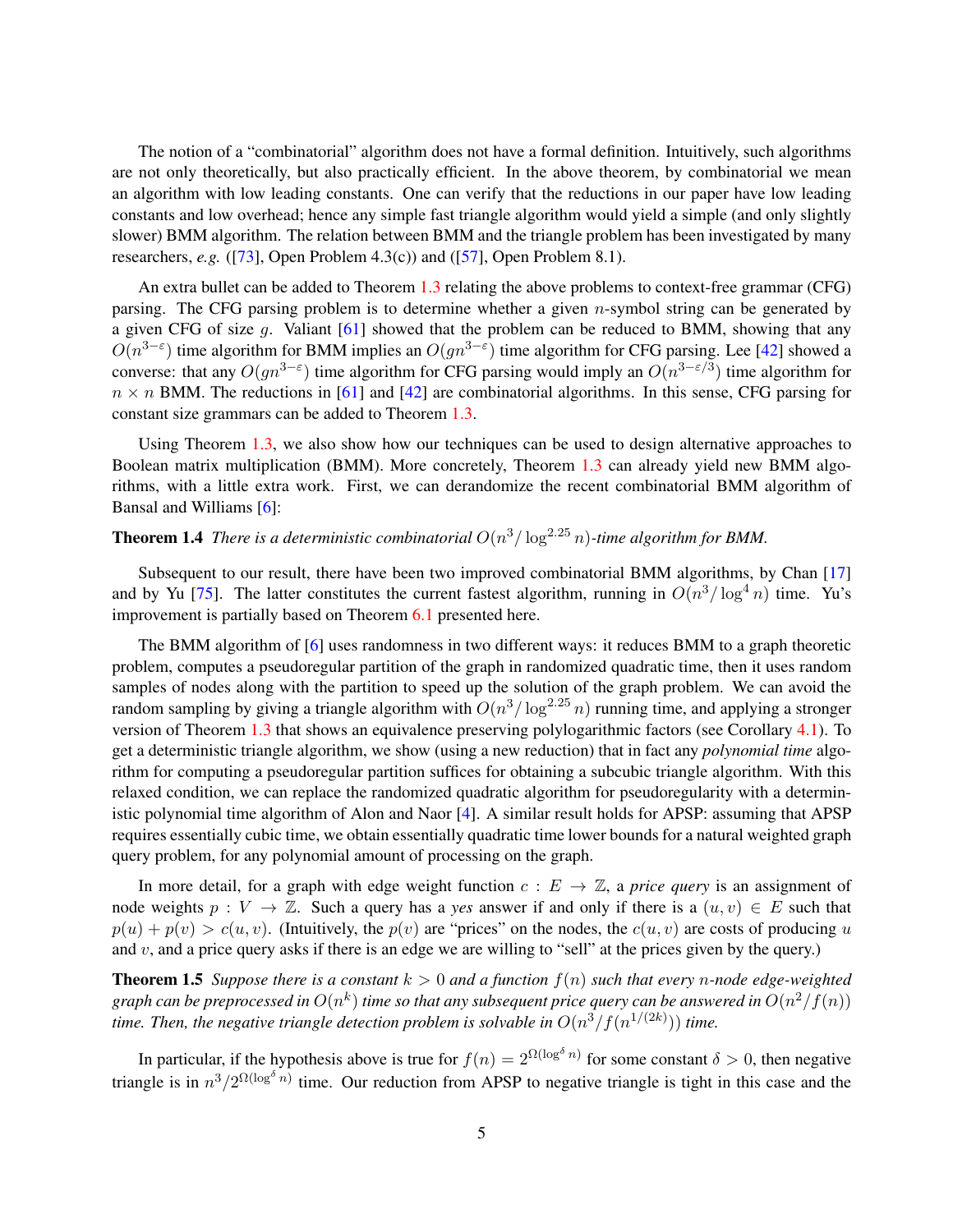hypothesis would imply that APSP also is in  $n^3/2^{\Omega(\log^\delta n)}$  time. If  $\delta = 1$ , then APSP is in truly subcubic time. Subsequent work [\[71\]](#page-41-1) has in fact shown that the statement is true for  $\delta = 1/2$ , i.e. that APSP is in  $n^3/2^{\Omega(\sqrt{\log n})}$  time.

We also obtain a new quantum algorithm for BMM in the query complexity setting, improving the previous best by Buhrman and Špalek  $[13]$  $[13]$ :

<span id="page-5-0"></span>**Theorem 1.6** There is an  $\tilde{O}(\min\{n^{1.3}L^{17/30}, n^{1.5}L^{1/4}\})$ -query quantum algorithm for computing the prod*uct of two*  $n \times n$  *Boolean matrices, where* L *is the number of ones in the output matrix.* 

The first time bound of Theorem [1.6](#page-5-0) is obtained by simply applying the best known quantum algorithm for triangle [\[45\]](#page-40-5) to our generic matrix product to triangle detection reduction, already improving the previous best [\[13\]](#page-38-7) output-sensitive quantum algorithm for BMM. The second time bound is obtained by applying ideas of Lingas [\[43,](#page-40-6) [44\]](#page-40-7). Our results have recently been improved by Le Gall [\[41\]](#page-40-8) and Jeffery, Kothari and Magniez [\[37\]](#page-40-9).

#### 1.1 A Little Intuition

One of our key observations is the counterintuitive result that subcubic algorithms for certain triangle detection problems can be used to obtain subcubic matrix products in many forms, including products that are not known to be subcubic. Let us first review some intuition for why fast triangle detection should *not* imply fast matrix multiplication, then discuss how our approach circumvents it. For simplicity, let us focus on the case of Boolean matrix multiplication (BMM) over OR and AND.

First, note that triangle detection returns one bit, while BMM returns  $n^2$  bits. This seems to indicate that  $O(n^{2.99})$  triangle detection would be useless for subcubic BMM, as the algorithm would need to be run  $\Omega(n^2)$  times. Furthermore, BMM can determine *for all edges* if there is a triangle using the edge, while triangle detection only determines if *some edge* is in a triangle. Given our intuitions about quantifiers, it looks unlikely that the universally quantified problem could be efficiently reduced to the existentially quantified problem. So there appears to be strong intuition for why such a reduction would not be possible.

However, there is an advantage in calling triangle detection on small graphs corresponding to small submatrices. Let A and B be  $n \times n$  matrices over  $\{0, 1\}$ . Triangle detection can tell us if A  $\cdot$  B contains any entry with a 1: Set up a tripartite graph with parts  $S_1, S_2$  and  $S_3$ , each containing n nodes which we identify with the set  $[n] := \{1, \ldots, n\}$ . The edge relation for  $S_1 \times S_2$  is defined by A, and the edge relation for  $S_2 \times S_3$  is defined by B (in the natural way). A path of length two from  $i \in S_1$  to  $j \in S_3$  corresponds to a 1 in the entry  $(A \cdot B)[i, j]$ . Therefore, putting all possible edges between  $S_1$  and  $S_3$ , there is a triangle in this graph if and only if  $A \cdot B$  contains a 1-entry. (Note we are already relying on the fact that our addition operation is OR.)

The above reasoning can also be applied to *submatrices*  $A'$  and  $B'$ , to determine if  $A' \cdot B'$  contributes a 1-entry to the matrix product. More generally, triangle detection can tell us if a product of two submatrices contains a 1-entry, *among just those entries of the product that we have not already computed*. That is, we only need to include edges between  $S_1$  and  $S_3$  that correspond to undetermined entries of the product. Hence triangle detection can tell us if submatrices  $A'$  and  $B'$  have any new 1-entries to contribute to the current matrix product so far.

On the one hand, if all possible pairs of submatrices from  $A$  and  $B$  do not result in finding a triangle, then we have computed all the 1-entries and the rest must be zeroes. On the other hand, when we detect a triangle, we determine at least one new 1-entry  $(i, j)$  in  $A \cdot B$ , and we can keep latter triangle detection calls from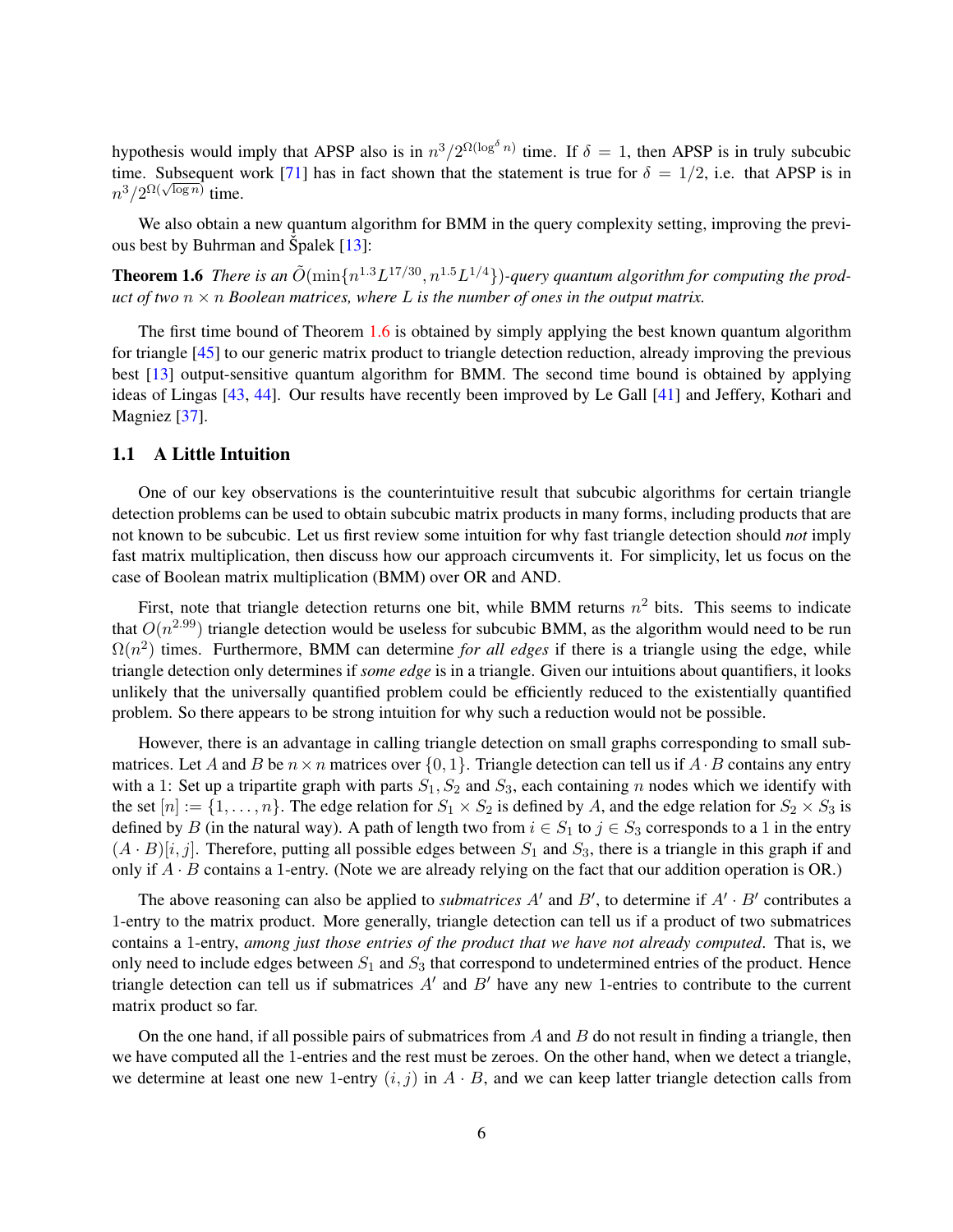recomputing this entry by simply removing the edge  $(i, j)$  between  $S_1$  and  $S_3$ . By balancing the number of triangle detection subproblems we generate with the number of 1-entries in  $A \cdot B$ , we get a subcubic runtime for matrix multiplication provided that the triangle algorithm was also subcubic. (In fact we get an *output sensitive* algorithm.) With additional technical effort and a simultaneous binary search method, these ideas can be generalized to any matrix product where "addition" is a minimum operator.

# 2 Preliminaries

Throughout the paper, for two integers a and b with  $a < b$ , we denote by  $[a, b]$  the interval of integers between a and b, i.e.  $\{a, a+1, \ldots, b\}$ .

Unless otherwise noted, all graphs in the paper are directed, and have  $n$  vertices and  $m$  edges. Whenever an algorithm in our paper uses  $\infty$  or  $-\infty$ , these can be substituted by numbers of suitably large absolute value. We use  $\omega$  to denote the smallest real number such that  $n \times n$  matrix multiplication over an arbitrary ring can be done in  $n^{\omega+o(1)}$  additions and multiplications over the ring.

Structures and Extended Structures. We give a general definition encompassing all algebraic structures for which our results apply. Let R be a set of the form  $[-M, M] \cup \{-\infty, \infty\}$ , where  $M \in \mathbb{Z}^+ \cup \{\infty\}$ . We call M the *maxint* of R.

A (min,  $\odot$ ) *structure over* R is defined by a binary operation  $\odot$  :  $R \times R \rightarrow R$ . We use the variable R to refer to a (min,  $\odot$ ) structure. We say a (min,  $\odot$ ) structure is *extended* if R contains elements  $\varepsilon_0$  and  $\varepsilon_1$  such that for all  $x \in R$ ,  $x \odot \varepsilon_0 = \varepsilon_0 \odot x = \infty$  and  $\varepsilon_1 \odot x = x$  for all  $x \in R$ . That is, R is extended to include two additional elements:  $\varepsilon_0$  which is a type of annihilator, and  $\varepsilon_1$  which is a left identity. We use the variable  $\bar{\mathcal{R}}$ to refer to an extended structure.

The elements  $\varepsilon_0$  and  $\varepsilon_1$  allow us to define (for every *n*) an  $n \times n$  *identity matrix*  $I_n$  and a  $n \times n$  *zero matrix*  $Z_n$  over  $\overline{\mathcal{R}}$ . More precisely,  $I_n[i, j] = \varepsilon_0$  for all  $i \neq j$ ,  $I_n[i, i] = \varepsilon_1$ , and  $Z_n[i, j] = \varepsilon_0$  for all i, j. We shall omit the subscripts of  $I_n$  and  $Z_n$  when the dimension is clear.

Examples of extended structures  $\bar{\mathcal{R}}$  are the  $(OR, AND)$  (or Boolean) semiring,<sup>[5](#page-6-0)</sup> as well as the  $(\min, \max)$ and  $(\min, +)$  semirings <sup>[6](#page-6-1)</sup> (also called *subtropical* and *tropical*), and the  $(\min, \le)$  structure used to solve *all pairs earliest arrivals* [\[62,](#page-41-9) [68\]](#page-41-10). An example of a structure that is *not* extended is the "existence dominance" structure defined with  $R = \mathbb{Z} \cup \{-\infty, \infty\}$ , and  $a \odot b = 0$  if  $a \leq b$  and  $a \odot b = 1$  otherwise.

**Matrix Products Over Structures.** The *matrix product of two*  $n \times n$  *matrices over*  $\mathcal{R}$  is

$$
(A \odot B)[i,j] = \min_{k \in [n]} (A[i,k] \odot B[k,j]).
$$

It is easy to verify that for all matrices A over an extended  $\overline{R}$ ,  $I \odot A = A$  and  $Z \odot A = A \odot Z = F$ where  $F[i, j] = \infty$  for all i, j. The problem of *matrix product verification* over an extended structure  $\overline{R}$  is to determine whether  $\min_{k \in [n]} (A[i, k] \odot B[k, j]) = C[i, j]$  for all  $i, j \in [n]$ , where  $A, B, C$  are given  $n \times n$ matrices with entries from R. Although it looks like a simpler problem, matrix product verification for the  $(\min, +)$  semiring (for instance) is not known to have a truly subcubic algorithm.

<span id="page-6-0"></span><sup>&</sup>lt;sup>5</sup>Observe the Boolean semiring is easily embedded into the R-structure with  $R = [0, 0] \cup \{-\infty, \infty\}$ ,  $\varepsilon_0 = \infty$  and  $\varepsilon_1 = 0$ , where  $x \odot y = x + y.$ 

<span id="page-6-1"></span><sup>&</sup>lt;sup>6</sup>For the (min, +) semiring when R is taken to be  $[-M, M] \cup \{-\infty, \infty\}$  for a finite integer M, we replace + with the ⊙ operation where  $a \odot b = a + b$  when  $a + b \in [-M, M]$ ,  $a \odot b = -\infty$  if  $a + b < -M$  and  $a \odot b = \infty$  otherwise.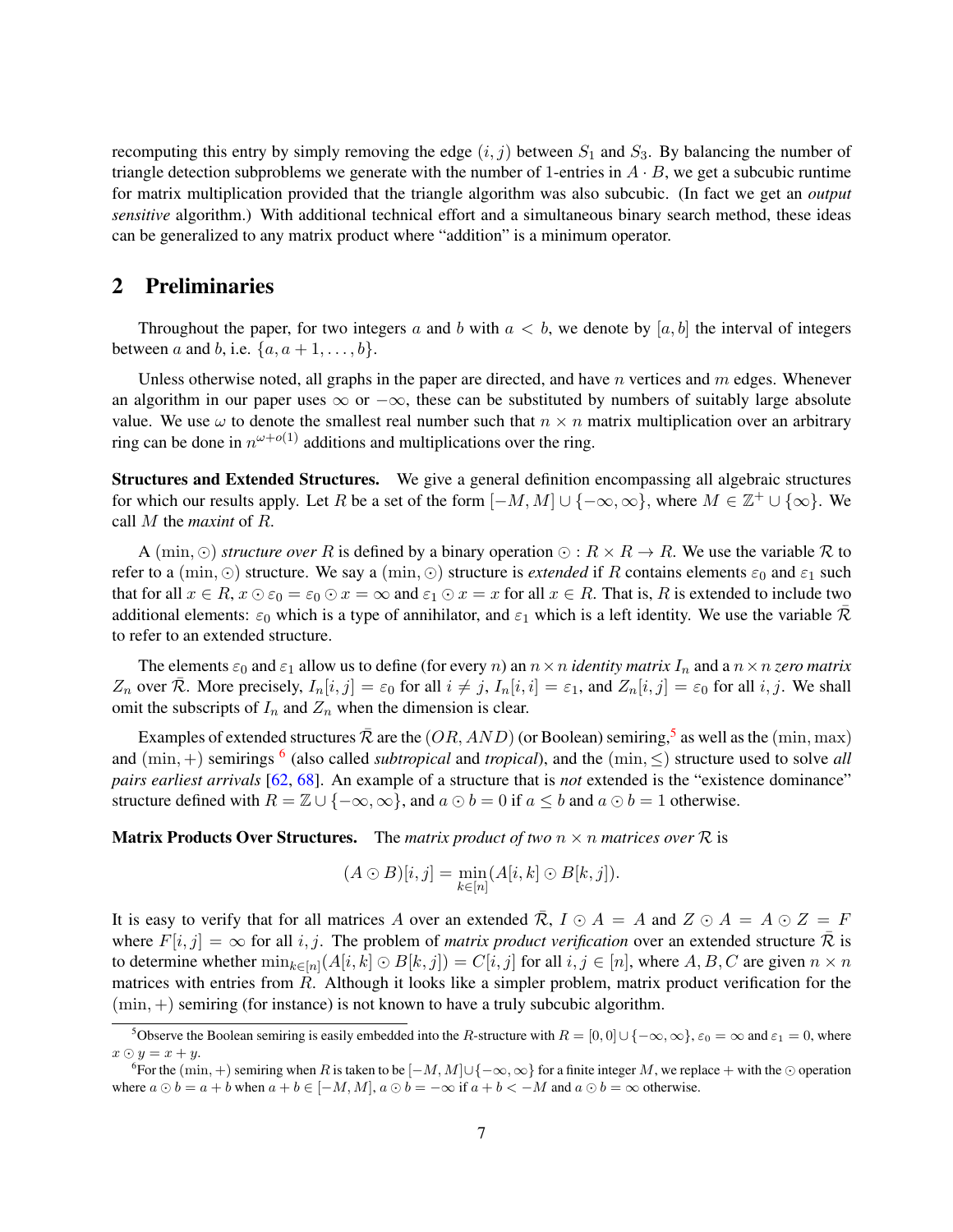Negative Triangles Over Structures. The *negative triangle problem over* R is defined on a weighted tripartite graph with parts  $I, J, K$ . All edge weights are from R. The problem is to detect if there are  $i \in I, j \in J, k \in K$  so that  $(w(i,k) \odot w(k,j)) + w(i,j) < 0$ . Note that if one negates all weights of edges between I and J, the condition becomes  $(w(i, k) \odot w(k, j)) < w(i, j)$ , and since R is symmetric, all edge weights are still from  $R$ . Thus the negative triangle problem can be equivalently defined with the condition  $(w(i, k) \odot w(k, j)) < w(i, j)$ .

In the special case when  $\odot = +$ , the tripartiteness requirement is unnecessary, and the negative triangle problem is defined on an *arbitrary* graph with edge weights from R. This holds for the negative triangle problem over both the  $(min, +)$  and Boolean semirings.

#### <span id="page-7-1"></span>2.1 Prior and Related Work

Matrix Products and Path Problems. Matrix multiplication is fundamental to computer science. The case of multiplying over a field is well known to admit surprisingly fast algorithms using the magic of subtraction, beginning with the famous  $O(n^{\log_2 7})$  $O(n^{\log_2 7})$  $O(n^{\log_2 7})$  time algorithm of Strassen [\[59\]](#page-41-6)<sup>7</sup>. After many improvements on Strassen's original result, the current best upper bound on matrix multiplication over an arbitrary field is by Le Gall [\[34\]](#page-39-9), very slightly improving upon the looser bound  $O(n^{2.373})$  [\[72\]](#page-41-11) which together with an inde-pendent result by Stothers [\[58,](#page-41-12) [22\]](#page-39-10) improved on the longstanding bound of  $O(n^{2.376})$  of Coppersmith and Winograd [\[19\]](#page-39-7).

Over algebraic structures without subtraction, there has been little progress in the search for truly subcubic algorithms. These "exotic" matrix products are extremely useful in graph algorithms and optimization. For example, matrix multiplication over the (max, min)-semiring, with max and min operators in place of plus and times (respectively), can be used to solve the *all pairs bottleneck paths problem* (APBP) on arbitrary weighted graphs, where we wish to find a maximum capacity path from  $s$  to  $t$  for all pairs of nodes  $s$  and t. Related work [\[66,](#page-41-13) [24\]](#page-39-11) has shown that fast matrix multiplication over rings can be applied to obtain a truly subcubic algorithm over the (max, min)-semiring, yielding truly subcubic APBP. Matrix multiplication over the (min, +)-semiring (also known as the *distance product*) can be used to solve *all pairs shortest paths* (APSP) in arbitrary weighted graphs [\[28\]](#page-39-1). That is, truly subcubic distance product would imply truly subcubic APSP, one of the "Holy Grails" of graph algorithms. The fastest known algorithms for distance product are a recent randomized  $n^3/2^{\Omega(\log^{1/2} n)}$ -time solution by Williams [\[71\]](#page-41-1), a deterministic version with analogous runtime by Chan and Williams [\[18\]](#page-39-2), and an  $\tilde{O}(Mn^{\omega})$  algorithm where M is the largest weight in the matrices, due to Alon, Galil and Margalit [\[3\]](#page-38-8) (following Yuval [\[76\]](#page-42-3)). Unfortunately, the latter algorithm is *pseudopolynomial* (exponential in the bit complexity), and can only be used to efficiently solve APSP in special cases such as when the weights in the graph are small [\[56,](#page-41-14) [77\]](#page-42-4), or when the weights are on the nodes instead of the edges [\[15,](#page-38-9) [16\]](#page-38-10).

Many over the years have asked if APSP can be solved faster than cubic time. For an explicit reference, Shoshan and Zwick [\[56\]](#page-41-14) asked if the distance product of two  $n \times n$  matrices with entries in  $\{1, \ldots, M\}$  can be computed in  $O(n^{3-\delta}\log M)$  for some  $\delta > 0$ . (Note that an APSP algorithm of similar runtime would follow from such an algorithm.)

Triangles and Matrix Products. Itai and Rodeh [\[36\]](#page-39-6) were the first to show that triangle detection can be done with Boolean matrix multiplication.

<span id="page-7-0"></span><sup>7</sup> Strassen's algorithm also works over an arbitrary ring.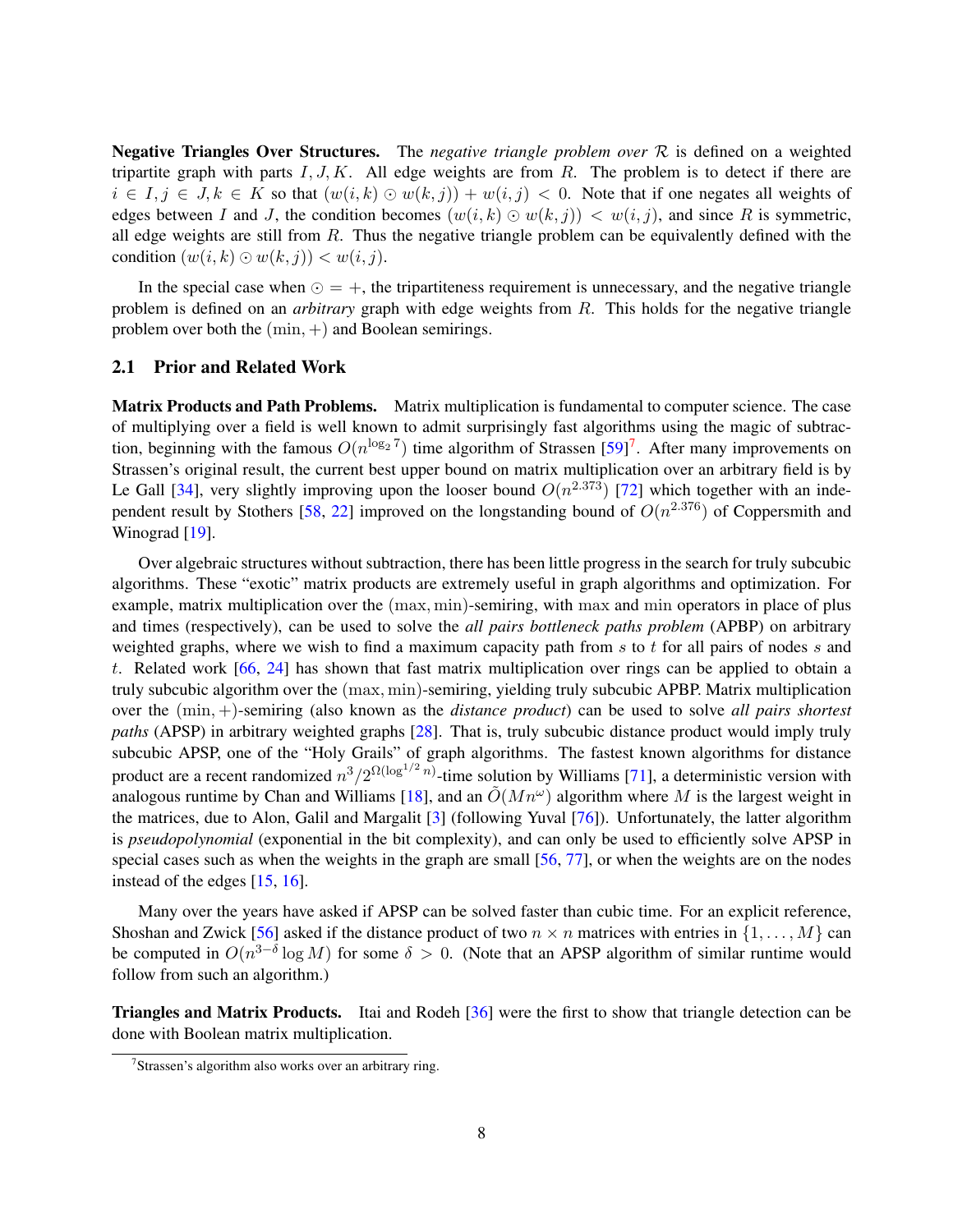The trilinear decomposition of Pan [\[48,](#page-40-10) [49\]](#page-40-11) implies that any bilinear circuit for computing the trace of the cube of a matrix  $A$  (*i.e.*,  $tr(A^3)$ ) over any ring can be used to compute matrix products over any ring. So in a sense, algebraic circuits that can *count the number of triangles* in a graph can be turned into matrix multiplication circuits. Note, this correspondence relies heavily on the algebraic circuit model: it is non-black box in an extreme way. (Our reductions are all black box.)

**The k Shortest Paths Problem.** A natural generalization of the s, t-shortest path problem is that of returning the first k of the shortest paths between s and t. In the early 1970s, Yen  $[74]$  and Lawler  $[40]$  presented an algorithm which solved this problem for directed graphs with nonnegative edge weights; with Fibonacci heaps [\[30\]](#page-39-12) their algorithm runs in  $O(k(mn + n^2 \log n))$  time. Eppstein [\[27\]](#page-39-3) showed that if the paths can have cycles, then the problem can be solved in  $O(k + m + n \log n)$  time. When the input graph is undirected, even the k shortest *simple* paths problem is solvable in  $O(k(m+n \log n))$  time [\[39\]](#page-40-2). For directed unweighted graphs, the best known algorithm for the problem is the  $\tilde{O}(km\sqrt{n})$  time randomized combinatorial algorithm graphs, the best known algorithm for the problem is the  $\tilde{O}(km\sqrt{n})$  time randomized combinatorial algorithm of Roditty and Zwick [\[55\]](#page-41-2). Roditty [\[51,](#page-40-12) [52\]](#page-40-3) noticed that the k shortest simple paths can be approximated fast, culminating in Bernstein's [\[10\]](#page-38-0)  $O(km/\varepsilon)$  running time for a  $(1+\varepsilon)$ -approximation. When the paths are to be computed exactly, however, the best running time is still the  $O(k(mn + n^2 \log n))$  time of Yen and Lawler's algorithm.

Roditty and Zwick [\[54,](#page-40-13) [55\]](#page-41-2) showed that the k shortest simple paths can be reduced to k computations of the second shortest simple path, and so any  $T(m, n)$  time algorithm for the second shortest simple path implies an  $O(kT(m, n))$  algorithm for the k shortest simple paths. The second shortest simple path always has the following form: take a prefix of the shortest path P to some node x, then take a path to some node  $y$ on P using only edges that are not on P (this part is called a detour), then take the remaining portion of P to t. The problem then reduces to finding a good detour.

**Verifying a Metric.** In the *metricity problem*, we are given an  $n \times n$  nonnegative matrix A and want to determine whether it defines a metric space on  $[n]$ , that is, that A is symmetric, has 0s on the diagonal and its entries satisfy the triangle inequality. Matrices with this property are called *distance matrices*, and the metricity problem just asks whether a given matrix is a distance matrix.

Brickell et al. [\[12\]](#page-38-11) studied a more general problem, called the metric nearness problem (MNP). MNP is defined with respect to a matrix norm  $|| \cdot ||$ , and is as follows: given a nonnegative symmetric  $n \times n$  matrix D with 0s on the diagonal, find a distance matrix  $D'$  that is closest to D in the  $||\cdot||$  norm. Brickell *et. al* [\[12\]](#page-38-11) gave algorithms for MNP for different choices for the norm. Solving the metricity problem is exactly checking the stopping condition for their algorithms. They showed some connections of MNP to APSP, and asked whether the metricity problem can be solved faster than APSP. Theorem [4.2](#page-14-1) partially answers their question in the sense that subcubic metricity implies subcubic APSP.

**The Maximum Subarray Problem.** The Maximum Subarray problem is as follows: given an  $n \times n$  matrix A of integers, find  $i, j, k, l \in [n]$  with  $i \leq j, k \leq l$  maximizing  $\sum_{x=i}^{j} \sum_{y=k}^{l} A[x, y]$ , that is, find a contiguous subarray of A of maximum sum.

Bentley [\[9\]](#page-38-12) introduced the problem in his Programming Pearls column in 1984. An  $O(n^3)$  time algorithm for the maximum subarray problem is a simple exercise in divide-and-conquer. Tamaki and Tokuyama [\[60\]](#page-41-15) showed how to use the ideas behind the standard divide-and-conquer solution to reduce the problem to computing the distance product of two matrices. Their reduction implies that if the distance product of two  $n \times n$  matrices is in  $T(n)$  time, then the Maximum Subarray problem for  $n \times n$  matrices can be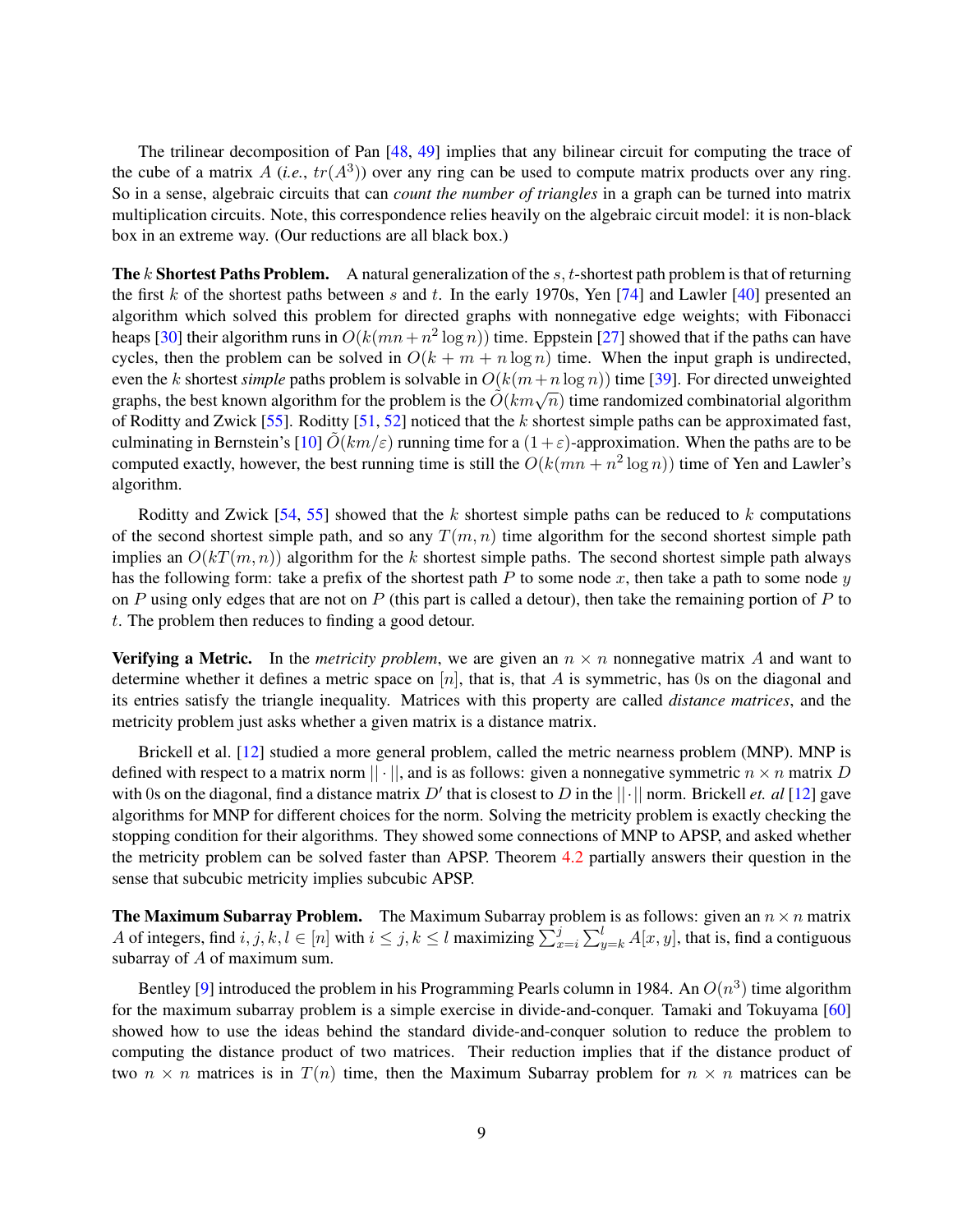solved in time  $t(n)$  satisfying the recurrence  $t(n) \leq 4t(n/2) + O(T(n))$ . The recurrence solves to  $t(n) \leq$  $O\left(\sum_{i=0}^{\log n}4^i T(n/2^i)\right)$ . Using this reduction, Tamaki and Tokuyama obtained the first subcubic algorithm for the problem just by applying the slightly subcubic time algorithms for distance product. Moreover, for all  $T$ for which  $T(n/2) \leq T(n)/(4 + \varepsilon)$  for some  $\varepsilon > 0$ , we get that  $t(n) \leq O(T(n))$  and hence. the Tamaki and Tokuyama reduction shows that if distance product is in  $O(n^{3-\epsilon})$  time for some  $\epsilon > 0$ , then the Maximum Subarray problem can also be solved in  $O(n^{3-\epsilon})$  time.

Prior reductions of APSP to other problems. Roditty and Zwick [\[53\]](#page-40-14) consider the incremental and decremental versions of the single source shortest path problem in weighted and unweighted directed graphs. They show that either APSP has a truly subcubic algorithm, or any data structure for the decremental/incremental single source shortest paths problem must either have been initialized in cubic time, or its updates must take amortized  $\Omega(n^2)$  time, or its query time must be  $\Omega(n)$ . They also give a similar relationship between the problem for unweighted directed graphs and combinatorial algorithms for BMM.

**3SUM and its relatives.** In this work, we build a complexity class of hard problems based on the difficulty of APSP. There is another well-known class of hard problems built around the 3SUM problem: *given a set of numbers, are there three which sum to zero?* There is a simple quadratic-time algorithm for this problem, and it is a major open problem to find a  $n^{1.99}$  time algorithm. Gajentaan and Overmars [\[33\]](#page-39-13) showed that for many problems Π solvable in quadratic time, one can reduce 3SUM to Π in such a way that a subquadratic algorithm for Π implies one for 3SUM. Hence under the conjecture that the 3SUM problem is hard to solve faster, many other  $\Pi$  are also hard.<sup>[8](#page-9-1)</sup>

Most reductions showing 3SUM-hardness have been reductions between decision problems. One strength of our work is that we reduce function problems like APSP to decision problems like negative weight triangle. A significant advance in the theory of 3SUM-hardness was made by Patrascu [\[50\]](#page-40-15) who showed how to reduce 3SUM to interesting function problems, such as triangle listing in sparse graphs. At the heart of his results is a reduction from 3SUM to Convolution-3SUM: given an array A of n numbers, determine if there are i, j such that  $A[i] + A[i] = A[(i + j) \pmod{n}$ . Convolution-3SUM has an obvious quadratic-time algorithm: simply try all pairs  $i, j!$ 

**Theorem 2.1 (Patrascu [\[50\]](#page-40-15))** If Convolution-3SUM is in  $O(n^2/f^2(n \cdot f(n)))$  time, then 3SUM on n numbers *is in*  $O(n^2/f(n))$  *time.* 

In the notation of this paper, the above theorem says that  $3SUM \equiv_2$  Convolution-3SUM, i.e., the two problems are *subquadratic equivalent*.

# <span id="page-9-0"></span>3 Subcubic Reducibility

Here we formally define the notion of subcubic reducibility used in this paper, and prove a few consequences of it. Recall that an *algorithm with oracle access to* B has special workspace in memory reserved for oracle calls, and at any step in the algorithm, it can call  $B$  on the content of the special workspace in one unit of time and receive a solution to  $B$  in the workspace.

<span id="page-9-1"></span><sup>8</sup> Sometimes Π is *defined* to be 3SUM-hard if "Π is in subquadratic time implies 3SUM is in subquadratic time". This definition leaves something to be desired: if 3SUM is in subquadratic time then all problems are 3SUM-hard, and if 3SUM is not in subquadratic time then no subquadratic problem is 3SUM-hard. Hence the 3SUM-hardness of some problems would depend on the complexity of 3SUM itself. Note this is *not* the definition of [\[33\]](#page-39-13) – they give a reducibility notion similar to but weaker than ours.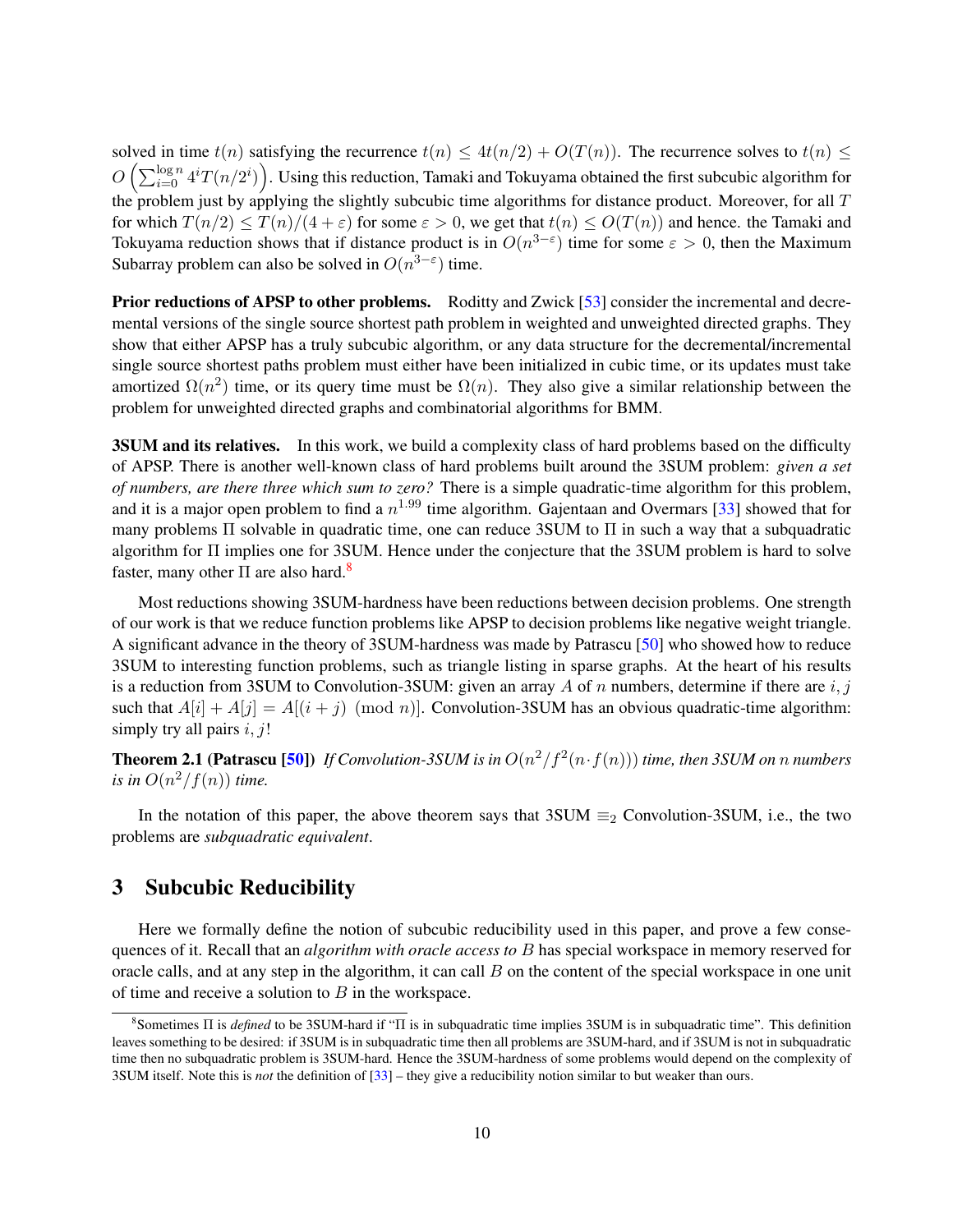Let  $\Sigma$  be an underlying alphabet. We define a *size measure* to be any function  $m : \Sigma^* \to \mathbb{N} \cup \{\infty, -\infty\}.$ In this paper, the size measure on n-node weighted graphs with integer weights from  $[-M, M] \cup \{-\infty, \infty\}$ (or  $n \times n$  matrices with entries in this range) is typically taken to be  $n \cdot (\log M)^c$  for a fixed constant c. That is, we measure the complexity of a square matrix by its dimension times some polynomial in the bit complexity of the weights. This notion of measure is easier to understand in the context of the following definition.

Definition 3.1 *Let* A *and* B *be computational problems with a common size measure* m *on inputs. We say that there is a subcubic reduction from* A *to* B *if for every constant*  $\varepsilon > 0$  *there are constants*  $\delta > 0$  *and* d, *and an algorithm* A *with oracle access to* B*, satisfying three properties:*

- For every instance x of A,  $A(x)$  solves the problem A on x.
- A *runs in* O(m3−<sup>δ</sup> ) *time on instances of size* m*.* [9](#page-10-0)
- For every instance x of A of size m, let  $m_i$  be the size of the ith oracle call to B in  $A(x)$ . Then,  $\sum_i m_i^{3-\varepsilon} \leq d \cdot m^{3-\delta}.$

*We use the notation*  $A \leq_{3} B$  *to denote the existence of a subcubic reduction from* A *to* B, and define  $A \equiv_{3} B$ *if*  $A \leq 3$  *B* and  $B \leq 3$  *A. In such a case we say that A and B* are subcubic-equivalent.

There is a natural extension of the concept to  $O(n^q)$  running times, for any constant  $q \ge 1$ , by replacing all occurrences of 3 in the above definition with q. For such reductions we denote their existence by  $A \leq_{q} B$ , and say there is a *sub-q reduction* from A to B, for values of q such as "quadratic", "cubic", "quartic", etc.

First let us observe that the reducibility relation is transitive.

**Proposition 1** *Let* A, B, C *be problems so that*  $A \leq_q B$  *and*  $B \leq_q C$ *. Then*  $A \leq_q C$ *.* 

Proof. By definition, we have:

- 1. For every  $\varepsilon > 0$  there exist constants  $\delta > 0$  and  $d_A$  and an algorithm  $P_{A,\varepsilon}$  for A that on all instances x of size *n* runs in  $O(n^{q-\delta})$  time and makes oracle calls to B on instances  $x_1, \ldots, x_t$  of sizes  $|x_1|, \ldots |x_t|$ where  $\sum_i |x_i|^{q-\varepsilon} \leq d_A \cdot n^{q-\delta}$ .
- 2. For every  $\varepsilon' > 0$  there exist constants  $\delta' > 0$  and  $d_B$  and an algorithm  $P_{B,\varepsilon'}$  for B that on all instances y of size m runs in  $O(m^{q-\delta'})$  time and makes oracle calls to C on instances  $y_1, \ldots, y_r$  of sizes  $|y_1|, \ldots, |y_r|$  where  $\sum_i |y_i|^{q-\varepsilon} \leq d_B \cdot m^{q-\delta}$ .

We will show that:

3. For every  $\varepsilon' > 0$  there exist constants  $\delta'' > 0$  and d and an algorithm  $P_{\varepsilon'}$  for A that on all instances z of size n runs in  $O(n^{q-\delta''})$  time and makes oracle calls to C on instances  $z_1, \ldots, z_w$  of sizes  $|z_1|, \ldots, |z_w|$ where  $\sum_i |z_i|^{q-\varepsilon''} \leq d \cdot n^{q-\delta''}.$ 

Let  $\varepsilon' > 0$  be given. Consider  $P_{B,\varepsilon'}$  and let  $\delta' > 0$  be the value corresponding to  $\varepsilon'$ , as in 2. Pick  $\varepsilon = \delta'$ . Consider algorithm  $P_{A,\varepsilon}$  and let  $\delta > 0$  be the value corresponding to  $\varepsilon$ , as in 1. Replace each oracle call on

<span id="page-10-0"></span><sup>&</sup>lt;sup>9</sup>Note that for the size measure  $n \cdot (\log M)^c$ , this translates to  $n^{3-\delta} \cdot (\log M)^{(3-\delta)c}$  time.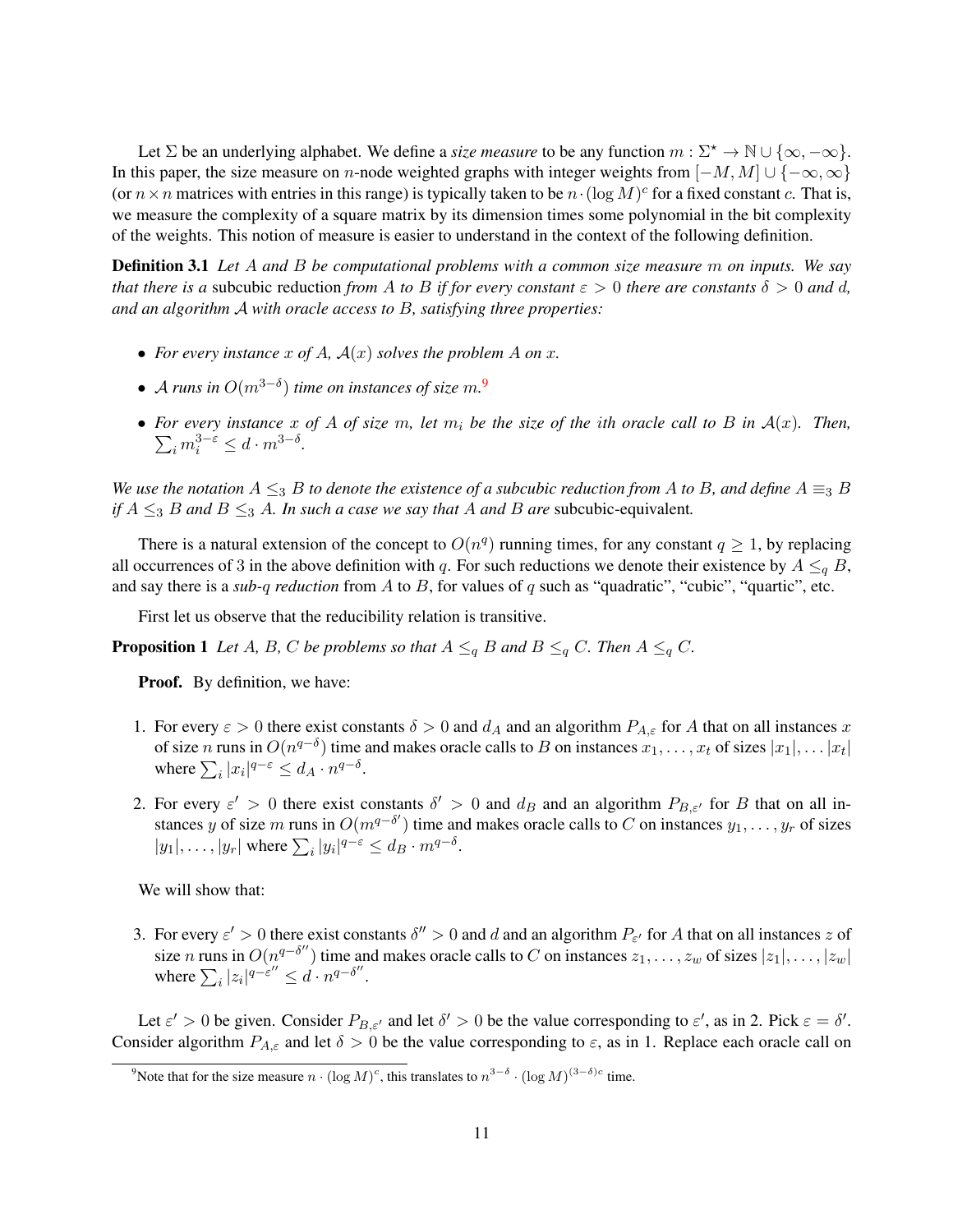an instance  $x_i$  from algorithm  $P_{A,\varepsilon}$  running on input x with a call to  $P_{B,\varepsilon}$  on  $x_i$ . This forms a new algorithm  $P_{\varepsilon}$  that makes oracle calls to C.

The running time of the  $P_{\varepsilon}$  is

$$
O\left(n^{q-\delta} + \sum_i |x_i|^{q-\delta'}\right).
$$

As we picked  $\varepsilon = \delta', \sum_i |x_i|^{q-\delta'} = \sum_i |x_i|^{q-\varepsilon} \leq d_A \cdot n^{q-\delta}$  (from 1), and the runtime of  $P_{\varepsilon'}$  is  $O(n^{q-\delta})$ .

From 2, for each  $x_i$ , the algorithm makes oracle calls to C on instances  $x_{i1}, \ldots, x_{ir}$  where  $\sum_j |x_{i,j}|^{q-\varepsilon} \leq$  $d_B \cdot |x_i|^{q-\delta}$ . Hence

$$
\sum_{ij} |x_{ij}|^{q-\varepsilon'} \le \sum_i d_B \cdot |x_i|^{q-\delta'} = d_B \sum_i |x_i|^{q-\varepsilon} \le (d_A d_B) n^{q-\delta},
$$

where the last inequality is from 1. We can set  $\delta'' = \delta$  and  $d = d_A d_B$ , and so  $A \leq_q C$ .

**Corollary 3.1** *The relation*  $\leq_q$  *is a partial order, and the relation*  $\equiv_q$  *is an equivalence relation.* 

Now let us verify that the definition gives us the property we want. In the following, let A and B be computational problems on  $n \times n$  matrices with entries in  $[-M, M]$  (or equivalently, weighted graphs on n nodes).

**Proposition 2** If  $A \leq_3 B$  *then a truly subcubic algorithm for* B *implies a truly subcubic algorithm for* A.

**Proof.** If there is an  $O(m^{3-\epsilon}poly \log M)$  algorithm for B according to the measure m, then the algorithm for A in the reduction runs in time  $O(m^{3-\delta} + \sum_i m_i^{3-\epsilon}$  poly  $\log M) \leq O(m^{3-\delta}$  poly  $\log M$ ).

Strongly Subcubic Reductions. All subcubic equivalences proved in this paper have one additional property in their reductions: the number of oracle calls and the sizes of oracle calls depend *only* on the input, and *not* on the parameter  $\varepsilon$ . (In some other reductions, such as the example below, this is not the case.) Let us define a reduction with this property to be a *strongly subcubic reduction*.

Definition 3.2 *Let* A *and* B *be computational problems with a common size measure* m *on inputs. We say that there is a* strongly subcubic reduction *from* A *to* B *if there exists an algorithm* A *with oracle access to* B *and a constant* d*, satisfying the following properties:*

- For every instance  $x$  of  $A$ ,  $A(x)$  solves the problem  $A$  on  $x$ .
- $\bullet$  *A runs in*  $O(m^{3-\gamma})$  *time on instances of size m for some*  $\gamma > 0$  *independent of m.*
- *For every instance* x *of* A *of size* m*, let* m<sup>i</sup> *be the size of the* i*th oracle call to* B *in* A(x)*. Then, for every*  $\varepsilon > 0$ *, there exists a*  $\delta > 0$  *such that*  $\sum_i m_i^{3-\varepsilon} \leq d \cdot m^{3-\delta}$ *.*

We now show that these stronger reductions have the nice quality that, with respect to polylogarithmic (or even slightly higher) improvements, running times are preserved.

<span id="page-11-0"></span>Theorem 3.1 *If there is a strongly subcubic reduction from* A *to* B*, then*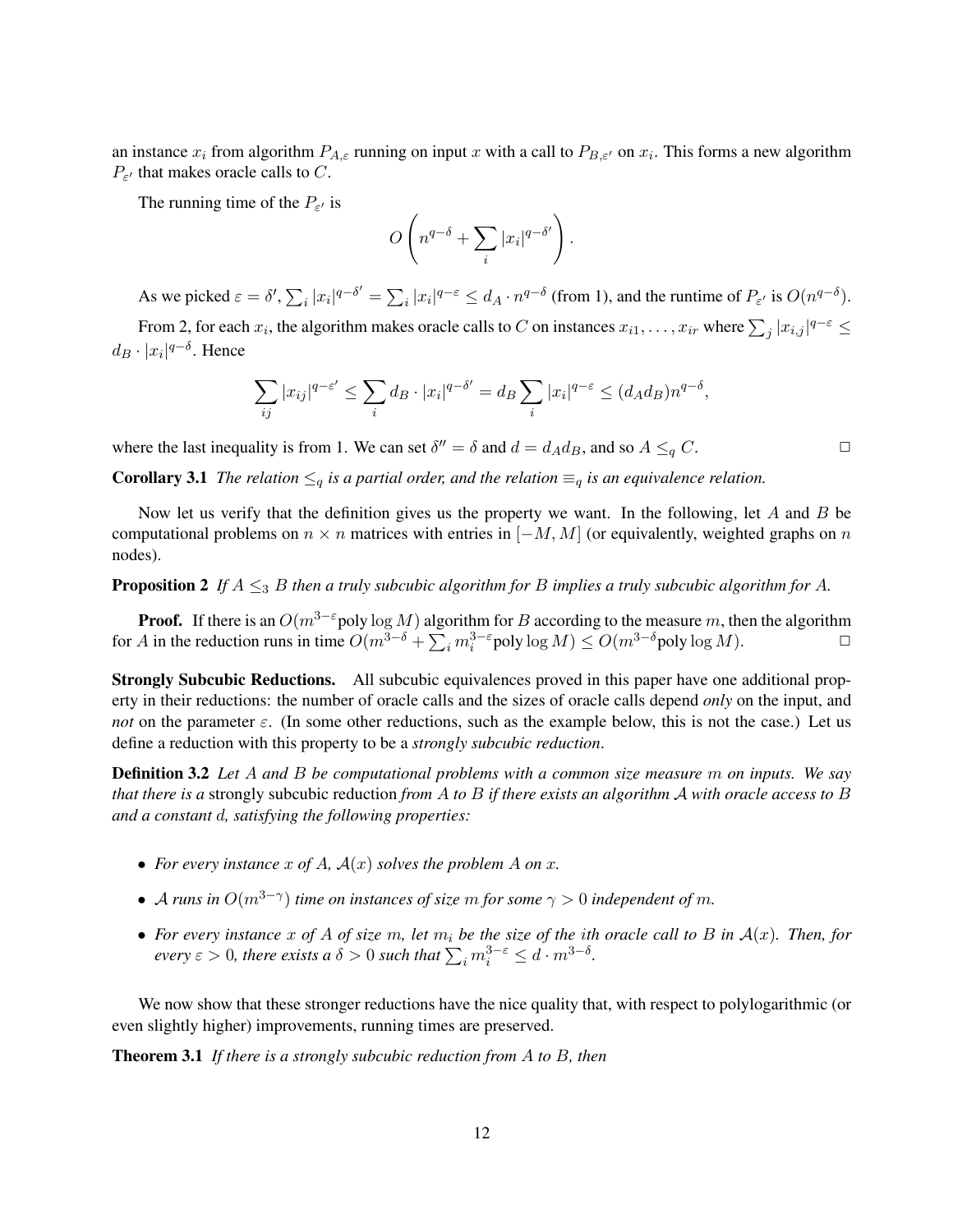- If the size measure is  $m = n(\log M)^{r/3}$ , then for all  $c > 0$ , an  $O(n^3(\log M)^r / (\log n + \log \log M)^c)$ *time algorithm for B implies an*  $O(n^3(\log M)^{3r}/(\log n + \log \log M)^c)$  *time algorithm for A. If the* size measure is n, then an  $O(n^3/\log^c n)$  algorithm for B implies an  $O(n^3/\log^c n)$  algorithm for A.
- If the size measure is n, then for all  $\alpha > 0$ , an  $n^3/2^{\Omega(\log^\alpha n)}$  algorithm for B implies an  $n^3/2^{\Omega(\log^\alpha n)}$ *algorithm for* A*.*

**Proof.** First let  $n$  be the input size measure. First, we show that

<span id="page-12-0"></span>
$$
\sum_{i} n_i^3 \le d \cdot n^3. \tag{1}
$$

A strongly subcubic reduction gives us a fixed algorithm such that for all sizes  $n$ , the number of oracle calls and the sizes of oracle calls  $\{n_i\}$  depend only on the input (and not the parameter  $\varepsilon$ ). Then, for all  $\varepsilon > 0$ , there is a  $\delta > 0$  satisfying

$$
\sum_i n_i^{3-\varepsilon} \leq dn^{3-\delta} < dn^3.
$$

Since d,  $\{n_i\}$  and n are independent of  $\varepsilon$ , this means that for every fixed set  $\{n_i\}$ , d and n, we can take the limit on both sides of the above inequality as  $\varepsilon \to 0$ . We obtain that for every n and every set of oracle call sizes  $\{n_i\}$  on an input of size  $n, \sum_i n_i^3 \leq dn^3$ .

Now consider an algorithm for B that runs in  $O(n^3/\log^c n)$  time. Then an algorithm for A that uses the reduction calling B as an oracle would run in  $O(n^{3-\gamma} + \sum_i n_i^3 / \log^c n_i)$  time for some  $\gamma > 0$ . Let  $a < \delta/3$ . Then

$$
\sum_{i} n_i^3 / \log^c n_i = \sum_{i \; : \; n_i < n^a} n_i^3 / \log^c n_i + \sum_{i \; : \; n_i \ge n^a} n_i^3 / \log^c n_i,
$$

which is at most

$$
O\left(n^{3-\delta} \cdot n^{3a} + \sum_{i \,:\, n_i \ge n^a} n_i^3 / \log^c(n^a)\right),\,
$$

since the number of oracle calls is at most  $O(n^{3-\delta})$ . The first term is  $n^{3-\epsilon'}$  for some  $\epsilon' > 0$ , by our choice of  $a.$  By  $(1)$ , we have

$$
O\left(n^{3-\varepsilon'} + \sum_{i \colon n_i \ge n^a} n_i^3/(a^c \cdot \log^c n)\right) \le O(n^3/\log^c n).
$$

Suppose now that the input measure m is  $m = n(\log M)^{r/3}$ . Then, an  $O(n^3(\log M)^r / (\log n + \log \log M)^c)$ time algorithm for B is an  $O(m^3/(\log m)^c)$  time algorithm for B. By the argument above, using m instead of n, we obtain that a strongly subcubic reduction with respect to measure  $m$ , implies that there is also an  $O(m^3/(\log m)^c)$  time algorithm for A, and hence an  $O(n^3(\log M)^r/(\log n + \log \log M)^c)$  time algorithm for A.

For the proof of the second item, suppose the size measure is  $n$  and consider an algorithm for  $B$  that runs in  $n^3/2^{c \log^{\alpha} n}$  time. Then an algorithm for A that uses the reduction calling B as an oracle would run in  $O(n^{3-\gamma} + \sum_i n_i^3/2^{c \log^{\alpha} n_i})$  time for some  $\gamma > 0$ . Similar to above, let  $a < \delta/3$  and use that

$$
\sum_{i} n_i^3 / 2^{c \log^{\alpha} n} = \sum_{i \; : \; n_i < n^a} n_i^3 / 2^{c \log^{\alpha} n_i} + \sum_{i \; : \; n_i \ge n^a} n_i^3 / 2^{c \log^{\alpha} n_i},
$$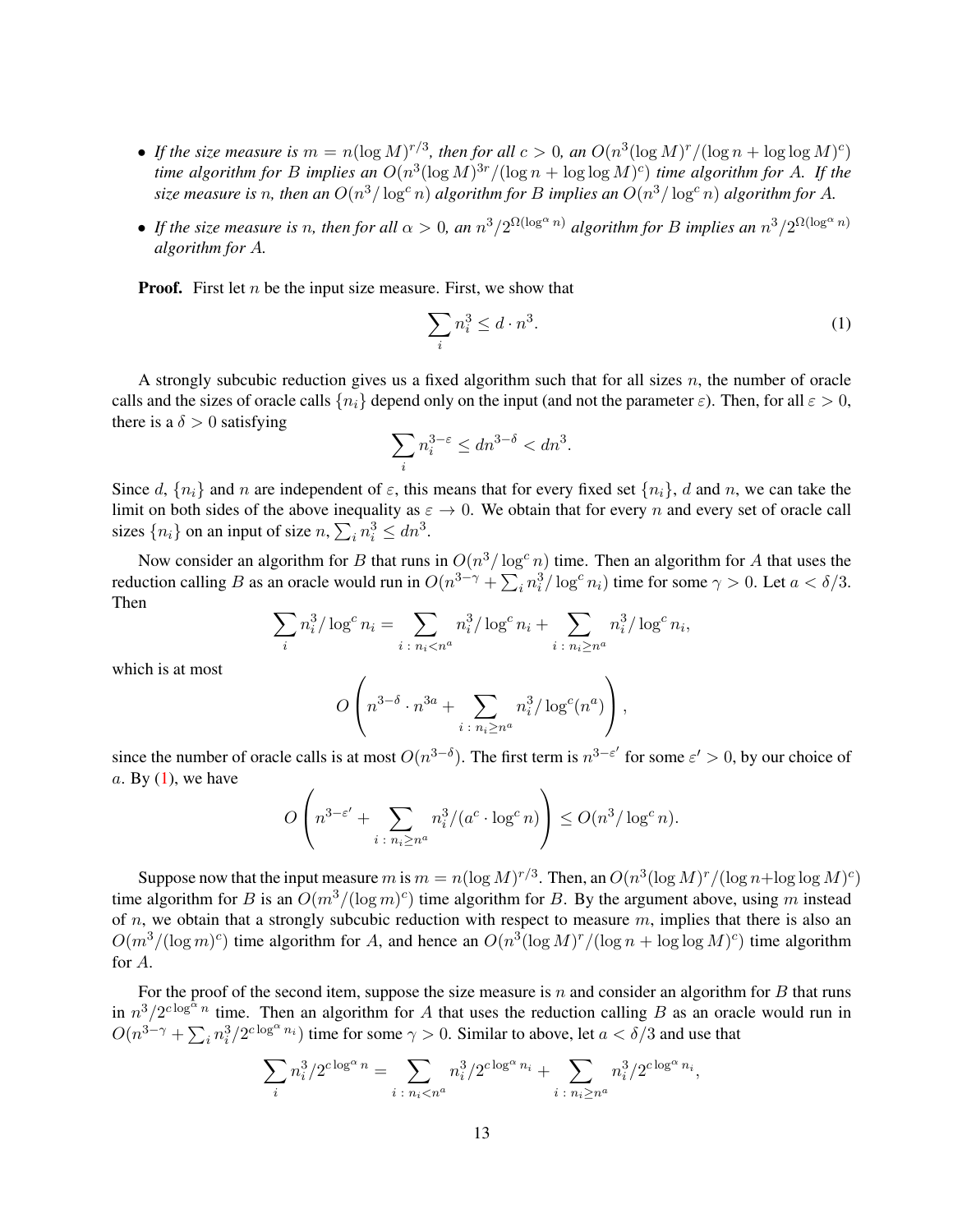which is at most

$$
O\left(n^{3-\delta} \cdot n^{3a} + \sum_{i \;:\; n_i \ge n^a} n_i^3 / 2^{c \log^{\alpha} n^a} \right).
$$

The first term is  $n^{3-\varepsilon'}$  for some  $\varepsilon' > 0$ , and by [\(1\)](#page-12-0) the second term is  $O(n^3/2^{ca^{\alpha} \log^{\alpha} n}) = n^3/2^{\Omega(\log^{\alpha} n)}$ .  $\Box$ 

It can be shown that strongly subcubic reductions are *necessary* for Theorem [3.1](#page-11-0) to hold. If the sizes of oracle calls or their number depend on  $\varepsilon$ , one can find cases where polylog factors are diminished in the algorithm for  $A$ . (In fact, the reduction below of Matoušek is one example.)

Subcubic reductions were certainly implicit in prior work (even in the generic setting we give here), but have not been studied systematically. For one example, Matoušek [[46\]](#page-40-16) showed that computing dominances in  $\mathbb{R}^n$  between pairs of *n* vectors can be done in  $O(n^{(3+t)/2})$  time, where  $t > \omega$  is any upper bound on the exponent  $\omega$  of  $n \times n$  integer matrix multiplication. For the current best upper bound on the matrix multiplication exponent  $\omega < 2.373$ , Matoušek's algorithm runs in  $O(n^{2.687})$  time. The algorithm works by making  $O(n^{3/2}/n^{t/2})$  calls to  $n \times n$  integer matrix multiplication. (Note this is *not* a strongly subcubic reduction, since the number of calls depends on t.) Notice that for any  $t < 3$ , the running time  $O(n^{(3+t)/2})$  is truly subcubic. Hence we can say:

Dominances in  $\mathbb{R}^n \leq_3$  Integer Matrix Multiplication.

Another example is that of *3SUM-hardness* in computational geometry, as mentioned in Section [2.1.](#page-7-1) A proof that a problem  $\Pi$  is 3SUM-hard implies 3SUM  $\leq_2 \Pi$ , but the notion of reduction used in [\[33\]](#page-39-13) is weaker than ours. (They only allow  $O(1)$  calls to the oracle for  $\Pi$ .)

# <span id="page-13-0"></span>4 Equivalences Between Problems on Generic Structures

A generic approach to computing fast  $(\min, \odot)$  matrix products (for an arbitrary binary operation  $\odot$ ) would be of major interest. Here we prove truly subcubic equivalences between matrix products, negative triangles, and matrix product verification for  $(\min, \odot)$  structures. (For definitions, see the Preliminaries.) For simplicity, most of our theorems will assume  $T(n)$ -time algorithms; they can easily be extended to handle dependencies on the weights. However, all of the proofs have the property that if the original maximum weight absolute value was W, then the maximum weight absolute value after the reduction is  $poly(nW)$ , and hence the subcubic reduction properties are preserved.

**Reminder of Theorem [1.2](#page-3-1)** Let  $\bar{\mathcal{R}}$  *be an extended* (min,  $\odot$ ) *structure. The following problems over*  $\bar{\mathcal{R}}$  *either* all *have truly subcubic algorithms, or* none *of them do:*

- Negative Triangle Detection. *Given a tripartite* n*-node graph with node partitions* I, J, K *and weight function*  $w : E \to R$ *, find nodes*  $i \in I, j \in J, k \in K$  *such that*  $(w(i, k) \odot w(k, j)) + w(i, j) < 0$ *.*
- **Matrix Product.** Given two  $n \times n$  matrices A, B with entries from R, compute the product of A and B *over* R¯*.*
- Matrix Product Verification. *Given three* n × n *matrices* A*,* B*,* C *with entries from* R*, determine if the product of A and B over*  $\overline{\mathcal{R}}$  *is*  $C$ *.*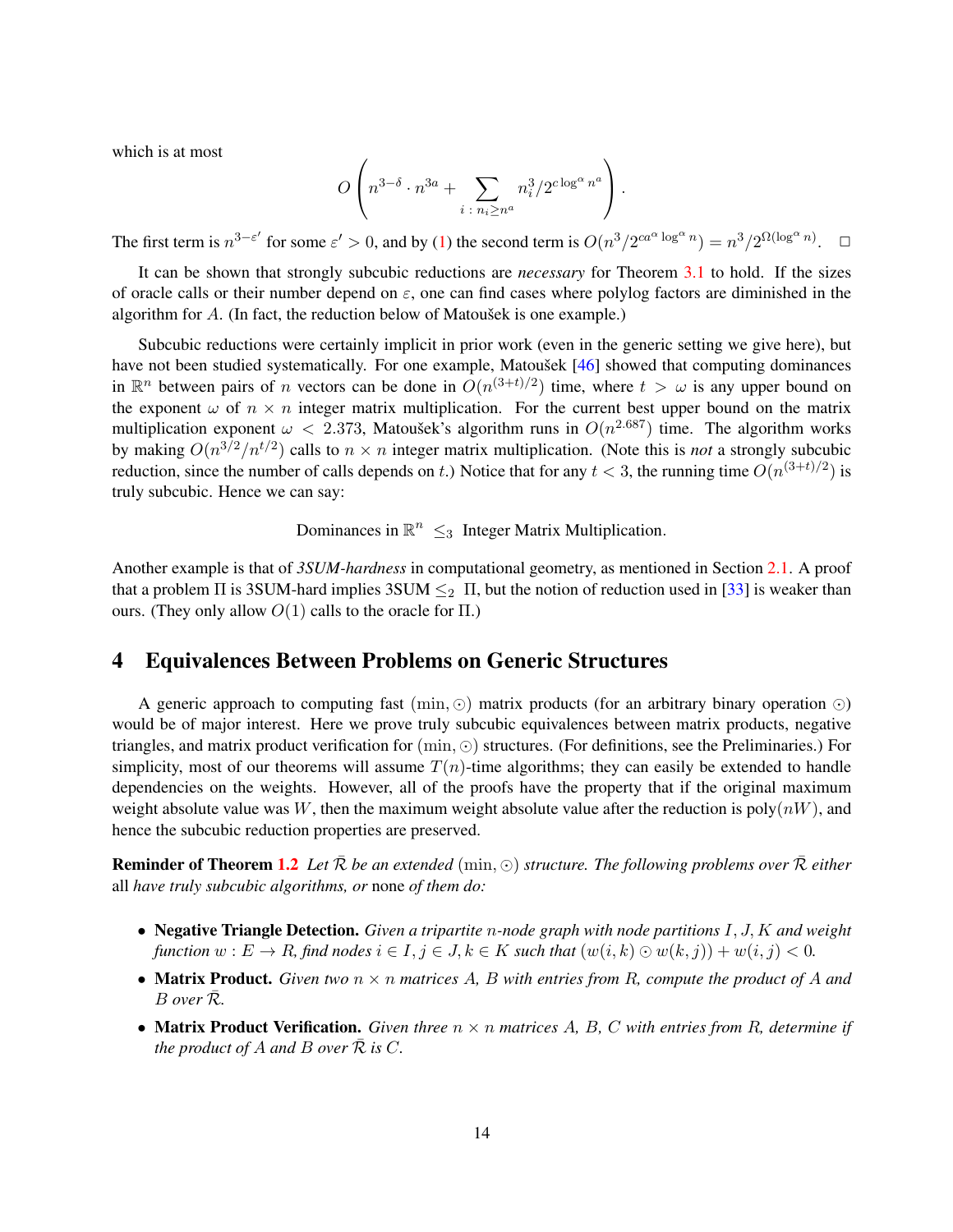#### 4.1 Matrix Product Verification Implies Negative Triangle Detection

We start by showing that matrix product verification can solve the negative triangle problem over any extended structure R in the same asymptotic runtime. For two problems A and B, we write  $A \leq_{3} B$  to express that there is a subcubic reduction from  $A$  to  $B$ . (For formal definitions, see Section [3.](#page-9-0))

<span id="page-14-0"></span>Theorem 4.1 (Negative Triangle Over  $\bar{\mathcal{R}} \leq_{3}$  Matrix Product Verification Over  $\bar{\mathcal{R}}$ ) *Suppose matrix product verification over*  $\overline{\mathcal{R}}$  *can be done in time*  $T(n)$ *. Then the negative triangle problem for graphs over*  $\overline{\mathcal{R}}$  *can be solved in*  $O(T(2n))$  *time.* 

**Proof.** From the tripartite graph  $G = (I \cup J \cup K, E)$  given by the negative triangle problem over R, construct matrices A, B, C as follows. For each edge  $(i, j) \in (I \times J) \cap E$  set  $C[i, j] = -w(i, j)$ . Similarly, for each edge  $(i, k) \in (I \times K) \cap E$  set  $A[i, k] = w(i, k)$  and for each edge  $(k, j) \in (K \times J) \cap E$  set  $B[k, j] = w(k, j)$ . When there is no edge in the graph, the corresponding matrix entry in A or B is set to  $\varepsilon_0$  and in C it is set to  $\infty$ . The problem becomes to determine whether there are i, j,  $k \in [n]$  so that  $A[i, k] \odot B[k, j] < C[i, j]$ . Let A' be the  $n \times 2n$  matrix obtained by concatenating A to the left of the  $n \times n$ identity matrix *I*. Let B' be the  $2n \times n$  matrix obtained by concatenating B on top of C. Then  $A' \odot B'$  is equal to the componentwise minimum of  $A \odot B$  and C. One can easily complete  $A'$ ,  $B'$  and C to be square  $2n \times 2n$  matrices, by concatenating:

- an  $n \times 2n$  matrix of all  $\varepsilon_0$ 's to the bottom of  $A'$ ,
- a  $2n \times n$  matrix of all  $\varepsilon_0$ 's to the right of  $B'$ , and
- *n* columns of all  $\varepsilon_0$ 's and *n* rows of all  $\varepsilon_0$ 's to the right and bottom of *C*, respectively.

Notice that all entries of  $A', B', C$  are from R since R is symmetric and contains  $\varepsilon_0, \varepsilon_1$ , and  $\infty$ . Run matrix product verification on  $A', B', C$ . Suppose there are  $i, j$  so that  $\min_k(A'[i,k] \odot B'[k,j]) \neq C[i,j]$ . Then since

$$
\min_{k} (A'[i,k] \odot B'[k,j]) = \min \{C[i,j], \min_{k} (A[i,k] \odot B[k,j])\} \le C[i,j],
$$

there must exists a  $k \in [n]$  so that  $A[i, k] \odot B[k, j] < C[i, j]$ . In other words,  $i, k, j$  is a negative triangle over  $\overline{\mathcal{R}}$ . If on the other hand for all i, j we have  $\min_k(A'[i,k] \odot B'[k,j]) = C[i,j]$ , then for all i, j we have  $\min_k (A[i, k] \odot B[k, j]) \ge C[i, j]$  and there is no negative triangle.

### 4.2 Negative Triangle Detection Implies Matrix Multiplication

Next we show that from negative triangle detection over a ( $\min$ ,  $\odot$ ) structure  $\mathcal{R}$ , we can obtain the full matrix product over  $R$ . Specifically, we prove the following.

<span id="page-14-1"></span>**Theorem 4.2 (Matrix Product Over**  $\mathcal{R} \leq_3$  **Negative Triangle Over**  $\mathcal{R}$ ) *Let*  $T(n)$  *be a function so that*  $T(n)/n$ *is nondecreasing. Suppose the negative triangle problem over* R *in an* n*-node graph can be solved in* T(n) time. Then the product of two  $n\times n$  matrices over  ${\cal R}$  can be performed in  $O(n^2\cdot T(n^{1/3})\log W)$  time, where W *is the maxint of* R*.*

<span id="page-14-2"></span>Before we proceed, let us state some simple but useful relationships between triangle detecting, finding, and listing.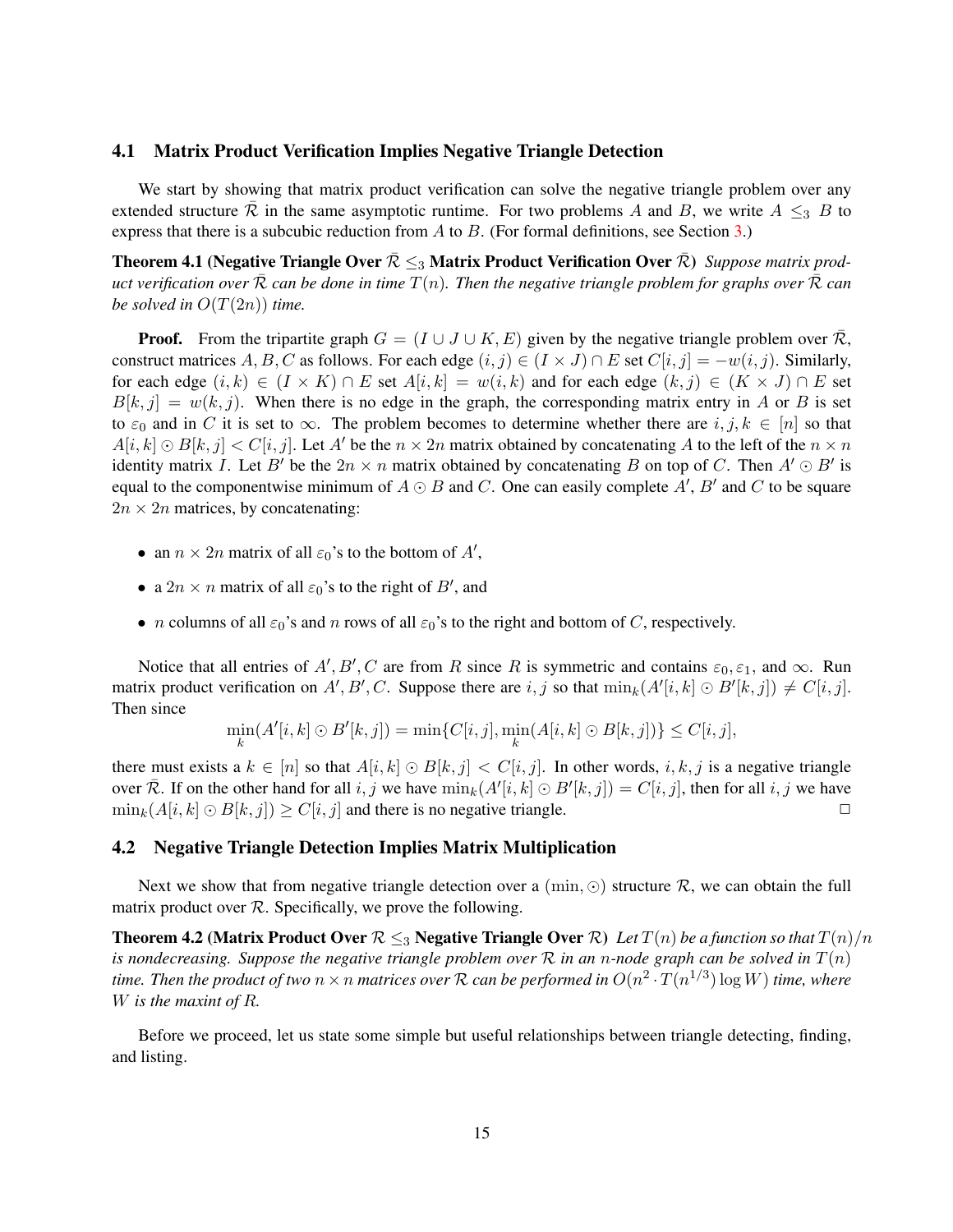**Lemma 4.1** *(Folklore)* Let  $T(n)$  *be a function so that*  $T(n)/n$  *is nondecreasing. If there is a*  $T(n)$  *time algorithm for negative triangle detection over* R *on a graph*  $G = (I \cup J \cup K, E)$ *, then there is an*  $O(T(n))$ *algorithm which returns a negative triangle over* R *in* G *if one exists.*

**Proof of Lemma [4.1.](#page-14-2)** The algorithm is recursive: it proceeds by first splitting  $I, J$  and  $K$  each into two roughly equal parts  $I_1$  and  $I_2$ ,  $J_1$  and  $J_2$ , and  $K_1$  and  $K_2$ . Then it runs the detection algorithm on all 8 induced subinstances  $(I_i, J_j, K_k)$ ,  $i, j, k \in \{1, 2\}$ . If none of these return 'yes', then there is no negative triangle in G. Otherwise, the algorithm recurses on exactly one subinstance on which the detection algorithm returns 'yes'. The base case is when  $|I| = |J| = |K| = 1$  and then one just checks whether the three nodes form a negative triangle in  $O(1)$  time. The running time becomes

$$
T'(n) = 8T(n/2) + T'(n/2), T'(1) = O(1).
$$

If  $T(n) = nf(n)$  for some nondecreasing function  $f(n)$ , then  $T(n) = 2\frac{n}{2}f(n) \geq 2\frac{n}{2}$  $\frac{n}{2}f(n/2) = 2T(n/2).$ Hence,  $T(n/2^i) \leq T(n)/2^i$  for all positive integers i, and the recurrence above solves to  $T'(n) = O(T(n))$ .  $\Box$ 

It will be useful in our final algorithm to have a method for finding many triangles, given an algorithm that can detect one. We can extend Lemma [4.1](#page-14-2) in a new way, to show that subcubic negative triangle detection implies *subcubic negative triangle listing*, provided that the number of negative triangles to be listed is subcubic.

<span id="page-15-0"></span>Theorem 4.3 (Negative Triangle Listing Over R ≤<sup>3</sup> Negative Triangle Over R) *Let* δ > 0 *be fixed, and let* ∆ = O(n 3−δ )*. Suppose there is a truly subcubic algorithm for negative triangle detection over* R*. Then there is a truly subcubic algorithm which lists* ∆ *negative triangles over* R *in any graph with at least* ∆ *negative triangles.*

**Proof of Theorem [4.3.](#page-15-0)** Let P be an  $O(n^{3-\epsilon} \log^c M)$  time algorithm for negative triangle over R for  $\varepsilon > 0$  and where M is the maxint of R. Let  $\Delta = O(n^{3-\delta})$  for  $\delta > 0$ . Given a 3n-node tripartite graph  $G = (I \cup J \cup K, E)$  with at least  $\Delta$  negative triangles over R we provide a procedure to list  $\Delta$  negative triangles over  $\mathcal{R}$ .

We partition the nodes in I, J, K into  $\Delta^{1/3}$  parts, each of size  $O(n/\Delta^{1/3})$ . For all  $\Delta$  triples  $I' \subset I, J' \subset I$  $J, K' \subset K$  of parts, run P in  $O(\Delta(n/\Delta^{1/3})^{3-\epsilon} \log^c M)$  time overall to determine all triples which contain negative triangles over R.

On the triples which contain negative triangles, we run the following procedure. We begin by creating a list  $L_0$  consisting of all the triples  $\{I', J', K'\}$  above with  $|I'| = |J'| = |K'| = O(n/\Delta^{1/3})$  for which P determined that they contain a negative triangle over R.

In general, we will iterate through i and build a list  $L_i$ , for each integer i ranging from 0 to  $\log \frac{n}{\Delta^{1/3}}$ , so that  $L_i$  contains a list of disjoint triples  $\{I', J', K'\}$  with  $|I'| = |J'| = |K'| = O(n/(2^i \Delta^{1/3}))$  so that each triple contains a negative triangle over  $R$ . In iteration i we will process list  $L_i$ , building list  $L_{i+1}$  as follows.  $L_{i+1}$  is initialized to be the empty list. Now we process each triple in  $L_i$  in turn.

Let  $\{I', J', K'\}$  be the next triple in  $L_i$  to be processed. Split I', J' and K' each into two roughly equal halves. On each of the 8 possible triples of halves, run P and determine the triples of halves which contain negative triangles. Place each such triple into the list  $L_{i+1}$ . If  $|L_{i+1}|$  becomes  $\geq \Delta$ , then run the algorithm from Lemma [4.1](#page-14-2) using P on the triples in  $L_{i+1}$  (there are at most  $\Delta + 7$  of them), and return the triangles found. In this case, one is guaranteed to return at least  $\Delta$  (and at most  $\Delta + 7$ ) different negative triangles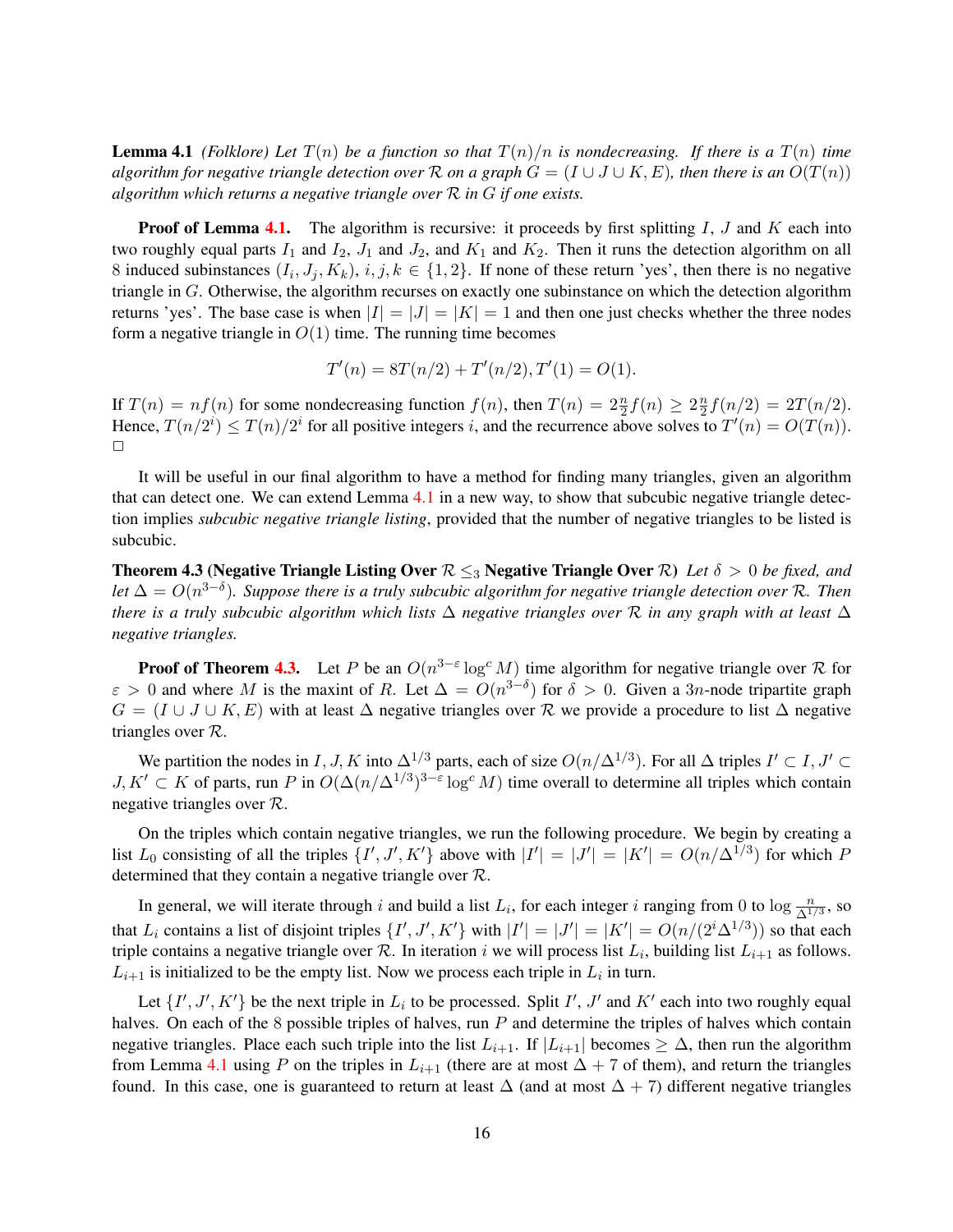over R. If on the other hand  $|L_{i+1}| < \Delta$ , then move on to the next triple in  $L_i$  looking for more triples of halves to add to  $L_{i+1}$ . If  $L_i$  becomes empty, then increment i to  $i + 1$  and process  $L_{i+1}$ . If i becomes equal to  $\log \frac{n}{\Delta^{1/3}}$ , then each triple in  $L_i$  contains exactly 3 nodes, and since the algorithm maintains the invariant that  $|L_i| < \Delta$  (otherwise it returns  $\geq \Delta$  triangles), we can return that the instance does not contain at least  $\Delta$ triangles. (Alternatively, one can return a maximal subset of the negative triangles in  $L_i$ .)

For each i, the list  $L_i$  contains triples that contain  $O\left(\frac{n}{2i\Delta}\right)$  $2^i\Delta^{1/3}$ ) nodes, and each  $L_i$  has  $O(\Delta)$  triples. Therefore, for each iteration i, the running time is  $O\left(\Delta \cdot \left(\frac{n}{2i\Delta}\right)\right)$  $\frac{n}{2^i \Delta^{1/3}}$ )<sup>3- $\varepsilon$ </sup> log<sup>c</sup> M). Since  $\varepsilon$  < 3, the overall runtime becomes asymptotically

$$
\Delta \left(\frac{n}{\Delta^{1/3}}\right)^{3-\varepsilon} \log^c M \cdot \sum_i \left(\frac{1}{2^{3-\varepsilon}}\right)^i = O\left(\Delta^{\varepsilon/3} n^{3-\varepsilon} \log^c M\right).
$$

When  $\Delta \leq O(n^{3-\delta})$ , the runtime is

$$
O(n^{3-\varepsilon+3\varepsilon/3-\delta\varepsilon/3}\log^c M) = O(n^{3-\delta\varepsilon/3}\log^c M),
$$

which is truly subcubic for any  $\varepsilon$ ,  $\delta > 0$ .

Next we show that fast negative triangle detection over  $R$  implies a fast algorithm for finding many edgedisjoint negative triangles over  $\mathcal{R}$ . Consider a tripartite graph with parts  $I, J, K$ . We say a set of triangles  $T \subseteq I \times J \times K$  in the graph is *IJ*-disjoint if for all  $(i, j, k) \in T$ ,  $(i', j', k') \in T$ ,  $(i, j) \neq (i', j')$ .

<span id="page-16-1"></span>**Lemma 4.2** Let  $T(n)$  be a function so that  $T(n)/n$  is nondecreasing. Given a  $T(n)$  algorithm for negative *triangle detection over* R*, there is an algorithm* A *which outputs a maximal set* L *of* IJ*-disjoint negative* triangles over  ${\cal R}$  in a tripartite graph with distinguished parts  $(I,J,K)$ , in  $O(T(n^{1/3})n^2)$  time. Furthermore, *if there is a constant*  $\varepsilon$  :  $0 < \varepsilon < 1$  *such that for all large enough n,*  $T(n) \geq T(2^{1/3}n)/(2(1-\varepsilon))$ *, then there* is an output-sensitive  $O(T(n/|L|^{1/3})|L|)$ -time algorithm.<sup>[10](#page-16-0)</sup>

In particular, Lemma  $4.2$  implies that given any graph on n nodes, we can determine those pairs of nodes that lie on a negative triangle in  $O(T(n^{1/3})n^2)$  time. The condition required for the output sensitive algorithm holds for all subcubic polynomials, but it does not necessarily hold for runtimes of the form  $n^3/f(n)$  with  $f(n) = n^{o(1)}$ . In the special case when  $T(n)$  is  $\Theta(n^3/\log^c n)$  for a constant c, the output sensitive algorithm only multiplies a  $\log |L|$  factor to the runtime. Notice also that although we state Lemma [4.2](#page-16-1) only for runtimes in terms of  $n$ , one can modify its proof to obtain a similar result for runtimes that also depend on the maxint of R.

**Proof.** Algorithm A maintains a global list L of negative triangles over  $\mathcal{R}$  which is originally empty and will be the eventual output of the algorithm. Let  $a$  be a parameter to be set later. At each point the algorithm works with a subgraph  $G$  of the original graph, containing all of the nodes, all of the edges between  $I$  and  $K$ and between J and K but only a subset of the edges between I and J. In the beginning  $\tilde{G} = G$  and at each step  $A$  removes an edge from  $G$ .

Algorithm A starts by partitioning each set I, J, K into  $n^a$  parts where each part has at most  $\lceil n^{(1-a)} \rceil$ nodes each. It iterates through all  $n^{3a}$  possible ways to choose a triple of parts  $(I', J', K')$  so that  $I' \subset I$ ,  $J' \subset J$  and  $K' \subset K$ . For each triple  $(I', J', K')$  in turn, it considers the subgraph  $G'$  of  $\tilde{G}$  induced by

<span id="page-16-0"></span><sup>&</sup>lt;sup>10</sup>The condition is satisfied for instance when  $T(n)/n^{3-\delta}$  is nonincreasing for some  $\delta > 0$ .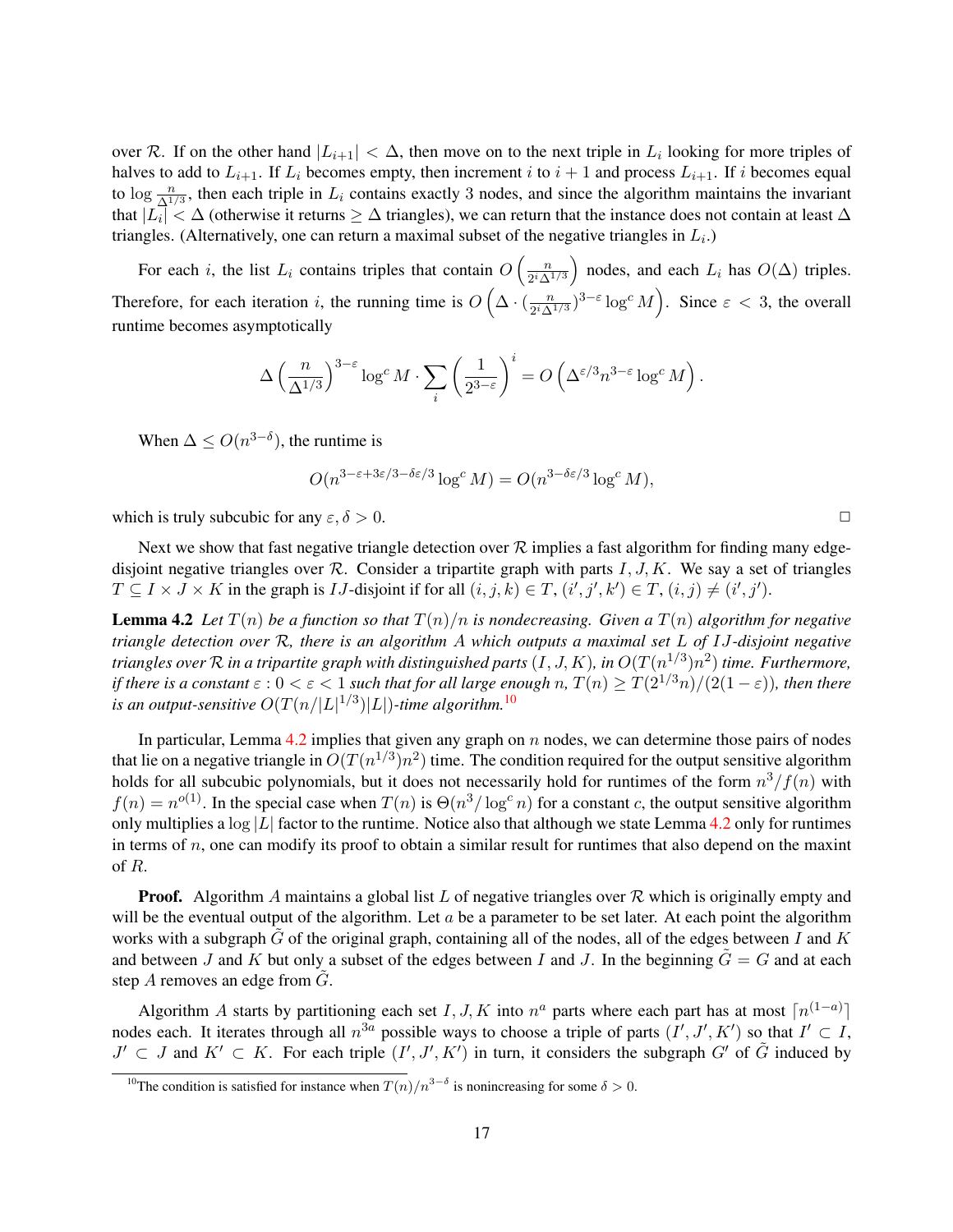$I' \cup J' \cup K'$  and repeatedly uses Lemma [4.1](#page-14-2) to return a negative triangle over R. Each time a negative triangle  $(i, j, k)$  is found in G', the algorithm adds  $(i, j, k)$  to L, removes edge  $(i, j)$  from  $\tilde{G}$  and attempts to find a new negative triangle in  $G'$ . This process repeats until  $G'$  contains no negative triangles, in which case algorithm A moves on to the next triple of parts.

Now, let us analyze the running time of A. For a triple of parts  $(I', J', K')$  let  $e_{I'J'K'}$  be the number of edges  $(i, j)$  in  $I' \times J'$  that are found in the set of  $I'J'$ -disjoint negative triangles when  $(I', J', K')$  is processed by A. Let  $T(n)$  be the complexity of negative triangle detection over R. Then the runtime can be bounded from above as:

<span id="page-17-0"></span>
$$
O\left(\sum_{\text{all } n^{3a} \text{ triples } I', J', K'} \left(e_{I'J'K'} \cdot T(n^{1-a}) + T(n^{1-a})\right)\right).
$$
 (2)

Note that the sum of all  $e_{I'J'K'}$  is at most  $n^2$ , since if edge  $(i, j) \in I' \times J'$  is reported to be in a negative triangle, then it is removed from the graph. Hence there is a constant  $c > 0$  such that [\(2\)](#page-17-0) is upper bounded by:

$$
\begin{array}{lcl} c \cdot T(n^{1-a}) \cdot \sum_{\text{all } n^{3a} \text{ triples } I', J', K'} \left( e_{I'J'K'}+1 \right) & \leq & c \cdot T(n^{1-a}) \cdot \left( n^{3a} + \sum_{\text{all } n^{3a} \text{ triples } I', J', K'} e_{I'J'K'} \right) \\ & \leq & c \cdot T(n^{1-a}) \cdot (n^{3a}+n^2). \end{array}
$$

Setting  $a = 2/3$ , the runtime becomes  $O(n^2T(n^{1/3}))$ .

To get an output-sensitive algorithm A', we make the following modification. For all  $i = 1, \ldots, 2 \log n$ , run algorithm A with  $a := i/(3 \log n)$ . In stage i, stop the algorithm when the list L contains at least  $2^i$ IJ-disjoint negative triangles. Let  $L_{i-1}$  be the list of IJ-disjoint negative triangles found in stage  $i - 1$ . If  $|L| = |L_{i-1}|$  then return L; otherwise set  $L_i := L$  and continue with stage  $i + 1$ .

The runtime of  $A'$  is

$$
\sum_{i=1}^{\log|L|} T(n^{1-i/(3\log n)}) \cdot \left( n^{3i/(3\log n)} + \sum_{\text{all } n^{3i/(3\log n)} \text{ triples } I', J', K'} (e_{I'J'K'}) \right) \le
$$
  

$$
\sum_{i=1}^{\log|L|} \left( n^{i/\log n} + 2^i \right) \cdot T(n^{1-i/(3\log n)}) = 2 \sum_{i=1}^{\log|L|} 2^i T(2^{\log n - i/3}) = 2 \sum_{i=1}^{\log|L|} 2^i T(n/2^{i/3}).
$$

Since there is a constant  $\varepsilon < 1$  so that for all  $n, T(n) \geq T(2^{1/3}n)/(2(1-\varepsilon))$ , then for all  $i, 2^{i}T(n/2^{i/3}) \leq T(n/2^{i/3})$  $2^{i+1}(1-\varepsilon)T(n/2^{(i+1)/3})$  and hence the runtime is bounded by

$$
O\left(T(n/|L|^{1/3})|L|\sum_{i=0}^{\log|L|}(1-\varepsilon)^i\right) = O(T(n/|L|^{1/3})|L|).
$$

 $\Box$ 

We are now ready to prove Theorem [4.2,](#page-14-1) via a simultaneous binary search on entries of the matrix product. The "oracle" used for binary search is our algorithm for *IJ*-disjoint triangles.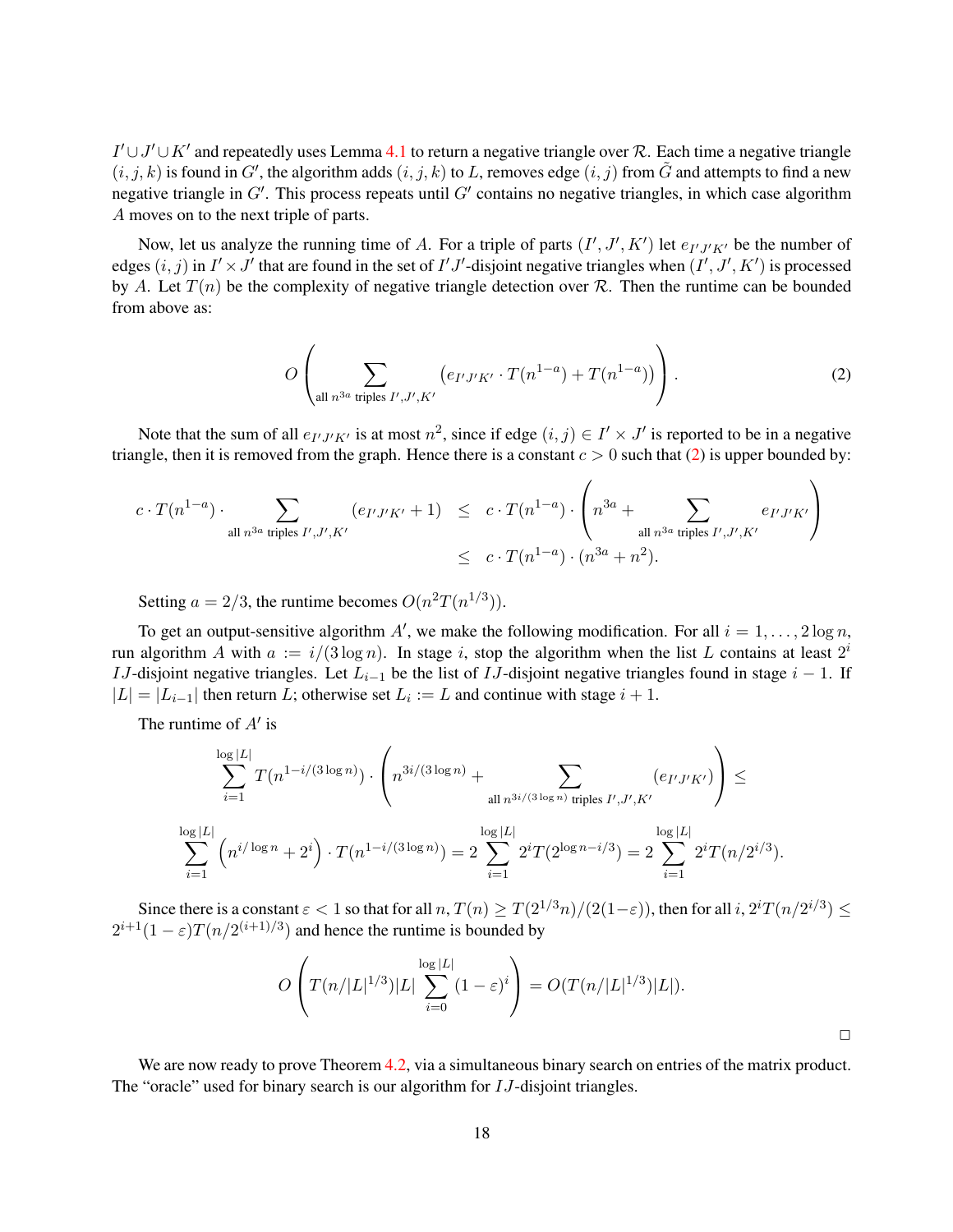**Proof of Theorem [4.2.](#page-14-1)** Let A and B be the given  $n \times n$  matrices, and let  $C = A \odot B$  be the matrix to be computed. Let W be the maxint of R. We will binary search on  $[-W, W]$  for the finite entries of C.

We maintain two  $n \times n$  matrices S and H, initializing them as  $S[i, j] := -W$  and  $H[i, j] := W + 1$  for all  $i, j \in [n]$ . The algorithm proceeds in iterations. It maintains the invariant that for every  $i, j \in [n]$ , either  $C[i, j] \in \{-\infty, \infty\}$ , or  $S[i, j] \le C[i, j] \le H[i, j]$ , that is,  $S[i, j]$  and  $H[i, j]$  are a lower and upper bounds on the finite product entries. The invariant is true at the onset of the algorithm by our initialization.

In each iteration, we create a complete tripartite graph  $G$  on partitions  $I, J$  and  $K$ . The edges of  $G$  have weights  $w(\cdot)$  so that for  $i \in I, j \in J$  and  $k \in K$ ,  $w(i,k) = A[i,k]$ ,  $w(k,j) = B[k,j]$  and  $w(i,j) =$  $-\left[(S[i, j] + H[i, j])/2\right]$  if  $\left[(S[i, j] + H[i, j])/2\right] \leq W$  and  $w(i, j) = -\infty$  otherwise.

Notice that the weights of the edges of G are always in R since we guaranteed that  $-w(i, j) \leq W$  or  $w(i, j) = -\infty$ , and in addition, if  $w(i, j) \notin \{-\infty, \infty\}$ , we have by the invariant  $-w(i, j) = \lfloor (S[i, j] +$  $H[i, j]/2] \geq [(-W + C[i, j])/2] \geq -W.$ 

Now, using the algorithm from Lemma [4.2](#page-16-1) on  $G$ , we generate a list  $L$  of  $IJ$ -disjoint negative triangles over  $R$  for  $G$  in  $O(T(n))$  time.

From this we modify S and H as follows. If  $(i, j)$  appears in a triangle in L for  $i \in I, j \in J$ , then we set  $H[i, j] := -w(i, j)$  if  $w(i, j)$  is finite, and make no changes otherwise. If  $(i, j)$  does not appear in a triangle in L, we set  $S[i, j] := -w(i, j)$  if  $w(i, j)$  is finite, and make no changes otherwise. Notice that the invariant is still satisfied. Indeed, if  $(i, j)$  appears in L, then there is some  $k \in K$  for which  $A[i, k] \odot B[k, j] < -w[i, j]$ , and hence in particular,  $C[i, j] = \min_k A[i, k] \odot B[k, j] < -w[i, j]$ . Otherwise, if  $(i, j)$  is not in L, then for all  $k \in K$ ,  $A[i, k] \odot B[k, j] \ge -w(i, j)$ , and hence in particular  $C[i, j] \ge -w(i, j)$ .

We continue iterating until for all  $i, j, H[i, j] \leq S[i, j]+1$ . Each iteration shrinks the interval  $[S[i, j], H[i, j])$ for every i, j roughly in half, except for the special case  $w(i, j) = -\infty$  when the interval is not changed. However,  $w(i, j) = -\infty$  if and only if  $S[i, j] = W$  and  $H[i, j] = W + 1$ , so the loop ending condition  $H[i, j] \leq S[i, j] + 1$  is satisfied. Hence the number of iterations is  $O(\log W)$ .

First we show that we can easily tell whether some  $C[i, j]$  is not finite. Notice that for any finite choice of  $w(i, j)$ , if  $C[i, j] = \infty$ , then  $(i, j)$  will not appear in L, and if  $C[i, j] = -\infty$ , then  $(i, j)$  will appear in L. After the last iteration, if  $C[i, j] = -\infty$ , then  $H[i, j] = -W$ , and if  $C[i, j] = \infty$ , then  $S[i, j] = W$ and  $H[i, j] = W + 1$ . Thus we can set  $C[i, j] = -\infty$  for all  $i, j$  with  $H[i, j] = -W$ . To determine the  $(i, j)$  with  $C[i, j] = \infty$  we can run one more call to negative triangle detection using  $w(i, j) = -\infty$  for all  $(i, j)$ . If some  $(i, j)$  with  $S[i, j] = W$  and  $H[i, j] = W + 1$  is in L, then there exists some  $k \in K$  such that  $w(i,k) \odot w(k,j) < \infty$ , and hence  $C[i,j] = \min_k w(i,k) \odot w(k,j) \leq W$ . However, by the invariant,  $C[i, j] \geq W$  and we can conclude that  $C[i, j] = W$ . Otherwise if  $S[i, j] = W$  and  $H[i, j] = W + 1$  and  $(i, j)$  is not in L, then  $C[i, j] = \infty$ .

After determining all infinite entries, for all i, j for which  $-W \leq S[i, j] \leq W$ , we set  $C[i, j] := S[i, j]$ . To see that this correctly computes  $C$ , notice that after the last iteration the algorithm has determined (by the invariant) that for every pair of nodes i, j with finite  $C[i, j]$ ,  $S[i, j] \leq C[i, j] \leq H[i, j] \leq S[i, j] + 1$ . Since the finite values  $C[i, j]$  are integers, we can safely set  $C[i, j] := S[i, j]$  for all  $(i, j)$ .

<span id="page-18-0"></span>**Corollary 4.1** Suppose the negative triangle problem over R is in  $O(n^3/\log^c n)$  time for some constant c. *Then the product of*  $n \times n$  *matrices over*  $\mathcal R$  *can be done in*  $O((\log W)n^3/\log^c n)$  *time where*  $W$  *is the maxint of* R*.*

An important special case of matrix multiplication is that of multiplying rectangular matrices. Negative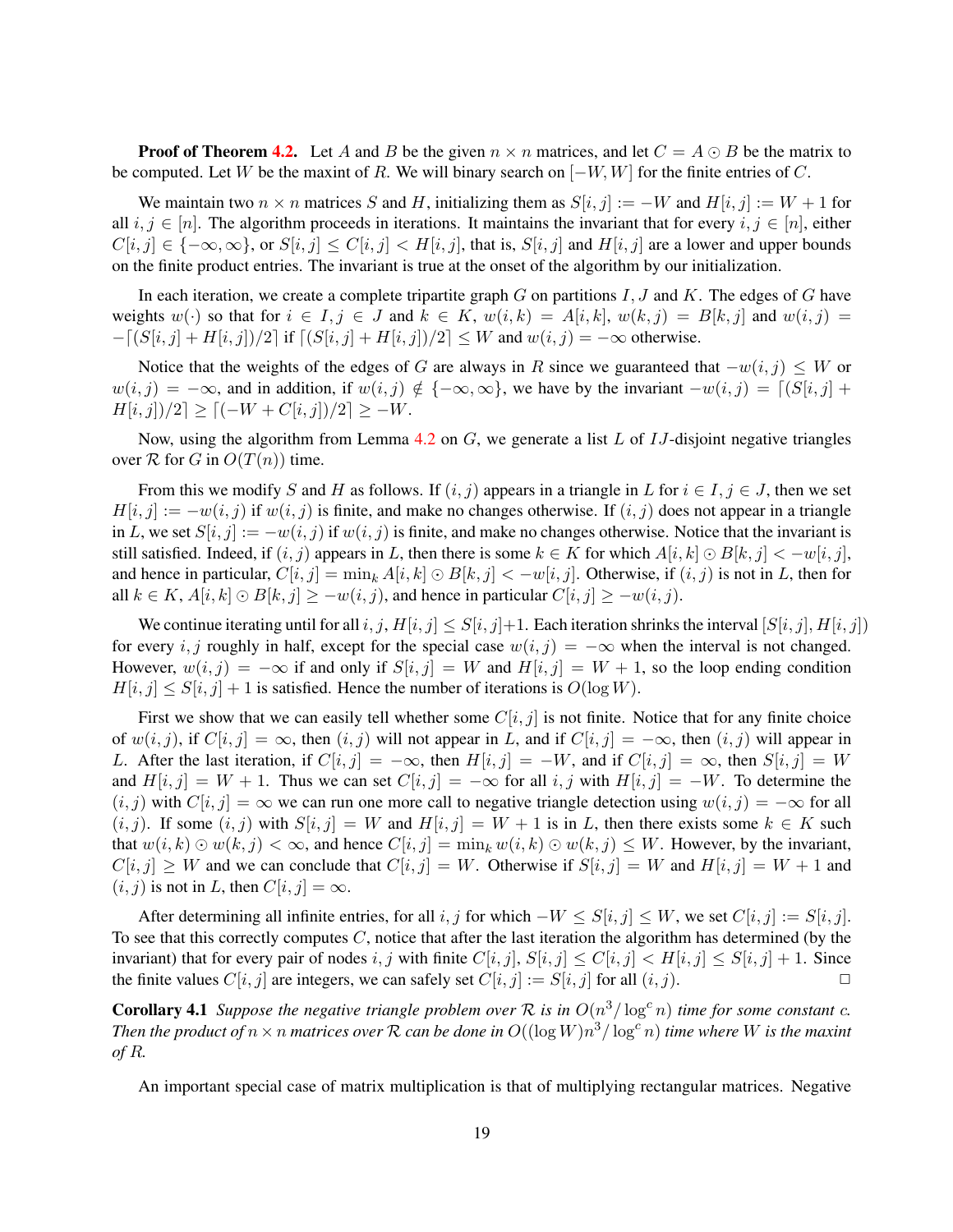triangle detection can also give a speedup in this case as well.

<span id="page-19-0"></span>**Theorem 4.4** *Suppose the negative triangle problem over*  $\mathcal R$  *is in*  $T(n)$  *time. Let*  $m, n, p$  *be such that*  $mp \leq$ **1 and**  $\sqrt{p} \le m \le p^2$ . Then two matrices of dimensions  $m \times n$  and  $n \times p$  can be multiplied over R in  $O(mp \cdot T(n^{1/3}) \log W)$  time, where W is the maxint of R.

If  $T(n) = n^c$  the runtime is  $O(mp(n)^{c/3})$ . Notice that if  $c < 3$  and if  $p = n^{(3-c)/3}$ , then the runtime would be  $O(mn)$ , for all  $m \in [n^{(3-c)/6}, n^{2(3-c)/3}]$ . That is, for any  $c < 3$ , there is some  $p \ge n^{\epsilon}$  such that multiplication of  $m \times n$  and  $n \times p$  matrices over R can be done *optimally*, for any  $m \in [\sqrt{p}, p^2]$ . Theorem [4.4](#page-19-0) follows from a more general lemma:

<span id="page-19-1"></span>**Lemma 4.3** Let  $T(n)$  be a function so that  $T(n)/n$  is nondecreasing. Suppose there is a  $T(n)$  time algorithm *for negative triangle detection over*  $\mathcal R$  *in an n node graph. Let*  $W$  *be the maxint of*  $R$ *. Let*  $A$  *be an*  $m \times n$ *matrix over* R and let B be an  $n \times p$  *matrix over* R, so that their product over R does not contain  $-\infty$  *entries. Then:*

- There is an algorithm that computes  $\ell$  finite entries of the product over R of A and B in  $O(\ell \cdot$  $T((mnp/\ell)^{1/3}) \log W$ ) time, whenever  $\ell \leq m^3, n^3, p^3$ .
- *If there is a constant*  $\varepsilon$  :  $0 < \varepsilon < 1$  *such that for all large enough n,*  $T(n) \geq T(2^{1/3}n)/(2(1-\varepsilon))$ *, then* there is an  $O(\ell \cdot T((mnp/\ell)^{1/3}) \log W)$ -time algorithm for computing the product of A and B over R, where  $\ell$  is the number of finite entries in the product matrix, whenever  $mp \leq n^3$  and  $\sqrt{p} \leq m \leq p^2$ .

**Proof.** Following the ideas from Theorem [4.2,](#page-14-1)  $\ell$  distinct IJ-disjoint negative triangles over R can be found in

$$
O((\ell+a^3) \cdot T((mnp)^{1/3}/a))
$$

time, where a is a bucketting parameter such that  $a \leq m, n, p$ . Since  $\ell^{1/3} \leq m, n, p$  in the first bullet of the theorem, we set  $a = \ell^{1/3}$  and we get a runtime of  $O(\ell \cdot T((mnp/\ell)^{1/3}))$  for finding  $\ell$  distinct IJ-disjoint negative triangles. Armed with this algorithm and given an  $m \times n$  matrix A and an  $n \times p$  matrix B over R with no  $-\infty$ s, we create the corresponding instance of negative triangle listing as in Theorem [4.2](#page-14-1) where the  $I \times K$  edge weights are taken from A, the  $K \times J$  edge weights are taken from B and the  $I \times J$  weights are all  $\infty$ . On this graph we run the IJ-disjoint negative triangles algorithm from above, and determine the indices of  $\ell$  finite entries of the product. (Since the product does not contain  $-\infty$  entries, all entries that are  $<\infty$  will be finite.)

Now, we start a binary search procedure as follows: for each of the  $\ell$  finite entries  $(i, j)$  that we have found above, we set  $S[i, j] = -W, H[i, j] = W + 1$ , and for all other entries we set  $S[i, j] = W[i, j] = W + 1$ . Then we let the binary search procedure run exactly as in Theorem [4.2,](#page-14-1) except that in each search we use the procedure that lists  $\ell$  IJ-negative triangles. These  $\ell$  triangles are guaranteed to be the original  $\ell$  ones, as any other  $(i, j)$  will have  $w(i, j)$  set to  $-\infty$ , and thus no triangles going through  $(i, j)$  can be negative. The number of binary search steps is  $O(\log W)$  and each one takes  $O(\ell \cdot T((mnp/\ell)^{1/3}))$  time and we have proven the first bullet.

To get an output-sensitive algorithm as in the second bullet of the theorem statement, for each  $i =$  $1,\ldots,\log(mp)$ , we set  $a=2^{i/3}$  and attempt to list  $2^i$  negative triangles over  $\mathcal R$  as in the first bullet. One of these attempts will compute all  $\ell$  finite entries as there will be some i with  $2^i \geq \ell > 2^{i-1}$ . We can run the algorithm from the first bullet since for each i,  $2^i \leq mp \leq m^3, n^3, p^3$ . The runtime together with the binary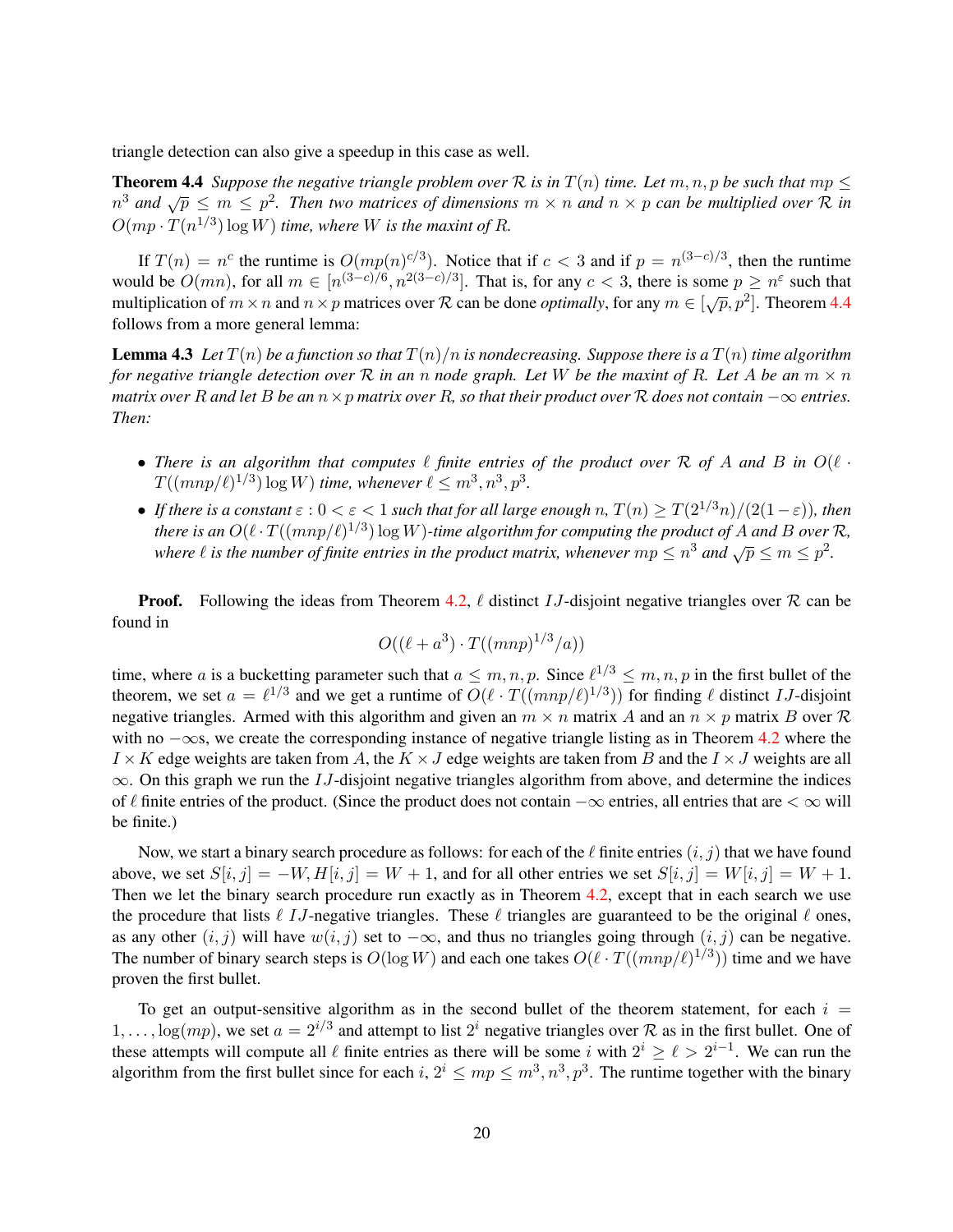search is now

$$
\sum_{i=1}^{\log (mp)} 2^i \cdot T((mnp/2^i)^{1/3}) \log W.
$$

Since there is a constant  $\varepsilon < 1$  so that for all  $n$ ,  $T(n) \geq T(2^{1/3}n)/(2(1-\varepsilon))$ , then for all  $i$ ,  $2^i T((mnp)^{1/3}/2^{i/3}) \leq$  $2^{i+1}(1-\varepsilon)T((mnp)^{1/3}/2^{(i+1)/3})$  and hence the runtime is  $O(\ell \cdot T((mnp/\ell)^{1/3}) \log W)$ , where  $\ell$  is the number of finite entries in the output.  $\Box$ 

#### <span id="page-20-0"></span>4.3 Strongly Polynomial Subcubic Reductions

Applying a very useful randomization trick by Chan [\[14\]](#page-38-13) in a new way, the logarithmic dependence on M in our generic reductions can be replaced with a polylogarithmic dependence on  $n$ . That is, the running time of our reductions can be made *strongly polynomial*, independent of the weights. The only reduction we need to improve is the one from matrix product to negative triangle:

<span id="page-20-1"></span>Theorem 4.5 (Matrix Product Over  $\mathcal{R} \leq_{3}$  Negative Triangle Over  $\mathcal{R}$ , Strongly Polynomial) *Let*  $T(n)$  *be a* function so that  $T(n)/n^2$  is nondecreasing. Suppose the negative triangle problem over R in an n-node *graph can be solved in*  $T(n)$  *time. Then the product of two*  $n \times n$  *matrices over* R *can be computed in*  $O(n^2 \cdot T(n^{1/3}) \log n)$  *time, with high probability.* 

In this section we provide a Monte Carlo algorithm as in the statement of the theorem, however it is not hard to obtain a Las Vegas algorithm as well.

Fix an instance of negative triangle with node sets I, J, K and weight function w. Let  $i \in I$ ,  $j \in J$ ,  $k \in K$ . Recall that the triple  $(i, j, k)$  is a negative triangle iff  $(w(i, k) \odot w(k, j)) + w(i, j) < 0$ . Fix a total ordering  $\lt$  on the nodes in K in the negative triangle instance. For any  $i \in I, j \in J$ , a node  $k \in K$  is called a *minimum witness* for  $(i, j)$  if  $(i, j, k)$  is a negative triangle but  $(i, j, k')$  is not a negative triangle for all  $k' < k$ according to the ordering.

First we show that any superlinear time negative triangle detection algorithm can be converted to a minimum witness negative triangle finding algorithm, running in roughly the same time.

**Lemma 4.4 (Minimum Witness Finding From Detection)** Let  $T(n)$  be a function so that  $T(n)/n$  is non*decreasing. Let* A *be an algorithm which detects a negative triangle over* R *in an* n*-node graph in* T(n) *time. Then in*  $O(T(n))$  *time, given an n-node weighted graph* G *one can find a single negative triangle*  $(i, j, k)$ *over* R *such that* k *is the minimum witness for pair* (i, j)*, or determine that there is no negative triangle in* G *over* R*.*

**Proof.** If there are only 3 remaining nodes,  $i \in I$ ,  $j \in J$ ,  $k \in K$ , return  $\{i, j, k\}$  if it forms a negative triangle over R. Otherwise,  $|I|, |J|, |K| \geq 2$ . Split each part I, J, K into two pieces of roughly  $n/2$  nodes each, so that K is split into  $K_1$ ,  $K_2$  where  $K_1$  contains the first half of the nodes of K according to the ordering, and  $K_2$  contains the rest of the nodes of K. Then, for all 8 triples  $a, b, c \in [2]^3$ , use the negative triangle detection algorithm on the graphs induced by the unions of parts  $I_a \cup J_b \cup K_c$ , in 8T $(n/2)$  time. Let  $c \in \{1,2\}$  be the smallest index such that at least one of the 4 subgraphs containing  $K_c$  contains a negative triangle over R. If no subgraph contains a negative triangle, then return that there are no negative triangles. Otherwise, recurse on one of the subgraphs containing  $K_c$  which contains a negative triangle over  $\mathcal{R}$ .

Suppose that the recursive call returns a triangle  $i \in I_a, j \in J_b, k \in K_c$ . By induction suppose that k is the smallest witness in  $K_c$  for  $(i, j)$ . If  $c = 1$ , then k must also be the smallest witness for  $(i, j)$  in the entire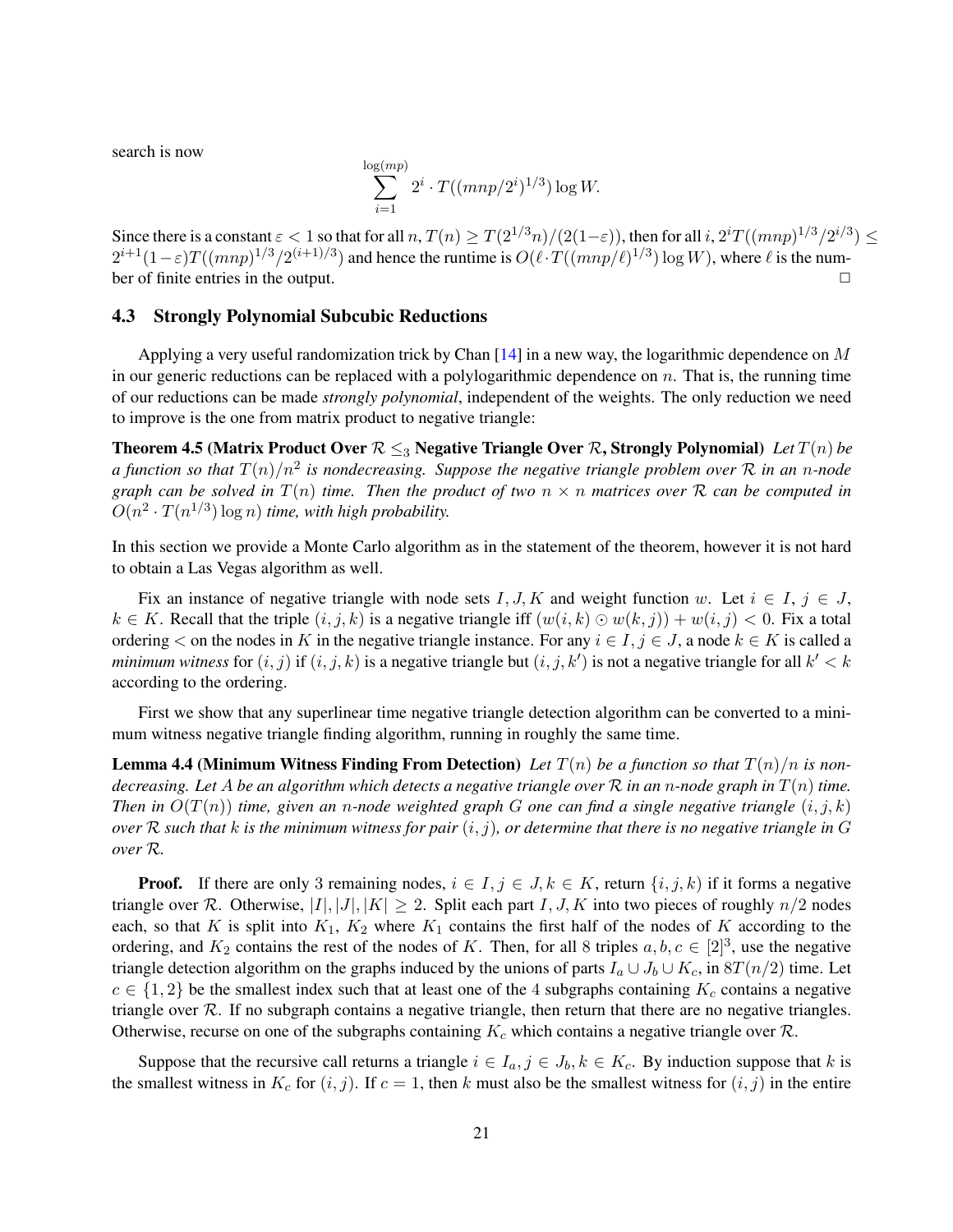*Algorithm*  $A(A, B)$ : Choose a random permutation  $\pi$  of [n]. Permute the columns of A and rows of B according to  $\pi$ . Set  $H[i, j] := A[i, 1] \odot B[1, j]$  for all  $i, j$ . Run *FindMinWitness*( $A, B$ ) for  $2C(1 + \ln n)$  times, each time updating the values of  $H[i, j]$ .  $FindMinWitness(A, B)$ : Create an instance of all-pairs minimum witness triangles with node partitions I, J, K over [n] such that  $w(i, k) = A[i, k]$  for  $i \in I, k \in K$ ,  $w(k, j) = B[k, j]$  for  $k \in K, j \in J$  and  $w(i, j) = -H[i, j]$  for  $i \in I, j \in J$ . Compute all-pairs minimum witness negative triangles over  $R$  in this graph. For every i, j, we either find the minimum  $k(i, j)$  according to  $\pi$  such that  $(A[i, k(i, j)] \odot B[k(i, j), j]) <$  $H[i, j]$  (the minimum associated with  $(i, j)$  changed), or determine that  $H[i, j] = \min_k A[i, k] \odot B[k, j]$ . For every witness  $k(i, j)$ , set  $H[i, j] = (A[i, k(i, j)] \odot B[k(i, j), j])$ .

<span id="page-21-0"></span>Figure 1: Algorithm for reducing matrix product over  $R$  to all-pairs minimum witness triangles over  $R$ .

K. If  $c = 2$ , since there are no negative triangles with witnesses in  $K_1$ , k must also be the smallest witness for  $(i, j)$  in the entire K.

The running time recurrence is  $T'(n) \leq 8T(n/2) + T'(n/2)$ . This solves to  $T'(n) = 8 \sum_{i=1}^{\log n} T(n/2^i) \leq$  $O(T(n))$  for any superlinear nondecreasing function  $T(n)$ .

Now we show that minimum witnesses for all pairs of nodes can be found efficiently, given a negative triangle detection algorithm.

<span id="page-21-1"></span>**Lemma 4.5 (All Pairs Minimum Witness Triangles)** Let  $T(n)$  be a function so that  $T(n)/n$  is nondecreasing. Given a  $T(n)$  algorithm for negative triangle detection over  $\mathcal R$ , there is an  $O(T(n^{1/3})n^2)$ -time algorithm A *which outputs a maximal set of* IJ*-disjoint negative triangles over* R *in a tripartite graph with distinguished parts* (I, J, K)*, so that each of the triangles is a minimum witness triangle.*

**Proof.** Proceed as in Lemma [4.2,](#page-16-1) with a few changes. Partition  $I, J, K$  into  $n^a$  parts of roughly  $n^{1-a}$ nodes each, where the nodes of  $K$  are partitioned consecutively in their sorted order. Then, go through the triples of pieces  $I_i, J_j, K_k$ , but here make sure that all triples containing  $K_{k'}$  with  $k' < k$  are processed before those containing  $K_k$ . For each triple, find a minimum witness triangle with  $x \in I_i, y \in J_j, z \in K_k$ , add xyz to the running list L and remove edge  $(x, y)$  from the graph (by setting its weight to  $\infty$ ). Since we are processing the triples in nondecreasing order of K and z is the minimum witness for  $(x, y)$  in  $K_k$ , it must also be the minimum witness in K. As in Lemma [4.2,](#page-16-1) the number of triangles returned is at most  $n^2$ , and the running time is minimized at  $O(n^2T(n^{1/3}))$  when  $a = 2/3$ .

**Proof of Theorem [4.5.](#page-20-1)** Let  $C \ge 1$  be a parameter. We will analyze the algorithm A shown in Figure [1.](#page-21-0)

It follows from Lemma [4.5](#page-21-1) that the running time of A is  $O(n^2T(n^{1/3}) \log n)$ . We will now prove that with probability at least  $1 - 1/n^C$ , algorithm A outputs the matrix product of A and B over R.

In the call of A on  $n \times n$  matrices A and B,  $K = \{1, \ldots, n\}$  is sorted according to  $\pi$ . Fix any  $i \in I, j \in J$ . Consider iterating through  $k \in \{1, \ldots, n\}$  in reverse order of  $\pi$ , and let  $T_{i,j}$  be the number of times that the minimum value of  $A[i, k] \odot B[k, j]$  changes before finally settling on the minimum value. We first show that  $E[T_{i,j}] \leq 1 + \ln n$ , using a standard backwards analysis argument.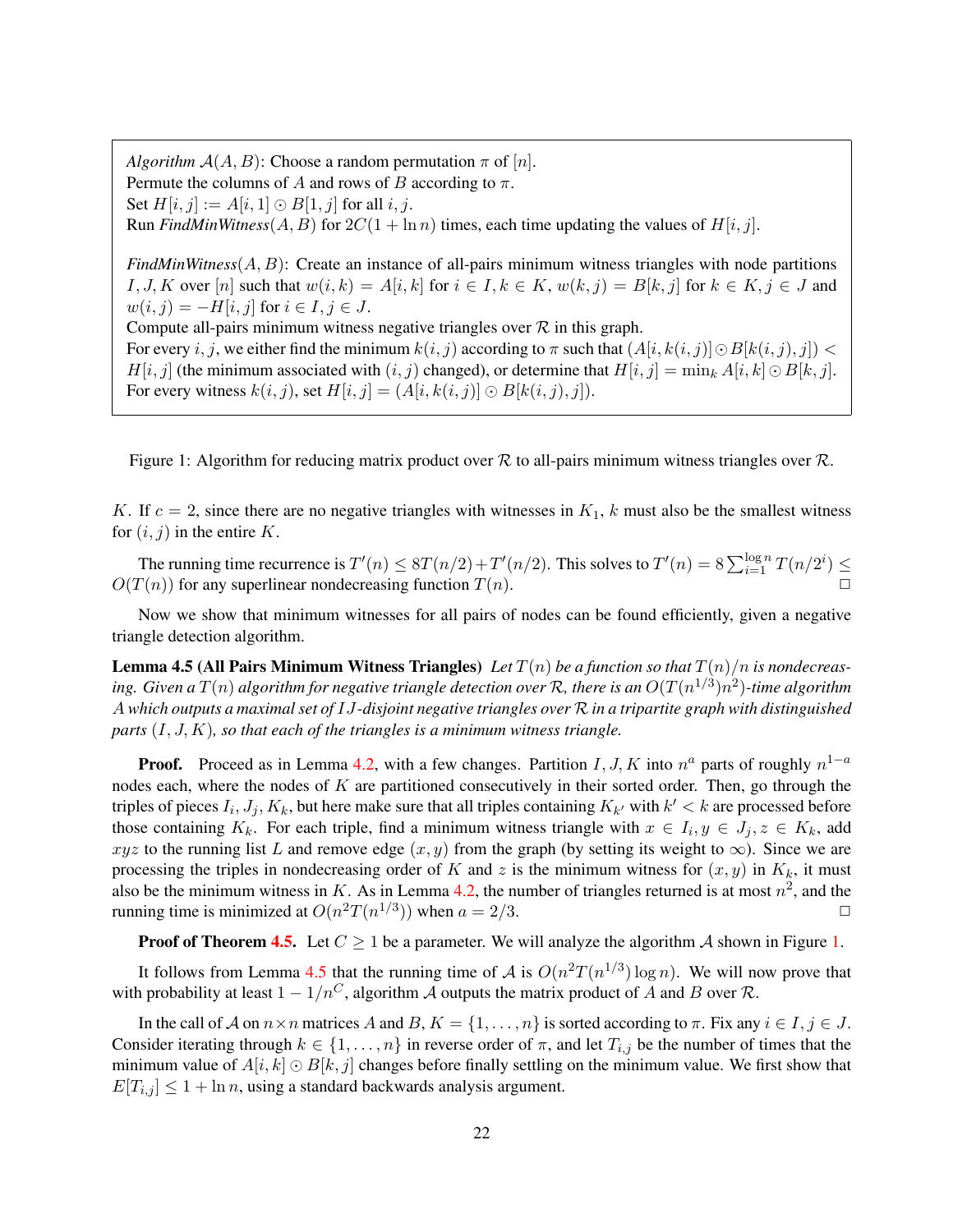Let  $Y_k$  be an indicator variable which is 1 if and only if  $(A[i, k] \odot B[k, j]) < (A[i, k'] \odot B[k', j])$  for all  $k' > k$ .  $E[Y_k]$  is exactly the fraction of permutations over  $n - k + 1$  elements  $\{k, \ldots, n\}$  for which k is the first element, i.e.,  $E[Y_k] = ((n - k + 1) - 1)!/(n - k + 1)! = 1/(n - k + 1)$ . Hence

$$
E[T_{i,j}] = \sum_{k=1}^{n} E[Y_k] = \sum_{k=1}^{n} \frac{1}{n-k+1} \le 1 + \ln n.
$$

Analogous to the standard analysis of treaps (see [\[25\]](#page-39-14), Problems 1.8 and 2.7), we observe that for a fixed  $(i, j)$ and for all  $S \subseteq [n]$ ,

$$
\Pr\left[\bigwedge_{k\in S} Y_k\right] \le \prod_{k\in S} \Pr[Y_k = 1].
$$

This follows from the fact that the  $Y_k$  satisfy a limited independence condition: conditioned on any setting of values for  $Y_{k'}$  where  $k' < k$ , the probability that  $Y_k = 1$  is still  $1/(n-k+1)$ . Hence a Chernoff bound applies to  $T_{i,j}$ , meaning that for sufficiently large  $C \ge 1$  we have  $Pr[T_{i,j} > 2C(1 + \ln n)] \le e^{-3\ln n} = 1/n^{3}$ .<sup>[11](#page-22-0)</sup>

Algorithm A runs the all pairs minimum witness algorithm (*FindMinWitness*) for  $2C(1 + \ln n)$  times. By the calculation above, for any fixed  $(i, j)$ , the probability that the minimum value of  $A[i, k] \odot B[k, j]$  is not found is at most  $1/n<sup>3</sup>$ . By the union bound, the probability that some pair  $(i, j)$  does not have its minimum computed is at most  $n^2/n^3 = 1/n$ . Hence with  $1 - 1/n$  probability all minima are computed by A.  $\Box$ 

### 5 Problems Equivalent to All-Pairs Shortest Paths

The goal of this section is to prove Theorem [1.1](#page-2-0) from the Introduction.

**Reminder of Theorem [1.1](#page-2-0)** *The following problems (with weights in*  $\{-M, \ldots, M\} \cup \{-\infty, \infty\}$ ) *either* all *have truly subcubic algorithms, or* none *of them do:*

- *1. The all-pairs shortest paths problem on weighted digraphs (APSP).*
- *2. The all-pairs shortest paths problem on undirected weighted graphs.*
- *3. Detecting if a weighted graph has a triangle of negative total edge weight.*
- *4. Listing up to* n <sup>3</sup>−<sup>δ</sup> *negative triangles in an edge-weighted graph, for a fixed* δ > 0*.*
- *5. Computing the matrix product over the* (min, +)*-semiring.*
- *6. Verifying the correctness of a matrix product over the* (min, +)*-semiring.*
- *7. Checking whether a given matrix defines a metric.*
- *8. Finding a minimum weight cycle in a graph of non-negative edge weights.*
- *9. The replacement paths problem on weighted digraphs.*
- *10. Finding the* second *shortest simple path between two nodes in a weighted digraph.*

<span id="page-22-0"></span><sup>&</sup>lt;sup>11</sup>We thank an anonymous referee for suggesting this analysis; our earlier analysis incurred an extra  $\log n$  multiplicative factor.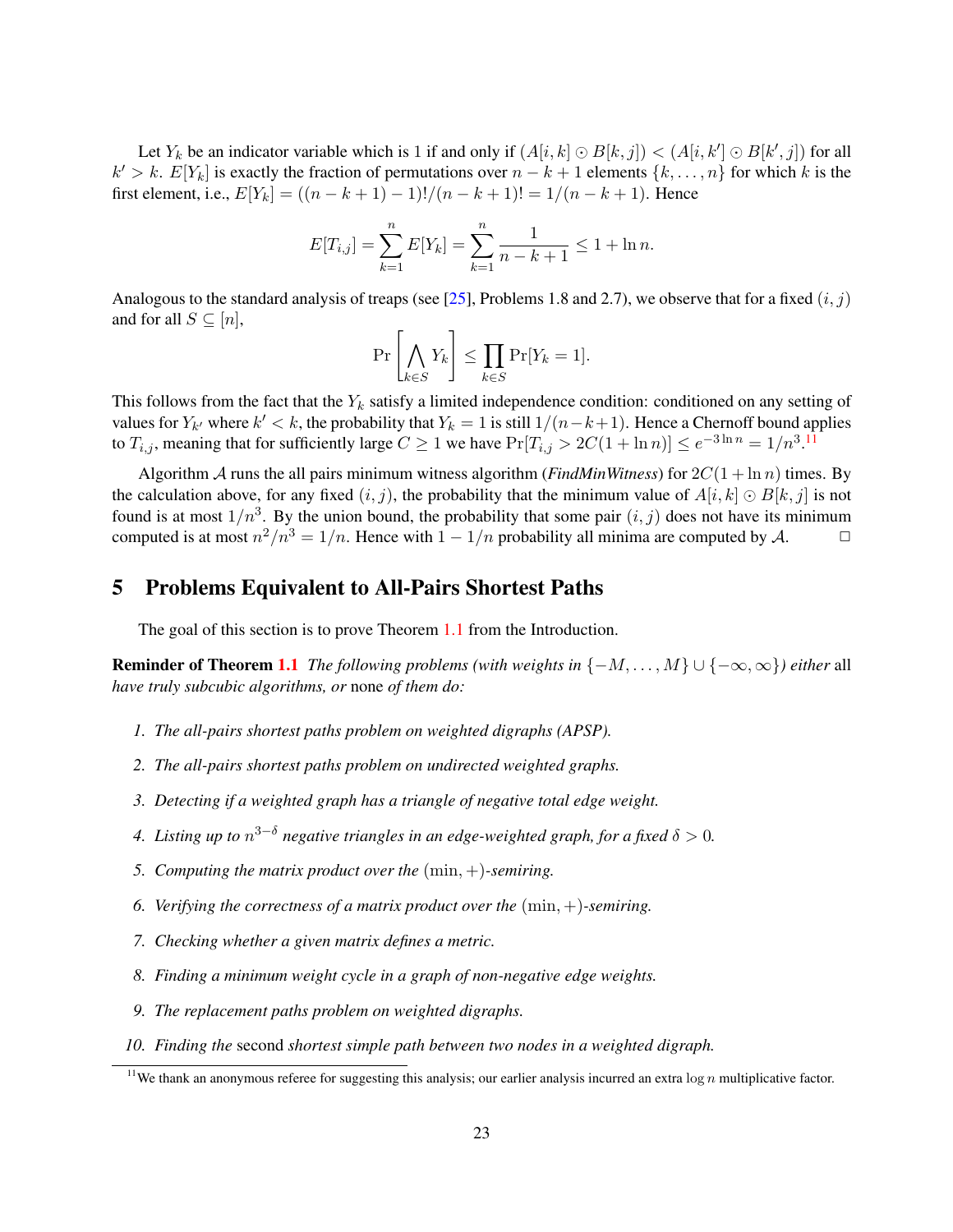#### *11. Finding a maximum subarray in a given matrix.*

The subcubic equivalence of problems  $(1)$ ,  $(3)$ ,  $(4)$ ,  $(5)$  and  $(6)$  directly follow from Theorems [4.1,](#page-14-0) [4.2,](#page-14-1) and [4.3.](#page-15-0) The rest of the equivalences are proved in the following paragraphs. Most of these equivalences use the negative triangle problem, since it is so easy to reason about.

<span id="page-23-0"></span>The equivalence between problems (1) and (2) is probably folklore, but we have not seen it in the literature so we include it for completeness.

Theorem 5.1 (Undirected APSP  $\equiv_3$  Directed APSP) *Let*  $\delta, c > 0$  *be any constants. APSP in undirected graphs with weights in*  $[0, M]$  *is in*  $T(n, M)$  *time if and only if APSP in directed graphs with weights in*  $[-M, M]$  *is in*  $T(n, \Theta(M))$  *time.* 

**Proof of Theorem [5.1.](#page-23-0)** Clearly, undirected APSP in graphs with nonnegative weights is a special case of directed APSP since we can replace each undirected edge by two directed edges in opposite directions. We show that a truly subcubic algorithm for undirected APSP can be used to compute the  $(min, +)$  product of two matrices in truly subcubic time, and hence directed APSP is in truly subcubic time.

Suppose that there is a truly subcubic algorithm P for undirected APSP. Let A and B be the  $n \times n$  matrices whose (min, +) product we want to compute. Suppose the entries of A and B are in  $[-M, M]$ <sup>[12](#page-23-1)</sup>. Consider the edge-weighted undirected tripartite graph  $G$  with n-node partitions  $I, J, K$  such that there are no edges between I and K, and for all  $i \in I, j \in J, k \in K, (i, j)$  and  $(j, k)$  are edges with  $w(i, j) = A[i, j] + 6M$  and  $w(j, k) = B[j, k] + 6M$ . Using P, compute APSP in G. Notice that all weights are nonnegative.

Any path on at least 3 edges in G has weight at least 15M, and any path on at most 2 edges has weight at most  $2 \times 7M < 15M$ . Hence P will find for every two nodes  $i \in I, k \in K$ , the shortest path between i and k using *exactly* 2 edges, thus computing the  $(\min, +)$  product of A and B.

<span id="page-23-2"></span>**Theorem 5.2 (Metricity**  $\equiv_3$  **Negative Triangle**) Let  $T(n, M)$  be nondecreasing. Then there is an  $O(n^2)$  + T(O(n), O(M)) *algorithm for negative triangle in* n *node graphs with weights in* [−M, M] *if and only if* there is an  $O(n^2) + T(O(n), O(M))$  algorithm for the metricity problem on  $[n]$  such that all distances are in  $[-M, M]$ .

**Proof of Theorem [5.2.](#page-23-2)** Given an instance  $D$  of the metricity problem, consider a complete tripartite graph G on 3n nodes n nodes in each of the partitions I, J, K. For any  $i \in I, j \in J, k \in K$ , define the edge weights to be  $w(i, j) = D[i, j], w(j, k) = D[j, k]$  and  $w(i, k) = -D[i, k]$ . A negative triangle in G gives  $i \in I, j \in J, k \in K$  so that  $D[i, j] + D[j, k] - D[i, k] < 0$ , *i.e.*  $D[i, j] + D[j, k] < D[i, k]$ . Hence D satisfies the triangle inequality iff there are no negative triangles in G. Checking the other properties for a metric takes  $O(n^2)$  time. This shows that Metricity  $\leq_3$  Negative Triangle.

For the opposite direction, let G be a given graph with edge weights  $w : E \to \mathbb{Z}$  such that for all  $e \in E$ ,  $w(e) \in [-M, M]$  for some  $M > 0$ . Build a tripartite graph with n node partitions I, J, K and edge weights  $w'(\cdot)$  so that for any  $i \in I, j \in J, k \in K$ ,  $w'(i,j) = 2M + w(i,j)$ ,  $w'(j,k) = 2M + w(j,k)$ and  $w'(i,k) = 4M - w(i,k)$ . For all pairs of distinct nodes a, b so that a, b are in the same partition, let  $w'(a, b) = 2M$ . Finally, let  $w'(x, x) = 0$  for all x. Clearly, w' satisfies all requirements for a metric, except possibly the triangle inequality. For any three vertices  $x, y, z$  in the same partition  $w'(x, y) + w'(y, z) =$  $4M > 2M = w'(x, z).$ 

<span id="page-23-1"></span><sup>&</sup>lt;sup>12</sup>Infinite edge weights can be replaced with suitably large finite values, WLOG.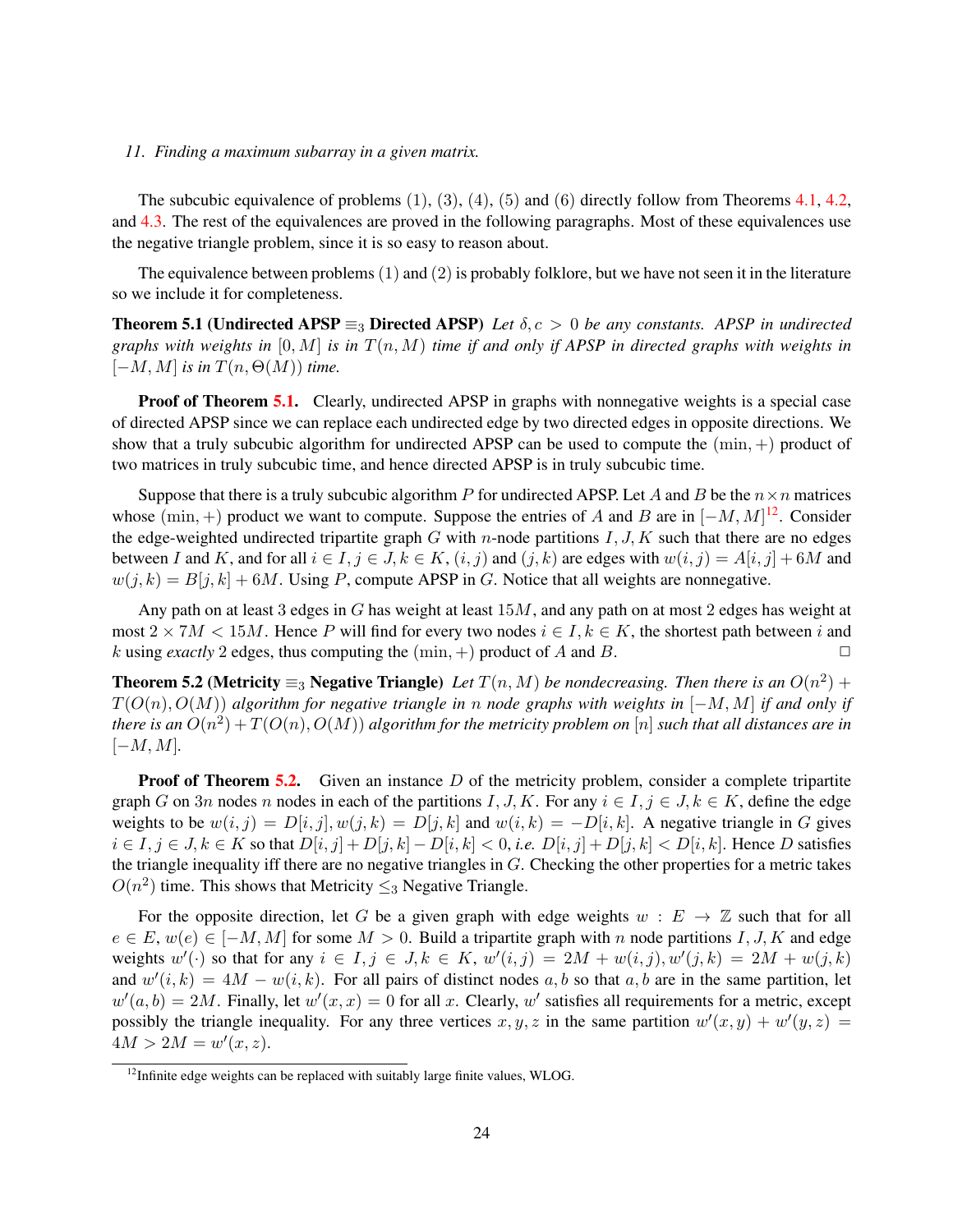Consider triples x, y, z of vertices so that x and y are in the same partition and z is in a different partition. We have:  $w'(x, z) + w'(z, y) \ge M + M = 2M = w'(x, y)$  and  $w'(x, z) - w'(y, z) \le 2M = w'(x, y)$ . Furthermore, if  $i \in I, j \in J, k \in K$ ,  $w'(i,k) + w'(k,j) \ge M + 3M \ge w(i,j)$  and  $w'(i,j) + w'(j,k) \ge$  $M + 3M \geq w(i, k).$ 

Hence the only possible triples which could violate the triangle inequality are triples with  $i \in I, j \in I$  $J, k \in K$ , and w' is not a metric iff there exist  $i \in I, j \in J, k \in K$  such that  $w'(i, j) + w'(j, k) < w'(i, k)$ . That is, w' is a metric if and only if  $w(i, j) + w(j, k) + w(i, k) < 0$  and  $i, j, k$  is a negative triangle in  $G$ .  $\Box$ 

**Theorem 5.3 (Minimum Cycle**  $\equiv_3$  **Negative Triangle)** *If there is a*  $T(n, M)$  *algorithm for finding a minimum weight cycle in graphs on* n *nodes and weights in* [1, M] *then there is a* T(n, O(M)) *algorithm for finding a minimum weight triangle in* n*-node graphs with weights in* [−M, M]*.*

It is known that the Minimum-Cycle problem in directed or undirected graphs can be reduced to APSP via a subcubic reduction. Hence, we get that  $APSP \equiv_3$  Minimum-Cycle.

**Proof.** Let  $G = (V, E)$  be given with  $w : E \to [-M, M]$ . Consider graph G' which is just G with weights  $w' : E \to [7M, 9M]$  defined as  $w'(e) = w(e) + 8M$ . For any k and any cycle C in G with k edges,  $w'(C) = 8Mk + w(C)$ , and hence  $7Mk \leq w'(C) \leq 9Mk$ . Hence, all cycles C with  $\geq 4$  edges have  $w'(C) \ge 28M$  and all triangles have w' weight  $\le 27M < 28M$ . That is, the minimum weight cycle in G' is exactly the minimum weight triangle in  $G$ .

We now prove that the Maximum Subarray problem is equivalent to Negative Triangle. One direction was already proven by Tamaki and Tokuyama [\[60\]](#page-41-15); here we prove the other.

Theorem 5.4 (Maximum Subarray ≡<sup>3</sup> Negative Triangle) *The negative triangle problem in an* n *node (tripartite) graph with weights in* [−M, M] *can be reduced in* O(n 2 ) *time to the Maximum Subarray problem for an*  $n \times n$  *matrix with entries in*  $[-O(M), O(M)]$ *.* 

**Proof.** We are given a graph G with three parts A, B, C and edges  $E \subseteq (A \times B) \cup (B \times C) \cup (A \times C)$ with weight function  $w : E \to \{-W, \dots, W\}$  and we are searching for a triangle of negative sum. We will first turn G into a complete graph by adding each original non-edge  $(x, y)$  with weight  $w(x, y) = 2W$ . Note that no original non-edge can be completed to a negative triangle as all other edges have weight  $\geq -W$ . For the non-edges within  $A, B$  and  $C$ , make their edge weights slightly higher,  $8W$ . Now we can assume that  $G$  is a complete graph with edge weights in  $\{-M, \ldots, M\}$  between different partitions, and of weight 4M within the partitions, where  $M = 2W$ .

Now we will reduce the negative triangle problem to the following problem: given a complete undirected graph H with a self-loop at each node and with weights  $w': V \times V \to \{0, \ldots, 101M\}$ , find four nodes i, j, k, l for which  $w'(i, j) + w'(k, l) - w'(i, k) - w'(j, l)$  is maximized.

H will contain the node sets A, B, C and a copy A' of A. Denote the copy in A' of node  $a \in A$  with  $a'$ . H is a complete graph on these nodes. The weights  $w'$  are as follows:

- In  $A \times A'$  we have weight 0 edges between two copies of the same node and an edge of weight  $10M$ otherwise, i.e.  $w'(a, a') = 0$  and  $w'(a, x) = 10M$  for all  $x \in A', x \neq a'$ .
- For all edges  $(a, b) \in A \times B$  in H, let their weight be  $w'(a, b) = 100M + w(a, b)$  (recall, w is the weight function of G). Similarly, for all  $(c, a') \in C \times A'$ , let  $w'(c, a') = 100M + w(c, a)$ . Notice that these edges have weight between 99M and 101M. We call these *heavy* edges.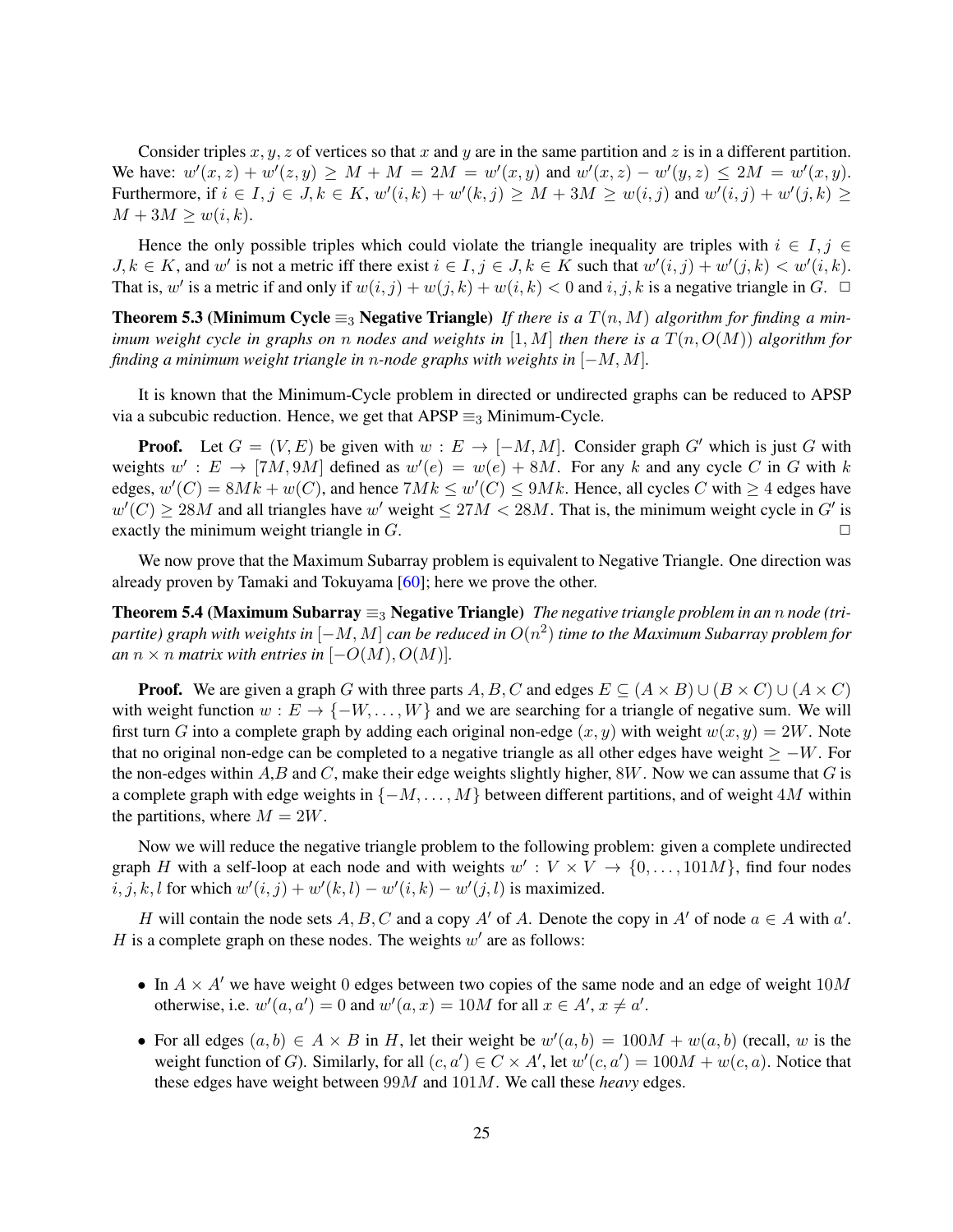- For all  $(b, c) \in B \times C$ , set  $w'(b, c) = w(b, c)$ .
- For all pairs of nodes in  $A \times C$  and  $A' \times B$ , make their edge w' weights 50M.
- The edges within  $A, A', B$ , and C come from the original graph G, i.e. for each s, t in A (resp., A', B, C), we get an edge  $(s, t)$  in A (resp., A', B, C) of weight  $4M$ .
- Finally, we will add a self-loop at each node, of weight  $40M$ .

Notice that all edge weights w' above are nonnegative except for  $w(b, c)$  for  $b \in B, c \in C$ , in which case they are  $\geq -M$ , so that all weights are  $\geq -M$ . Also notice that the non-heavy edges have weight  $\leq 50M$ .

Consider now any 4-tuple i, j, k, l of not necessarily distinct nodes in this new graph H and consider  $w'(i, j) + w'(k, l) - w'(i, k) - w'(j, l).$ 

If  $(i, j)$  and  $(k, l)$  aren't both heavy edges, then  $w'(i, j) + w'(k, l) \leq 101M + 50M = 151M$  and  $-w'(i,k) - w'(j,l) \le 2M$  (since all edge weights are  $\ge -M$ ). Thus in this case  $w'(i,j) + w'(k,l)$  $w'(i,k) - w'(j,l) \le 153M.$ 

On the other hand, suppose that both  $(i, j)$  and  $(k, l)$  are heavy edges. First let's consider the case when the nodes are not distinct. Then without loss of generality  $i = k$ , and  $w'(i, j) + w'(k, l) - w'(i, k) - w'(j, l) =$  $w'(i, j) + w'(i, l) - w'(i, i) - w'(j, l) = 160M + w(i, j) + w(i, l) - w'(j, l) \le 163M.$ 

The final case is when all four nodes are distinct and both  $(i, j)$  and  $(k, l)$  are heavy edges. This can happen in four ways (up to symmetry):

- If  $i \in A, j \in B, l \in C$  and  $k \in A'$ , then  $w'(i, j) + w'(k, l) w'(i, k) w'(j, l) = 200M w(i, j)$  $w(k, l) - w'(i, k) - w(j, l)$ . This equals  $200M - w(i, j) - w(j, l) - w(l, i) \ge 197M$  when k is the copy of  $i \in A$  in A', and otherwise equals  $190M - w(i, j) - w(k, l) - w(j, l) \le 193M$ .
- If  $i \in A, j \in B, k \in C$  and  $l \in A'$ , then  $w'(i, j) + w'(k, l) w'(i, k) w'(j, l) = 100M + w(i, j) +$  $w(k, l) \leq 102M$ .
- If  $i \in A, j \in B, k \in A, l \in B$ , then  $w'(i, j) + w'(k, l) w'(i, k) w'(j, l) = (200M 8M) +$  $w(i, j) + w(k, l) \le 196M$ . (The case  $i \in C, j \in A', k \in C, l \in A'$  is symmetric.)
- If  $i \in A, j \in B, l \in A, k \in B$ , then  $w'(i, j) + w'(k, l) w'(i, k) w'(j, l) = (200M 200M) +$  $w(i, j) + w(k, l) - w(i, k) - w(j, l) \le 4M$ . (The case  $i \in C, j \in A', l \in C, k \in A'$  is symmetric.)

Thus to maximize the quantity  $w'(i, j) + w'(k, l) - w'(i, k) - w'(j, l)$ , we need to be in the first case above. More precisely, we get that  $i \in A$ ,  $j \in B$ ,  $l \in C$  and  $k \in A'$ , and that k is the copy of i in A', so that the maximized quantity is  $200M - w(i, j) - w(j, l) - w(l, i) = 200M$  – (the minimum weight of a triangle). If there is a negative triangle in particular, we would get a value of  $> 200M$ . In other words, the maximum value is  $> 200M$  if and only if the original graph had a negative triangle.

We'll reduce the above problem to the Maximum Subarray problem.

Let  $A^*$  be the  $n \times n$  matrix with  $A^*[i, j] = w'[i, j]$  for every  $(i, j)$  in the above graph (including the self-loops:  $A^*[i, i] = 40M$ .

Create the  $n \times n$  matrix D where  $D(i, j) = A^*[i, j] - A^*[i-1, j]$  for all i, j. Then create the matrix  $E[i, j] = D[i, j] - D[i, j-1].$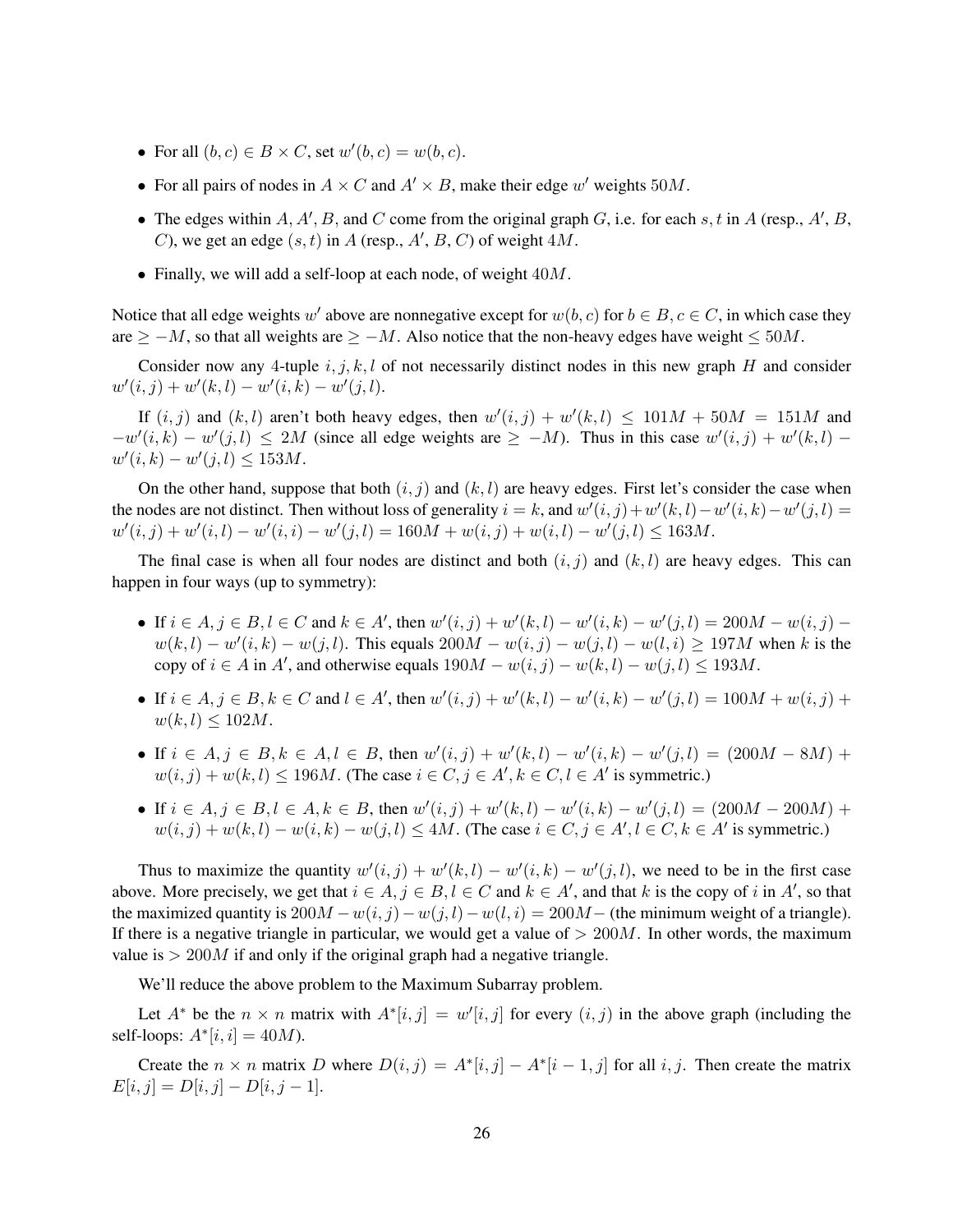Consider a submatrix of E from the ath row to the uth row and from the bth column to the vth column. For any  $i$ ,

$$
\sum_{j=b}^{v} E[i,j] = D[i,b]-D[i,b-1]+D[i,b+1]-D[i,b]+\ldots+D[i,v]-D[i,v-1]=D[i,v]-D[i,b-1].
$$

Then, 
$$
\sum_{i=a}^{u} \sum_{j=b}^{v} E[i, j] = (\sum_{i=a}^{u} D[i, v]) - (\sum_{i=a}^{u} D[i, b-1])
$$
. Now, for any x,

$$
\sum_{i=a}^{u} D[i,x] = A^*[a,x] - A^*[a-1,x] + A^*[a+1,x] - A^*[a,x] + \ldots + A^*[u,x] - A^*[u-1,x] = A^*[u,x] - A^*[a-1,x],
$$

and so

$$
\sum_{i=a}^{u} \sum_{j=b}^{v} E[i,j] = A^*[u, v] - A^*[a-1, v] - A^*[u, b-1] + A^*[a-1, b-1].
$$

The Maximum Subarray problem for matrix  $E$  seeks to maximize the above quantity over all choices of  $a, b, u, v$ . The above quantity is a sum as in the four node problem and what we are maximizing is exactly what we needed in that problem. Hence, if the maximum subarray of E has sum  $> 200M$  then G has a negative triangle, and otherwise  $G$  doesn't. Thus, we have a subcubic reduction from negative triangle and hence also APSP to the Maximum Subarray problem. ◯

To complete the proof of Theorem [1.1,](#page-2-0) it remains to show the equivalences of Replacement Paths and Second Shortest Paths with the other problems.

#### 5.1 Replacement Paths and Second Shortest Paths

The replacement paths and second shortest simple path problems have been known to be closely related to APSP in an informal sense. For instance, any algorithm for APSP can solve the two problems in asymptotically the same time: remove all edges from the shortest path  $P$  between  $s$  and  $t$  and compute APSP in the remaining graph. This computes the minimum weight detour for all pairs of nodes on  $P$ , and so in additional  $O(n^2)$  time one can solve both the replacement paths problem, and the second shortest simple path problem. It was not clear however that the two problems cannot be solved faster than APSP. For instance, Roditty [\[52\]](#page-40-3) took his fast approximation algorithms as evidence that the two problems might be easier than APSP. In an attempt to explain why it has been so hard to find fast algorithms, Hershberger et al.  $[35]$  showed that in the path comparison model of Karger et al. [\[38\]](#page-40-17) the replacement paths problem needs  $\Omega(m\sqrt{n})$  time. This bound does not apply to second shortest path, and is the only known lower bound for these problems.

Here we present a reduction which shows that if the second shortest simple path in a directed graph with n nodes can be found in time which is truly subcubic in  $n$ , then APSP is in truly subcubic time. Thus, the two problems are equivalent with respect to subcubic algorithms, for dense graphs. Since the second shortest simple path problem is a special case of the replacement paths problem, our result implies that for dense graphs the replacement paths problem is equivalent to APSP, with respect to subcubic algorithms.

In the next section we modify the reduction to show that if for some  $m(n)$  and nondecreasing  $f(n)$ there is a combinatorial algorithm which runs in  $O(m(n)\sqrt{n}/f(n))$  time and computes the second shortest simple path in unweighted directed graphs, then there is an  $O(n^3/f(n))$  combinatorial algorithm for triangle detection, and hence a corresponding subcubic combinatorial algorithm for BMM. This implies that if there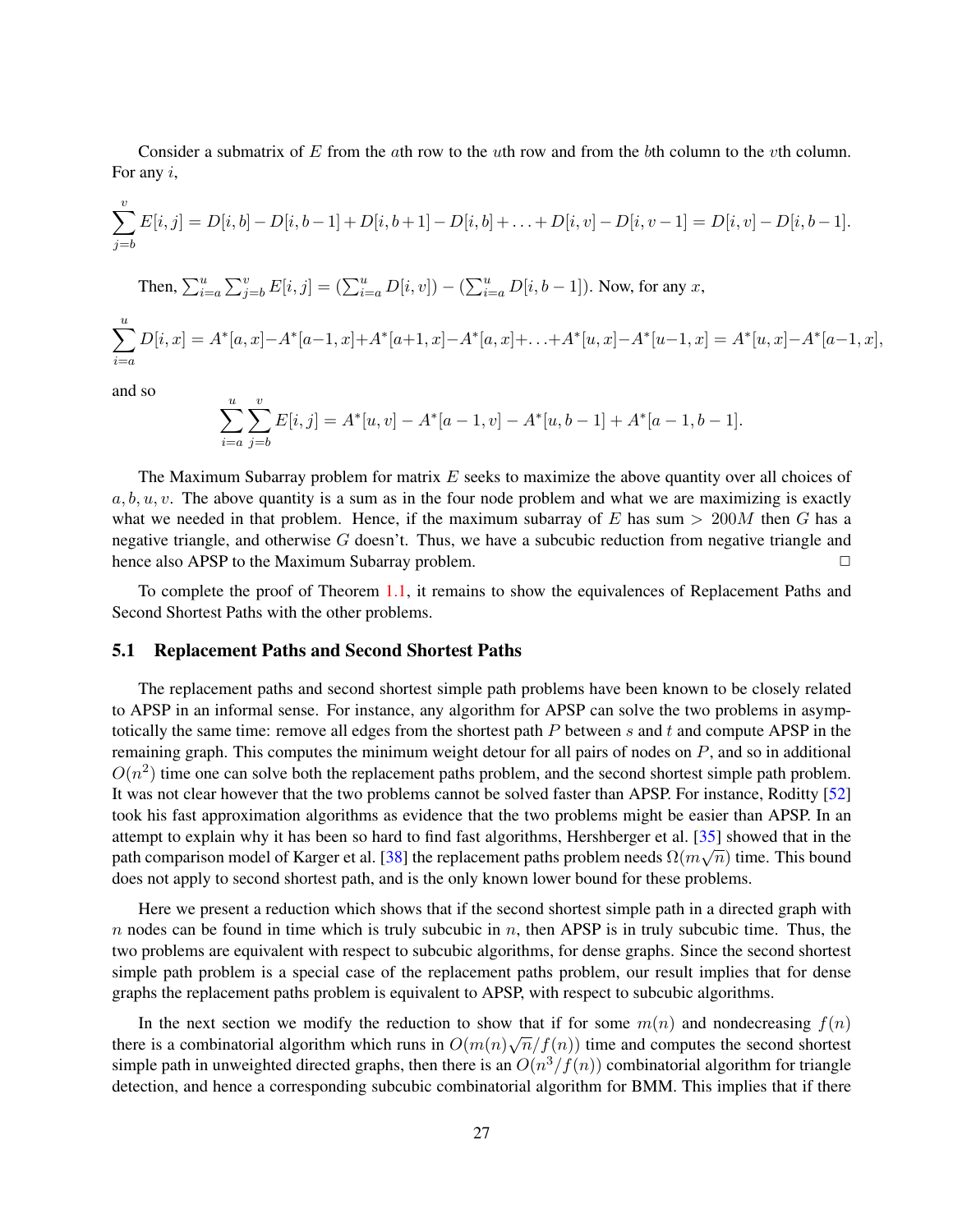<span id="page-27-0"></span>Figure 2: The reduction from minimum weight triangle to second shortest simple path for  $n = 3$ .

is no truly subcubic combinatorial algorithm for BMM, then in order to improve on the algorithm of Roditty and Zwick [\[55\]](#page-41-2), one would need to use algebraic techniques.

**Theorem 5.5 (Minimum Triangle**  $\equiv_3$  **Second Shortest Simple Path)** *Suppose there is a*  $T(n, W)$  *time algorithm for computing the second shortest simple path in a weighted directed graph with* n *nodes and integer weights in* [0, W]. Then there is a  $T(O(n), O(nW))$  time algorithm for finding a minimum weight triangle  $\tilde{a}$  *in an*  $n$  *node graph and integer weights in*  $[-W,W]$ *, an*  $O(n^2T(O(n^{1/3}), O(nW))\log W)$  *time algorithm for* the distance product of two  $n\times n$  matrices with weights in  $[-W,W]$ , and an  $O(n^2T(O(n^{1/3}),O(n^2W))\log Wn)$ *time algorithm for APSP in graphs with integer weights in* [−W, W]*.*

**Proof.** Let G be an instance of Minimum Triangle with integer weights in  $[-M, M]$ . Without loss of generality, G has 3 parts  $U, V, T$  with no edges within them, and the edges going from U to V, from V to T and from T to U. Furthermore, again without loss of generality, all edge weights are positive (otherwise add  $M + 1$  to all edges, so that now the minimum weight triangle has weight  $3(M + 1)$ + its original weight). Also without loss of generality, G contains edges between every two nodes  $u_i \in U$ ,  $v_j \in V$ , between any two nodes  $v_i \in V$  and  $t_k \in T$  and between any two nodes  $t_k \in T$  and  $u_i \in U$  (if some edge does not appear, add it with weight  $3M' + 1$  where  $M' = 4M + 1$  is the current maximum edge weight in G). Note that all of these transformations increase the maximum weight by at most a constant factor. Let  $M''$  be the new maximum edge weight of G.

Now we will reduce any instance of minimum weight triangle to one of finding the second shortest simple path. First, create a path on  $n+1$  nodes,  $P = p_0 \to p_1 \to \ldots \to p_n$ . For every edge  $(p_i, p_{i+1})$  in P, let it have weight 0. All other edges in the graph we will construct will be positive and hence P will be the shortest path between  $p_0$  and  $p_n$ .

Create three parts with n nodes each,  $A = \{a_1, \ldots, a_n\}$ ,  $B = \{b_1, \ldots, b_n\}$ ,  $C = \{c_1, \ldots, c_n\}$  so that for each  $i, j \in [n]$  there is an edge  $(a_i, b_j)$  with weight  $w(u_i, v_j)$  (the weight in G), and an edge  $(b_i, c_j)$  with weight  $w(v_i, t_j)$ ; that is, we have created a copy of G except that the edges between T and U are removed (no edges between  $C$  and  $A$ ).

Let  $W = 3M'' + 1$ , where recall that  $M'' = O(M)$  is the maximum edge weight of G. Now, for every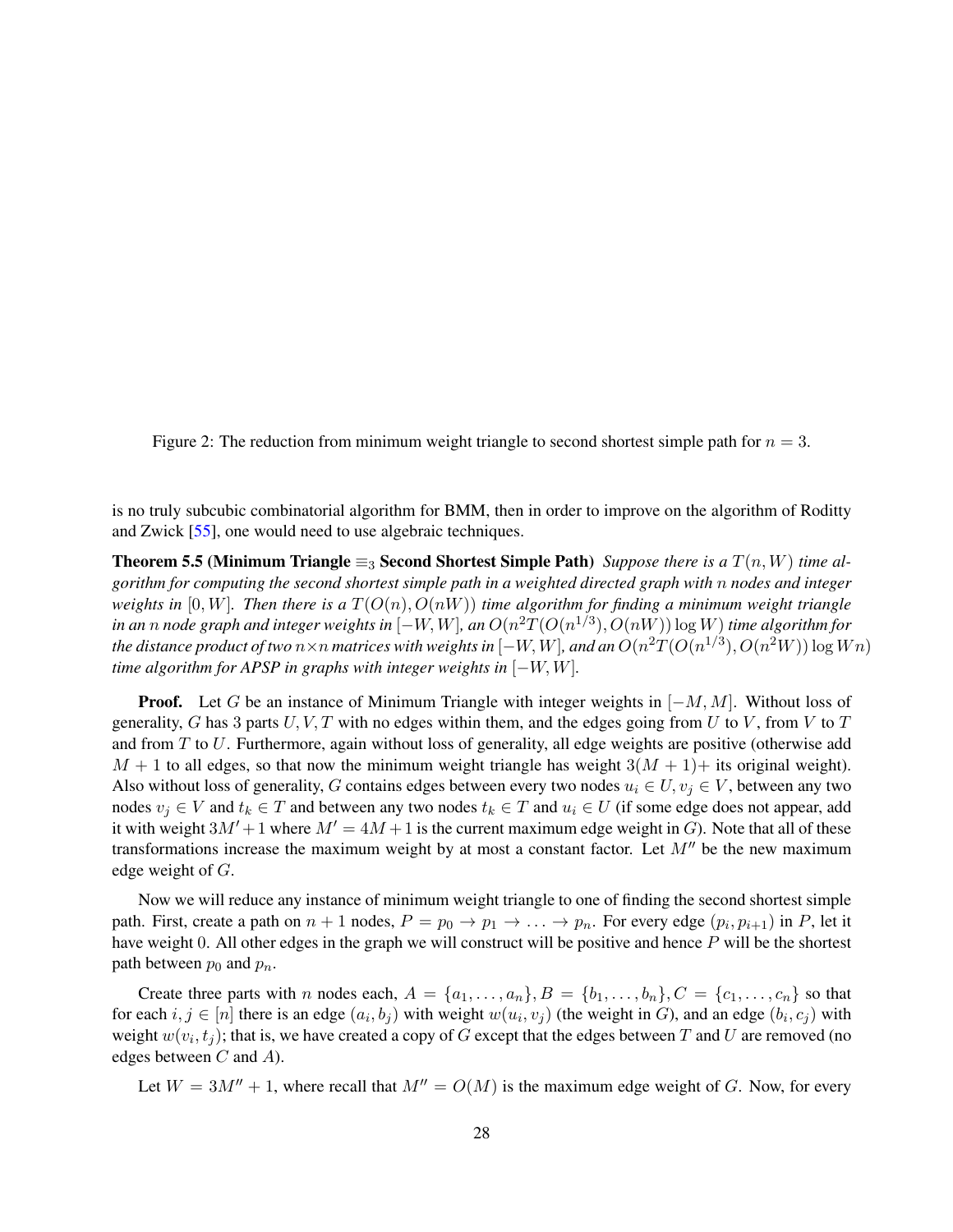$j > 0$ , add an edge from  $c_j$  to  $p_j$  with weight  $jW$ . All these weights are positive and at most  $nW = O(Mn)$ .

For every  $i < n$  and any  $r \in [n]$ , add an edge from  $p_i$  to  $a_r$  with weight  $(n - i - 1)W + w(c_{i+1}, a_r)$ . Since  $i < n$  and  $0 < w(c_{i+1}, a_r) \le O(M)$ , these weights are also positive and at most  $O(Mn)$ .

An example of the full construction appears in Figure [2.](#page-27-0)

The second shortest path must have the form  $p_0 \to \ldots \to p_s$  followed by a path of length two from some  $a_i$  through a node in B to a node  $c_t$  in C with  $t > s$ , followed by an edge  $(c_t, p_t)$  and then  $p_t \to \ldots \to p_n$ : we are looking for the shortest detour between a node  $p_s$  and a node  $p_t$  on P with  $t > s$ .

The weight of a detour between  $p_s$  and  $p_t$  going through nodes  $a_i, b_j, c_t$  is

$$
(n - s - 1)W + w(c_{s+1}, a_i) + w(a_i, b_j) + w(b_j, c_t) + tW.
$$

**Claim 1** *In the graph we have constructed, any optimal detour must have*  $t = s + 1$ *.* 

**Proof of Claim:** Clearly  $t > s$ . If  $t \geq s + 2$ , then the weight of the detour is at least

$$
(n - s - 1 + s + 2)W + w(c_{s+1}, a_i) + w(a_i, b_j) + w(b_j, c_t) > (n + 1)W.
$$

Consider any detour between  $p_s$  and  $p_{s+1}$ , say going through  $a_i, b_j, c_{s+1}$ . Its weight is

$$
(n - s - 1 + s + 1)W + w(c_{s+1}, a_i) + w(a_i, b_j) + w(b_j, c_{s+1}) \le nW + W = (n + 1)W,
$$

since  $W$  is greater than three times the largest weight in the graph.  $\square$ 

Now, the detours between  $p_s$  and  $p_{s+1}$  have weight  $nW + w(a_i, b_j) + w(b_j, c_{s+1}) + w(c_{s+1}, a_i)$ . In particular, the shortest detour between  $p_s$  and  $p_{s+1}$  has weight nW plus the minimum weight of a triangle containing  $c_{s+1}$ . The second shortest path hence has weight exactly nW plus the minimum weight of a triangle in  $G$ .

Since the second shortest path problem is a special case of the replacement paths problem, we have:

**Corollary 5.1** If the replacement paths problem in graphs with integer weights in  $[0, M]$  is in  $T(n)$  poly  $\log M$ *time then APSP in graphs with integer weights in*  $[-M, M]$  *is in*  $O(n^2T(O(n^{1/3}))$  poly  $\log M)$  *time.* 

Corollary 5.2 *Replacement Paths*  $\equiv_3$  *APSP.* 

# 6 Boolean Matrix Multiplication and Related Problems

In this section, we describe several applications of our techniques to the problem of finding fast practical Boolean matrix multiplication algorithms, a longstanding challenge in graph algorithms. (For more background on this problem, see the Preliminaries.)

As a direct consequence of Theorems [4.2,](#page-14-1) [4.1](#page-14-0) and [4.3](#page-15-0) we obtain:

Theorem 6.1 *The following either* all *have truly subcubic combinatorial algorithms, or none of them do:*

- *1. Boolean matrix multiplication (BMM).*
- *2. Detecting if a graph has a triangle.*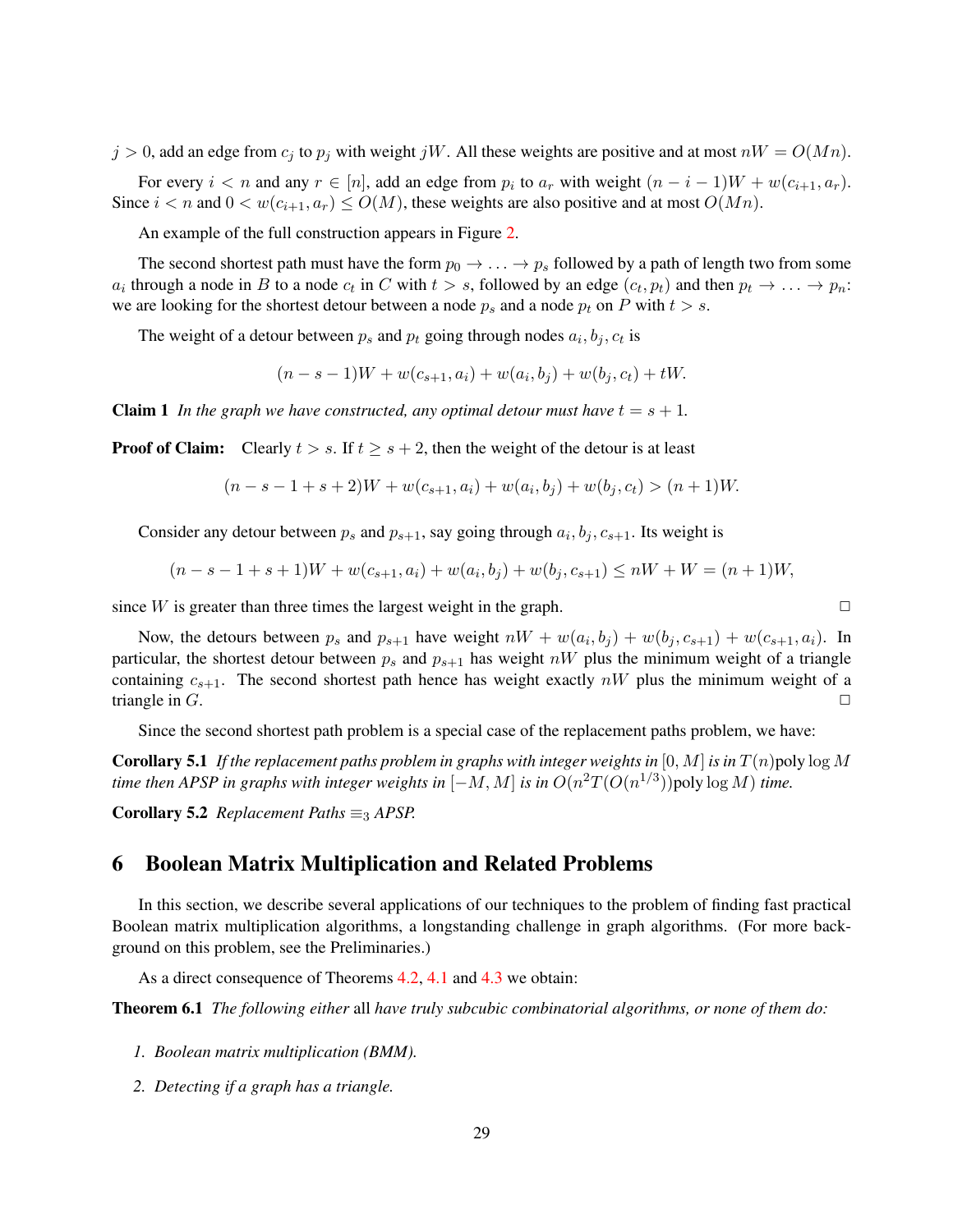- *3. Listing up to* n <sup>2</sup>.<sup>99</sup> *triangles in a graph.*
- <span id="page-29-0"></span>*4. Verifying the correctness of a matrix product over the Boolean semiring.*

Theorem 6.2 *For every constant* c*, the problems listed in Theorem [6.1](#page-29-0) either all have combinatorial algorithms running in*  $O(n^3/\log^c n)$  *time, or none of them do.* 

Another immediate corollary of Theorem [4.3](#page-15-0) is an efficient triangle listing algorithm:

Corollary 6.1 *There is an algorithm that, given* ∆ *and a graph* G *on* n *nodes, lists up to* ∆ *triangles from* G *in time*  $O(\Delta^{1-\omega/3}n^{\omega}) \leq O(\Delta^{0.21}n^{2.38}).$ 

Note when  $\Delta = n^3$ , one recovers the obvious  $O(n^3)$  algorithm for listing all triangles, and when  $\Delta =$  $O(1)$ , the runtime is the same as that of triangle detection.

#### 6.1 Output-Sensitive BMM

Lemma [4.3](#page-19-1) can be applied to show that in the special case of BMM, there is an improved randomized output-sensitive algorithm:

**Theorem 6.3** Let  $T(n)$  be a function so that  $T(n)/n$  is nondecreasing. Let  $L \ge n \log n$ . Suppose there is *a* T(n) *time algorithm for triangle detection in an* n *node graph. Then there is a randomized algorithm* R *running in time*

<span id="page-29-1"></span>
$$
\tilde{O}(n^2 + L \cdot T(n^{2/3}/L^{1/6})),
$$

*so that* R *computes the Boolean product* C *of two given* n × n *matrices with high probability, provided that*  $C$  contains at most L nonzero entries. When  $T(n) = O(n^{\Delta})$  for some  $2 \leq \Delta \leq 3$ , the runtime becomes  $\tilde{O}(n^{2\Delta/3}L^{1-\Delta/6}).$ 

**Proof.** The algorithm uses ideas from a paper by Lingas [\[43,](#page-40-6) [44\]](#page-40-7). Lingas showed how to reduce, in  $O(n^2 \log n)$  time, computing the Boolean matrix product of two  $n \times n$  matrices to computing  $O(\log n)$ Boolean matrix products of an  $O(\sqrt{L}) \times n$  by an  $n \times O(\sqrt{L})$  matrix and 2 output-sensitive Boolean matrix products of an  $O(\sqrt{L}) \times n$  by an  $n \times n$  matrix.

The conditions of Lemma [4.3](#page-19-1) require that  $L \leq n^3, L^{3/2}$  and that n √  $\overline{L} \le L^{3/2}, n^3$ . The first condition is clearly met since  $L \leq n^2$  and the second condition is met since  $L \geq n \log n$ .

Using Lemma [4.3](#page-19-1) we get an asymptotic runtime of

$$
n^{2} \log n + \log n \cdot L \cdot T(n^{1/3}) + L \cdot T(n^{2/3}/L^{1/6}).
$$

Since  $T(n)$  is nondecreasing and since  $L \leq n^2$ , we get that  $T(n^{2/3}/L^{1/6}) \geq T(n^{1/3})$  and hence we can bound the runtime by  $O((n^2 + L \cdot T(n^{2/3}/L^{1/6})) \log n)$ .

If  $T(n) = O(n^{\Delta})$  for some  $2 \le \Delta \le 3$  and  $L \ge n$  we have  $L \cdot (n^{2/3}/L^{1/6})^{\Delta} \ge n^2$ . Hence the runtime is just  $\tilde{O}(n^{2\Delta/3}L^{1-\Delta/6})$ .

#### 6.2 Second Shortest Paths and BMM

Similar to the case of APSP, we can prove a close relationship between BMM and finding the second simple shortest path between two given nodes in an *unweighted* directed graph. The relationship naturally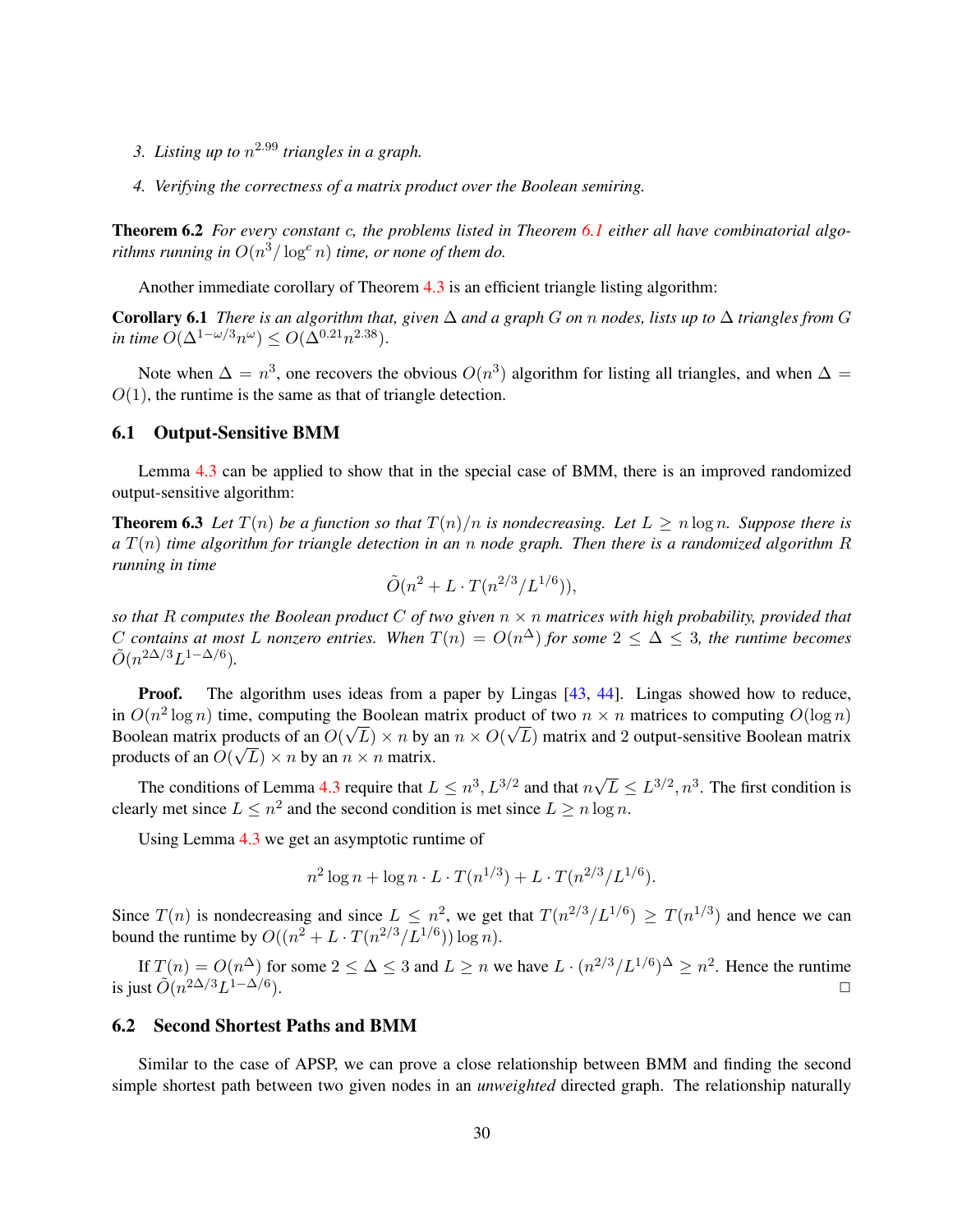extends to a relationship between BMM and RPP in unweighted directed graphs. The theorem below shows that in the realm of combinatorial algorithms, Roditty and Zwick's [\[54,](#page-40-13) [55\]](#page-41-2) algorithm for the second shortest simple path problem in unweighted directed graphs would be optimal, unless there is a truly subcubic combinatorial algorithm for BMM. Furthermore, any practical improvement of their algorithm would be interesting as it would imply a new practical BMM algorithm.

**Theorem 6.4** *Suppose there exist nondecreasing functions*  $f(n)$  *and*  $m(n)$  *with*  $m(n) \geq n$ *, and a combina*torial algorithm which runs in  $O(m(n)\sqrt{n}/f(n))$  time and computes the second shortest simple path in any *given unweighted directed graph with* n *nodes and* m(n) *edges. Then there is a combinatorial algorithm for triangle detection running in*  $O(n^3/f(n))$  *time. If*  $f(n) = n^{\varepsilon}$  *for some*  $\varepsilon > 0$ *, then there is a truly subcubic combinatorial algorithm for BMM.*

**Proof.** Suppose we are given an instance of triangle detection  $G = (V, E)$  where V is identified with [n]. Let L be a parameter. Partition V into  $n/L$  buckets  $V_b = \{bL + 1, \ldots, bL + L\}$  of size L.

We will create  $n/L$  instances of the second shortest simple path problem. In instance  $b$  (for  $b \in \{0, \ldots, n/L-\}$ 1), we will be able to check whether there is a triangle going through a node in bucket  $V_b$ .

Fix some *b*. First, create a path on  $L + 1$  nodes,  $P = p_0 \rightarrow p_1 \rightarrow \dots \rightarrow p_L$ .

In our construction we will make sure that P is the shortest path from  $p_0$  to  $p_L$ . The second shortest path would have to go from  $p_0$  to some  $p_s$  using P, then take a detour (say of length d) to  $p_t$  with  $t > s$ , and then take P from  $p_t$  to  $p_L$ . The length of the second shortest path would then be

$$
L - t + s + d = L + d + (s - t).
$$

Create three parts,  $A = \{a_1, \ldots, a_n\}, B = \{b_1, \ldots, b_n\}, C = \{c_1, \ldots, c_L\}$  so that for each  $i, j \in [n]$ there is an edge  $(a_i, b_j)$  iff  $(i, j) \in E$  and for every  $i \in [n], j \in [L]$ , there is an edge  $(b_i, c_j)$  iff  $(i, bL + j) \in E$ .

Now, for every  $j > 0$ , add a path  $R_j$  of length  $2j$  from  $c_j$  to  $p_j$ , adding  $2j$  new nodes.

For every  $i < L$  add a path  $Q_i$  of length  $2(2L - i)$ , ending at some node  $q_i$  (thus adding  $4L - 2i$  new nodes). The overall number of new nodes is at most  $4L(L + 1)$ .

For every  $r \in [n]$  and  $i < L$ , add an edge from  $q_i$  to  $a_r$  iff  $(bL + i + 1, r) \in E$ .

Now, any simple path from  $p_0$  to  $p_L$  which uses nodes from A, B or C must go through one of the paths  $Q_i$ , and hence has length at least  $2(2L - L + 1) = 2(L + 1) > L + 1$ . Hence P is the shortest path between  $p_0$  and  $p_L$ .

The second shortest path must have the form  $p_0 \to \ldots \to p_s$  followed by a detour to  $p_t$  for  $t > s$ , followed by  $p_t \to \ldots \to p_L$ . The detours between  $p_s$  and  $p_t$  look like this: take path  $Q_s$  from  $p_s$  to  $q_s$ , then a path of length 3 through some  $a_i$  through a node in B to a node  $c_t$  in C with  $t > s$ , and then taking path  $R_t$  to  $p_t$ . The length of the detour is

$$
d_{st} = 2(2L - s) + 3 + 2t = 4L + 3 + 2(t - s).
$$

The length of the full path is

$$
L + d_{st} + (s - t) = 5L + 3 + (t - s).
$$

Hence the closer  $s$  and  $t$  are, the shorter the path.

Now, G has a triangle  $(i, j, bL + s)$  going through  $V_b$  iff there is a path with detour between  $p_{s-1}$  and  $p_s$ going through  $Q_{s-1}, a_i, b_j, c_s, R_s$ . Its length is  $5L + 4$ . For any s, t with  $t \geq s+2$ , the length of the path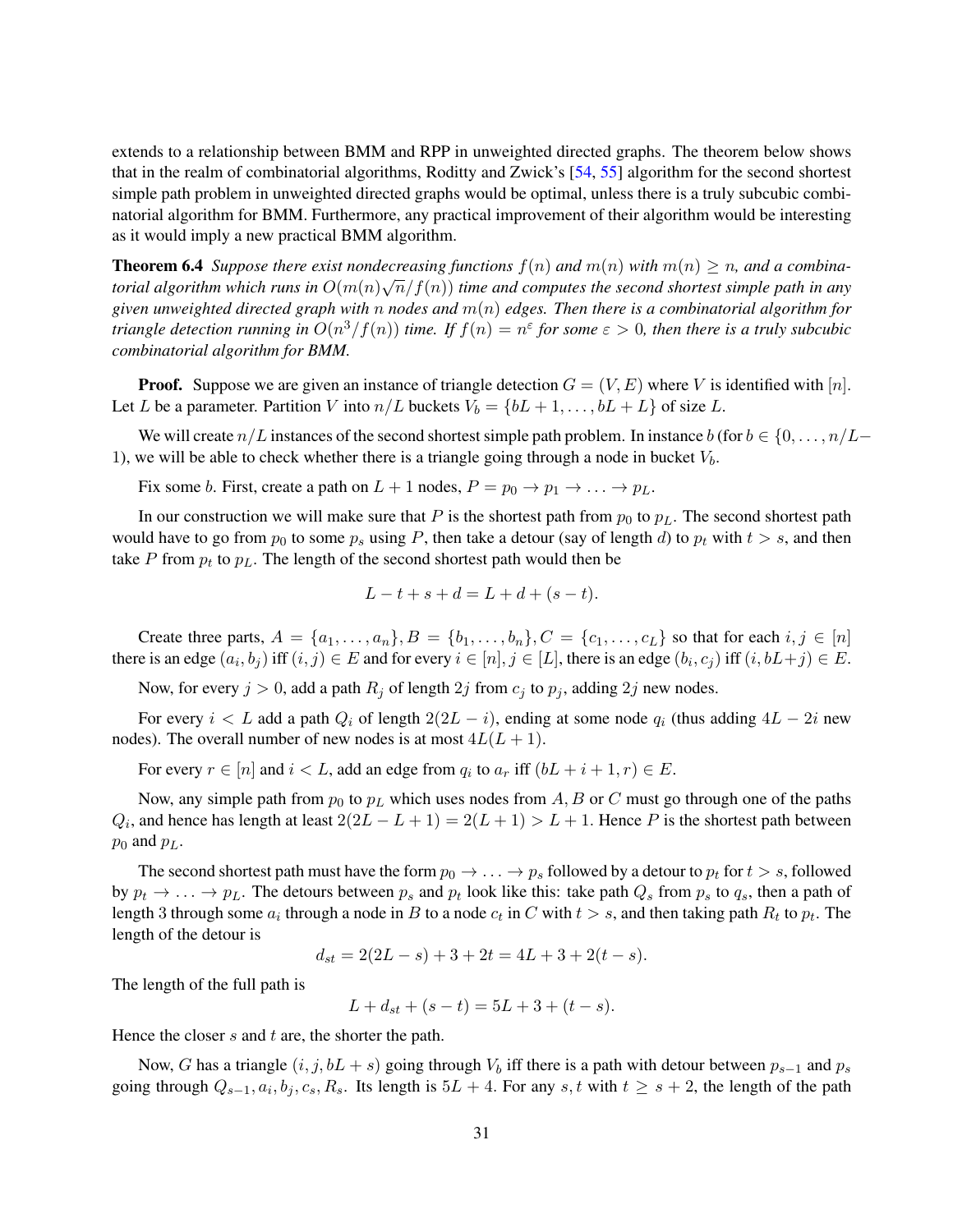with detour between  $p_s$  and  $p_t$  is at least  $5L + 3 + 2 > 5L + 4$ . Hence the shortest that a second shortest path can be is  $5L + 4$ . It is exactly of this length (and goes between some  $p_s$  and  $p_{s+1}$ ) iff there is a triangle going through  $V_b$ . Computing the length of the second shortest simple path then will tell us whether the original graph has a triangle going through  $V<sub>b</sub>$ .

Each of the  $n/L$  graphs (for each setting of b) has  $O(n + L^2)$  nodes and  $O(n^2)$  edges. For  $L = \Omega(\sqrt{n})$ the graph has  $O(L^2)$  nodes and  $O(n^2)$  edges.

Suppose that for some nondecreasing  $m(N)$  and  $f(N)$  there is an  $O(m(N))$ √  $N/f(N)$ ) combinatorial algorithm for the second shortest simple path in directed unweighted graphs. Then, let L be such that  $m(n + 1)$  $4L(L+1) = O(n^2)$ . One can find a triangle using a combinatorial algorithm in time

$$
O(n/L \cdot (n^2L)/f(L^2)) = O(n^3/f(L^2)) \le O(n^3/f(n)).
$$

If  $f(n)$  is a polynomial, then there is a truly subcubic combinatorial algorithm for BMM.

#### 6.3 Two New BMM Algorithms

Our results allow us to provide two new algorithms for BMM, relying on the relationship between BMM and triangle detection.

#### 6.3.1 Output-Sensitive Quantum BMM

In the theory of quantum computing there are many fantastic results. One of these is that a triangle in a graph on n nodes can be found using only  $\tilde{O}(n^{1.3})$  queries to the graph [\[45\]](#page-40-5). Recently, Buhrman and Spalek  $[13]$  $[13]$  studied the problem of verifying and computing matrix products using a quantum algorithm, also in the query complexity setting, where the operations counted are the queries to the matrix entries. Among other nice results, their paper showed an  $\tilde{O}(n^{1.5}\sqrt{L})$ -query output-sensitive algorithm for computing the Boolean matrix product of two  $n \times n$  matrices, where L is the number of ones in the output matrix. Lemma [4.2](#page-16-1) is a black box reduction which implies an improved algorithm by plugging in Magniez, Santha and Szegedy's [\[45\]](#page-40-5) query-efficient triangle algorithm. Our results have been recently improved by Le Gall [\[41\]](#page-40-8) and Jeffery, Kothari and Magniez [\[37\]](#page-40-9). The latter authors showed that the quantum query complexity of BMM is  $\tilde{\Theta}(n\sqrt{L}).$ 

<span id="page-31-0"></span>**Lemma 6.1** There is an  $\tilde{O}(n^{1.3}L^{17/30})$ -query quantum algorithm for computing the Boolean matrix product *of two* n × n *matrices, where* L *is the number of ones in the output matrix.*

Notice that since  $L \leq n^2$ , we always have  $n^{1.3}L^{17/30} \ll \tilde{O}(n^{1.5}\sqrt{n^2})$  $L$ ).

**Proof of Lemma [6.1.](#page-31-0)** Let A and B be the given Boolean matrices. Consider a tripartite graph with partitions I, J, K so that for  $i \in I$  and  $j \in J$ ,  $(i, j)$  is an edge iff  $A[i, j] = 1$ , for  $j \in J, k \in K$ ,  $(j, k)$ is an edge iff  $B[j, k] = 1$ , and  $(i, k)$  is an edge for all  $i \in I, k \in K$ . Note this graph does not need to be created explicitly; whenever the algorithm needs to query if  $(a, b)$  is an edge in the graph, it can just query A and B, and any output it has already produced. Then, in the output-sensitive part of the proof of Lemma [4.2,](#page-16-1) we can just use  $T(n) = \tilde{O}(n^{1.3})$  given by the algorithm of [\[45\]](#page-40-5). Notice that the condition of the lemma is satisfied for  $T(n) = \tilde{O}(n^{1.3})$ . Hence we obtain an algorithm with quantum query complexity  $\tilde{O}(n^{1.3}L^{1-1.3/3}) = \tilde{O}(n^{1.3}L)$  $17/30$ ).

Using an algorithm by Lingas [\[44\]](#page-40-7) that we also utilize in Theorem [6.3,](#page-29-1) the query complexity of the problem can be shown to be  $\tilde{O}(n^{1.5}L^{1/4})$  which is an improvement for all  $L \geq n^{12/19}$ . We prove Theorem [1.6.](#page-5-0)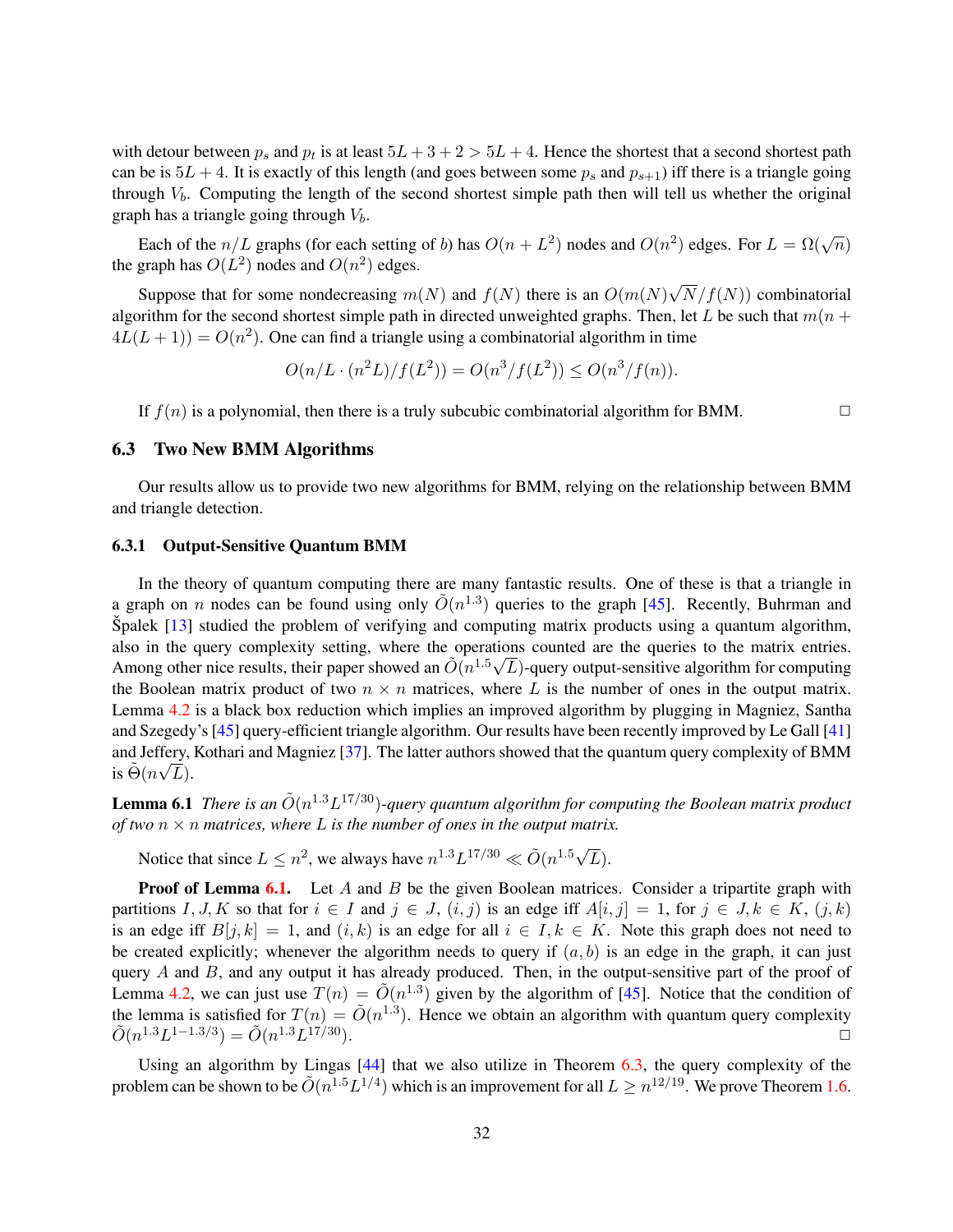**Reminder of Theorem [1.6](#page-5-0)** There is an  $\tilde{O}(\min\{n^{1.3}L^{17/30}, n^{1.5}L^{1/4}\})$ -query quantum algorithm for com*puting the Boolean matrix product of two*  $n \times n$  *matrices, where* L *is the number of ones in the output matrix.* 

**Proof.** Lingas [\[44\]](#page-40-7) shows that repeating the following approach  $O(\log n)$  times computes BMM with high probability, provided the number of ones in the output is  $\leq L$ :

1. Pick a random permutation of the rows of A and columns of B, and contract each consecutive block of  $L^{1/2}$  rows of A or columns of B into a "superrow" (or "supercolumn") which is just the componentwise OR of the corresponding rows or columns.

This part can be computed using  $nL^{1/2}$  Grover searches that find a 1 among  $n/L^{1/2}$  entries. This takes  $nL^{1/2}\sqrt{n/L^{1/2}}$  queries altogether, resulting in a query complexity of  $O(n^{1.5}L^{1/4})$ .

2. Compute BMM on the resulting  $L^{1/2} \times n$  by  $n \times L^{1/2}$  matrices, also extracting witnesses, and then for each 1 in the output, find the lexicographically first nonzero entry in the original instance that lies in the corresponding superrow and supercolumn.

All of these operations can be performed classically. The matrix product part does not require any extra queries to the input. The rest of the computation needs at most  $L(n/L^{1/2})$  extra queries to the input, since the number of nonzero entries in the collapsed instance is still at most  $L$ , and recovering a real nonzero entry for a collapsed nonzero  $(i, j)$  with witness k can be done by just going through the  $n/L^{1/2}$  rows corresponding to superrow i and the  $n/L^{1/2}$  columns corresponding to supercolumn j until the first entry x and first entry y are found such that  $A[x, k] = B[k, y] = 1$ .

 $\Box$ 

#### 6.4 Polynomial Preprocessing and Faster Combinatorial BMM

The divide-and-conquer ideas in our theorems are admittedly quite simple, but they are also powerful. It is evident that these ideas are useful for solving function problems via algorithms for related decision problems. These ideas can also be applied to greatly relax the conditions needed to achieve faster algorithms for the decision problems themselves. Williams [\[70\]](#page-41-16) showed that it is possible to preprocess a graph in  $O(n^{2+\epsilon})$  time (for all  $\epsilon > 0$ ) such that queries of the form *"is S an independent set?"* can be answered in  $O(n^2/\log^2 n)$  time. This data structure can be easily used to solve triangle detection in  $O(n^3/\log^2 n)$ , by simply querying the neighborhoods of each vertex. Bansal and Williams [\[6,](#page-38-4) [7\]](#page-38-14) show that every graph can be (randomly) preprocessed in  $O(n^{2+\epsilon})$  time so that any batch of  $O(\log n)$  independent set queries can be answered in  $O(n^2/\log^{1.25} n)$  (deterministic) time. This implies an  $O(n^3/\log^{2.25} n)$  randomized triangle detection algorithm. A major limitation in this approach to fast triangle detection is that the preprocessing time apparently must be subcubic. In fact, this subcubic requirement is the only reason why Bansal and Williams' preprocessing algorithm needs randomization. It turns out that in fact any *polynomial* amount of preprocessing suffices:

<span id="page-32-0"></span>**Theorem 6.5** Suppose there are  $k, c > 0$  such that every n-node graph can be preprocessed in  $O(n^k)$  time *so that all subsequent batches of*  $\log n$  *independent set queries*  $S_1, \ldots, S_{\log n}$  *can be answered together* in  $O(n^2/\log^c n)$  *time. Then triangle detection (and hence Boolean matrix multiplication) is solvable in*  $O(n^3/\log^{c+1} n)$  time.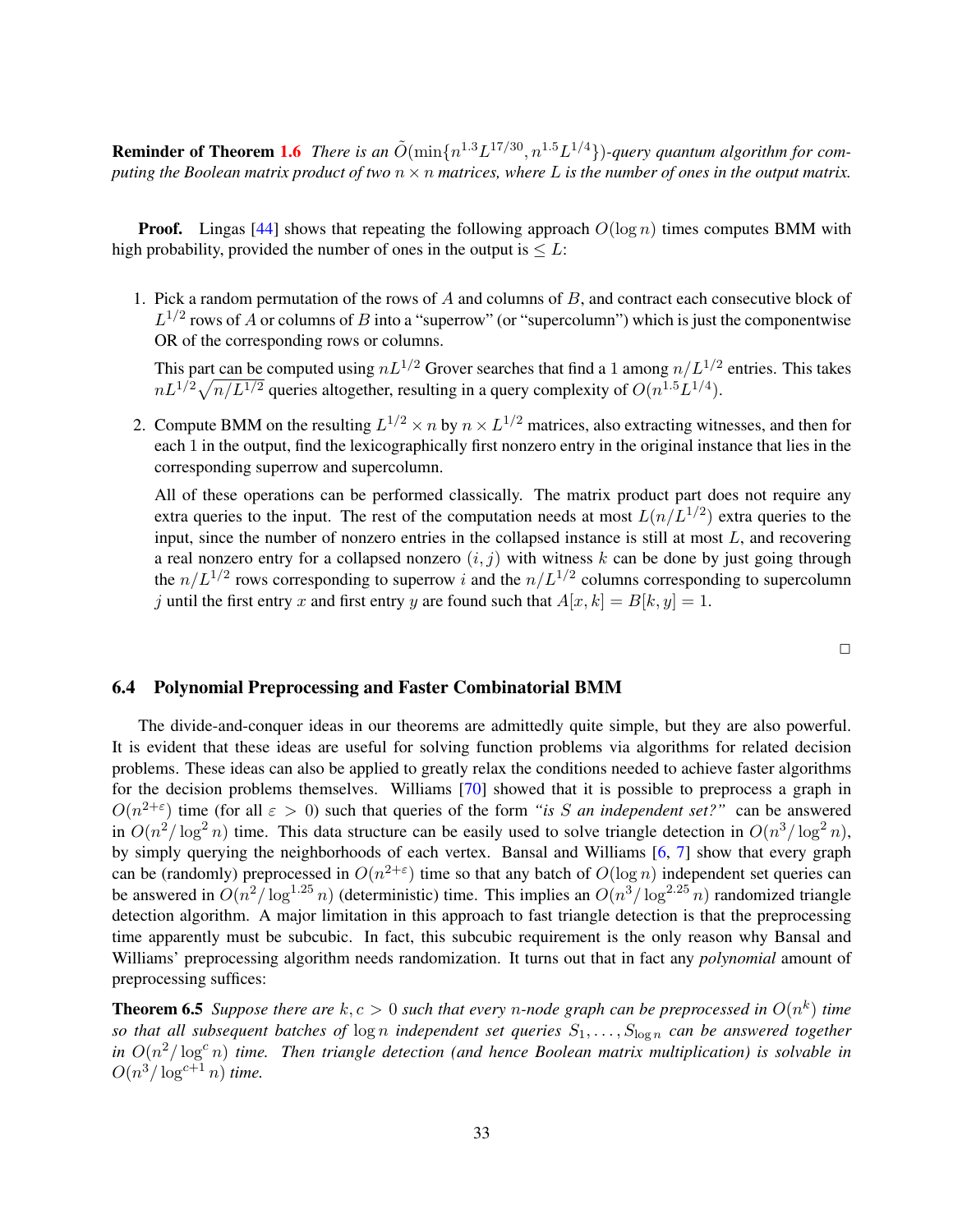That is, in order to attain better combinatorial algorithms for BMM, it suffices to answer independent set queries quickly with any *polynomial* amount of preprocessing. Theorem [6.5](#page-32-0) holds for both randomized and deterministic algorithms: a deterministic preprocessing and query algorithm results in a deterministic BMM algorithm. The idea behind the proof of Theorem [6.5](#page-32-0) resembles a method by Andersson and Thorup [\[5\]](#page-38-15) for converting polynomial space static search data structures into linear space dynamic ones.

**Proof of Theorem [6.5.](#page-32-0)** Let  $a = 1/(2k)$ . Divide the n nodes of the graph into  $n^{1-a}$  parts, each part having at most  $n^a + 1$  nodes each. For each pair i, j of parts, let  $G_{i,j} = (V_{i,j}, E_{i,j})$  be the subgraph of G restricted to the nodes in parts i and j. Preprocess  $G_{i,j}$  for independent set queries in  $O(n^{ak})$  time. This stage takes  $O(n^{2(1-a)+ak}) \leq n^{2-1/k+1/2} \leq O(n^{2.5})$  time.

To determine if G has a triangle, partition the set of nodes of G into at most  $1 + n/\log n$  groups of log n nodes each. For each group  $v_1, \ldots, v_{\log n}$  and all pairs of indices  $i, j = 1, \ldots, n^{1-a}$ , query  $N(v_1) \cap$  $V_{i,j}, \ldots, N(v_{\log n}) \cap V_{i,j}$  for independence. If some query answers "no" then report that there is a triangle; if all queries answer "yes" over all nodes then report that there is no triangle. This stage takes  $O(n/\log n \cdot$  $n^{2(1-a)} \cdot n^{2a} / (a \log^c n)) \le O(n^3 / \log^{c+1} n)$  time.

Theorem [6.5](#page-32-0) makes it easy to give derandomized versions of Bansal and Williams' algorithms, since there are deterministic *polynomial time* algorithms for the problems they need to solve, just not subcubic ones.

**Reminder of Theorem [1.4](#page-4-0)** There is a deterministic combinatorial algorithm for BMM running in  $O(n^3/\log^{2.25} n)$ *time.*

**Proof of Theorem [1.4.](#page-4-0)** We will show that there is a deterministic combinatorial  $O(n^3/\log^{2.25} n)$  time algorithm for triangle finding. By Corollary [4.1,](#page-18-0) this yields a deterministic combinatorial  $O(n^3/\log^{2.25} n)$ time algorithm for BMM.

The preprocessing algorithm of Bansal and Williams (Theorem 5.1 in [\[6\]](#page-38-4)) proceeds by finding an  $\varepsilon$ -pseudoregular partition (in the sense of Frieze and Kannan [\[32\]](#page-39-16)) in  $O(n^2)$  randomized time. The resulting independent set query algorithm answers  $O(\log n)$  independent set queries in  $O(n^2/\log^{1.25} n)$  time and is completely deterministic. Alon and Naor [\[4\]](#page-38-6) give a deterministic polynomial time algorithm for computing completely deterministic. Alon and Naor [4] give a deterministic porynomial time algorithm for computing<br>an  $\varepsilon$ -pseudoregular partition, which works for all  $\varepsilon \le c/\sqrt{\log n}$  for a fixed constant  $c > 0$ . By replacing the randomized preprocessing with the algorithm of Alon and Naor, and applying the reduction of Theorem [6.5,](#page-32-0) the algorithm is obtained.  $\Box$ 

Using the connection between negative triangle and APSP, we can identify a natural query problem on weighted graphs for which nontrivial solutions would give faster APSP algorithms. On a graph with an edge weight function  $c : E \to \mathbb{Z}$ , define a *price query* to be an assignment of node weights  $p : V \to \mathbb{Z}$ , where the answer to a query is *yes* if and only if there is an edge  $(u, v) \in E$  such that  $p(u) + p(v) > c(u, v)$ . Intuitively, think of  $p(v)$  as a price on node v, the edge weight  $c(u, v)$  as the cost of producing both u and v, and we wish to find for a given list of prices if there is any edge we are willing to "sell" at those prices.

**Reminder of Theorem [1.5](#page-4-1)** *Suppose there is a constant*  $k > 0$  *and a function*  $f(n)$  *such that every n-node* edge-weighted graph can be preprocessed in  $O(n^k)$  time so that any subsequent price query can be answered in  $O(n^2/f(n))$  time. Then, the negative triangle detection problem is solvable in  $O(n^3/f(n^{1/(2k)}))$  time.

If the hypothesis of the theorem is true for  $f(n) = 2^{\Omega(\log^\delta(n))}$  for some  $\delta > 0$ , then our results also imply that APSP is solvable in  $n^3/2^{\Omega(\log^\delta(n))}$  time (by Theorem [4.5\)](#page-20-1). To some, the contrapositive of Theorem [1.5](#page-4-1) may be more interesting: assuming that APSP needs  $\Omega(n^3/f(n))$  time, there is a *super-polynomial* time lower bound on the preprocessing time needed for efficiently answering price queries.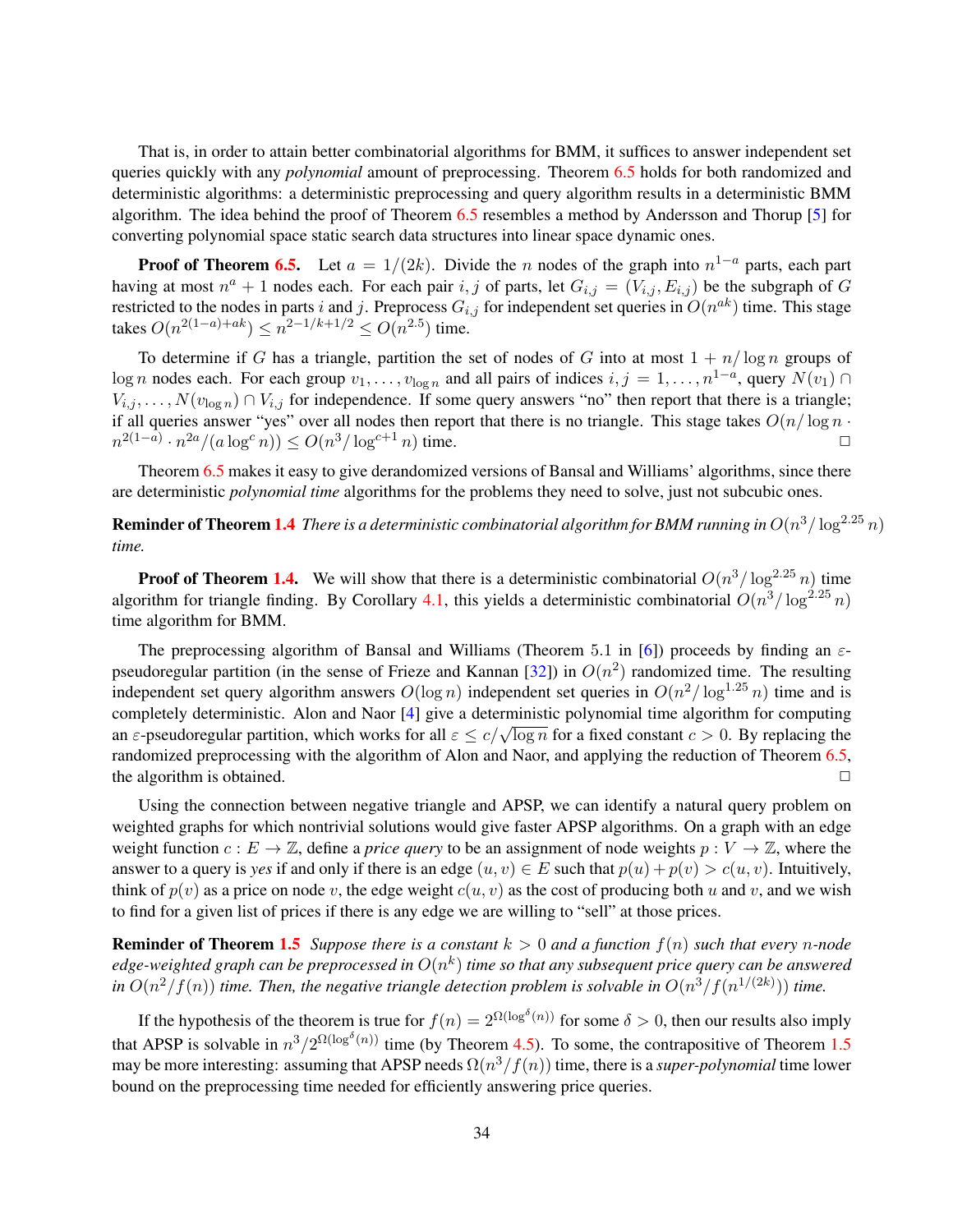**Proof.** (Sketch) In Theorem [6.5](#page-32-0) (and [\[6\]](#page-38-4)), faster solutions for the independent set query problem (with polynomial preprocessing) are shown to imply faster triangle detection. The key observation here is that the price query problem is the analogue of the independent set query problem, for finding negative weight triangles. More precisely, given any weighted graph on nodes  $\{v_1, \ldots, v_n\}$  and weight function w, the existence of a negative weight triangle can be determined from *n* price queries  $q_1, \ldots, q_n$ , one for each node, where the price on node  $v_j$  in  $q_i$  is  $-w(v_i, v_j)$ . Obtaining a *yes* answer to the price query  $q_i$  is equivalent to the existence of an edge  $(v_j, v_j)$  such that  $(-w(v_i, v_j)) + (-w(v_i, v_k)) > w(v_j, v_k)$ , which is equivalent to the existence of a negative weight triangle through  $v_i$ . This already shows that a subcubic time preprocessing algorithm for answering price queries in subquadratic time implies subcubic-time negative triangle detection. By applying the same divide-and-conquer preprocessing idea as Theorem [6.5,](#page-32-0) we find that any polynomial-time algorithm for preprocessing graphs for price queries implies a subcubic-time algorithm for preprocessing graphs for price queries (with asymptotically the same query time).  $\Box$ 

# 7 A Simplified View of All-Pairs Path Problems and Their Matrix Products

In this section we consider various algebraic structures other than the  $(\min, +)$  and Boolean semirings. We relate their matrix products and respective triangle problems, showing how several prior results in the area can be simplified in a uniform way.

**Existence-Dominance.** The dominance product of two integer matrices A and B is the integer matrix C such that  $C[i, j]$  is the number of indices k such that  $A[i, k] \leq B[k, j]$ . The dominance product was first studied by Matoušek [[46\]](#page-40-16) who showed that for  $n \times n$  matrices it is computable in  $O(n^{(3+\omega)/2})$ . The existencedominance product of two integer matrices A and B is the Boolean matrix C such that  $C[i, j] = 0$  iff there exists a k such that  $A[i, k] \leq B[k, j]$ . This product was used in the design of the first truly subcubic algorithm for the minimum node-weighted triangle problem [\[63,](#page-41-3) [67\]](#page-41-5). Although the existence-dominance product seems easier than the dominance product, the best known algorithm for it actually computes the dominance product.

The existence-dominance product is defined over the  $(\min, \odot)$  structure for which  $R = \mathbb{Z} \cup \{-\infty, \infty\}$ and  $a \odot b = 0$  if  $a \leq b$  and  $a \odot b = 1$  otherwise. The corresponding negative triangle problem, the *dominance triangle* problem, is defined on a tripartite graph with parts I, J, K. The edges between I and  $J$  are unweighted, and the rest of the edges in the graph have real weights. The goal is to find a triangle  $i, j, k \in I \times J \times K$  such that  $w(i, k) \leq w(k, j)$ .

**Minimum Edge Witness.** The minimum edge witness product is defined over a restriction of the  $(\min, \odot)$ structure over  $R = \mathbb{Z} \cup \{\infty, -\infty\}$ , where  $\odot = \times$  is integer multiplication. For an integer matrix A and a  $\{0, 1\}$  matrix B, the  $(i, j)$  entry of the minimum edge witness product C of A and B is equal to  $\min_k(A[i, k] \times$  $B[k, j]$ ). This product is important as it is in truly subcubic time iff APSP on node-weighted graphs is in truly subcubic time. Chan [\[15,](#page-38-9) [16\]](#page-38-10) used this relation to obtain the first truly subcubic runtime for node-weighted APSP.

The negative triangle problem corresponding to the minimum edge witness product is again the dominance triangle problem. Hence, by Theorem [4.2](#page-14-1) we can conclude that a truly subcubic algorithm for the dominance triangle problem (such as Matoušek's algorithm for the dominance product) implies truly subcubic node-weighted APSP. That is, we get an alternative subcubic algorithm for node-weighted APSP as a byproduct, although it is a bit slower than the best known. To obtain his algorithm for node-weighted APSP, Chan [\[16\]](#page-38-10) gave a completely new algorithm for minimum edge witness product with exactly the same runtime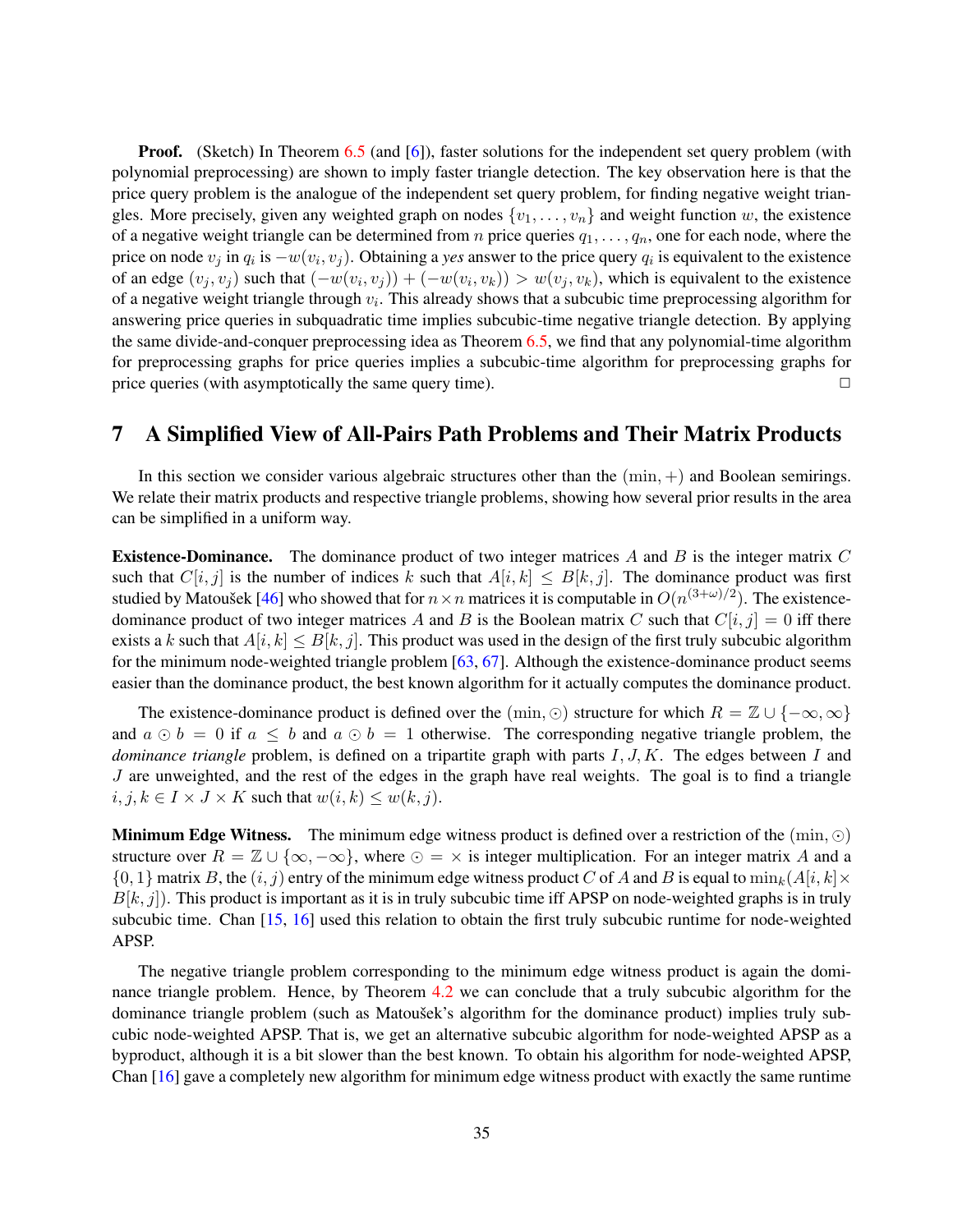as Matoušek's dominance product algorithm.

(Min- $\leq$ ). The (min,  $\leq$ ) structure is defined over  $R = \mathbb{Z} \cup {\infty, -\infty}$ , where the binary operation  $\leq$  on input a, b returns b if  $a \le b$  and  $\infty$  otherwise. The first author showed [\[62,](#page-41-9) [68\]](#page-41-10) that the (min,  $\le$ ) matrix product is in truly subcubic time iff the all pairs minimum nondecreasing paths problem (also called *earliest arrivals*) is in truly subcubic time. The first truly subcubic runtime for the product,  $O(n^{2+\omega/3})$ , was obtained by the present authors and R. Yuster [\[65,](#page-41-17) [66\]](#page-41-13). The techniques of Duan and Pettie [\[24\]](#page-39-11) also imply an  $O(n^{(3+\omega)/2})$ algorithm.

The negative triangle problem over  $(\min, \leq)$  is the following *nondecreasing triangle* problem: given a tripartite graph with partitions I, J, K and real edge weights, find a triangle  $i \in I, j \in J, k \in K$  such that  $w(i, k) \leq w(k, j) \leq w(i, j).$ 

Both known algorithms for this problem follow from the algorithms for  $(\min, \le)$ -product [\[65,](#page-41-17) [66,](#page-41-13) [24\]](#page-39-11) and are somewhat involved. Below we give a simpler  $O(n^{3/2}\sqrt{T(n)})$  algorithm, where  $T(n)$  is the best runtime for finding a triangle in an *unweighted* graph. If matrix multiplication is used, the runtime is the same as in Duan-Pettie's algorithm,  $O(n^{(3+\omega)/2})$ . Furthermore, the algorithm can actually be applied  $O(\log n)$  times to obtain another  $\tilde{O}(n^{(3+\omega)/2})$  algorithm for the  $(\min, \le)$ -product.

<span id="page-35-0"></span>Theorem 7.1 (Nondecreasing Triangle ≤<sup>3</sup> Triangle) *If a triangle in an unweighted graph can be found in*  $T(n)$  *time, then a nondecreasing triangle can be found in*  $O(n^{3/2}\sqrt{T(O(n))})$  *time, and*  $(\min, \leq)$  *product is*  $\sin O(n^{3/2}\sqrt{T(O(n))}\log n)$  *time.* 

**Proof.** We are given a weighted tripartite graph with partitions  $I, J, K$  and are looking for a triangle  $i \in I, j \in J, k \in K$  such that  $w(i, k) \leq w(k, j) \leq w(i, j)$ .

Begin by sorting all the edges in the graph, breaking ties in the following way: edges from  $I \times J$  are considered bigger than edges from  $K \times J$  of the same weight which are considered bigger than edges from  $I \times K$  of the same weight; within  $I \times J$  or  $J \times K$  or  $I \times K$  equal edges are arranged arbitrarily.

Let t be a parameter. For every vertex v in J or K, consider the sorted order of edges incident to v and partition it into at most  $n/t$  buckets of t consecutive edges each and at most one bucket with  $\leq t$ ; let  $B_{vb}$ denote the b-th bucket for node v. For each edge  $(x, v)$  such that v is in J or K and  $(x, v)$  is in  $B_{vb}$ , go through all edges  $(v, y)$  in  $B_{vb}$  and check whether  $x, v, y$  forms a nondecreasing triangle. This takes  $O(n^2t)$ time.

Partition the edges of the graph by taking  $O(n/t)$  consecutive groups of  $\leq nt$  edges in the sorted order of all edges. Let  $G_q$  denote the g-th such group. For each g, consider all buckets  $B_{vb}$  of vertices v in J or K such that there is some edge  $(v, x) \in B_{vb} \cap G_g$ . There can be at most 4n such buckets: there are at most  $n + nt/t = 2n$  buckets completely contained in  $G<sub>q</sub>$  and at most 2n straddling  $G<sub>q</sub>$ - at most one per vertex per group boundary.

Create a tripartite graph  $H_g$  for each g as follows.  $H_g$  has partitions  $H_g^I$ ,  $H_g^J$  and  $H_g^K$ .  $H_g^I$  has a node for each  $i \in I$ . For  $S \in \{J, K\}$ ,  $H_g^S$  has a node for each node bucket  $B_{vb}$  such that  $B_{vb} \cap G_g \neq \emptyset$  and  $v \in S$ . Therefore  $H<sub>q</sub>$  has  $\leq 9n$  nodes.

The edges of  $H_g$  are as follows. For all  $B_{jb} \in H_g^J$  and  $B_{kb'} \in H_g^K$ ,  $(B_{jb}, B_{kb'})$  is an edge if  $(j, k)$  is an edge and it is in  $B_{jb} \cap B_{kb'}$ . For  $i \in H_g^I$  and  $B_{jb} \in H_g^J$ ,  $(i, B_{jb})$  is an edge in  $H_g$  iff  $(i, j) \in E$  and there is a bucket  $b' < b$  such that  $(i, j) \in B_{jb'}$ . For  $i \in H_g^I$  and  $B_{kb} \in H_g^K$ ,  $(i, B_{kb})$  is an edge in  $H_g$  iff  $(i, k) \in E$  and there is a bucket  $b' > b$  such that  $(i, k) \in B_{kb'}$ .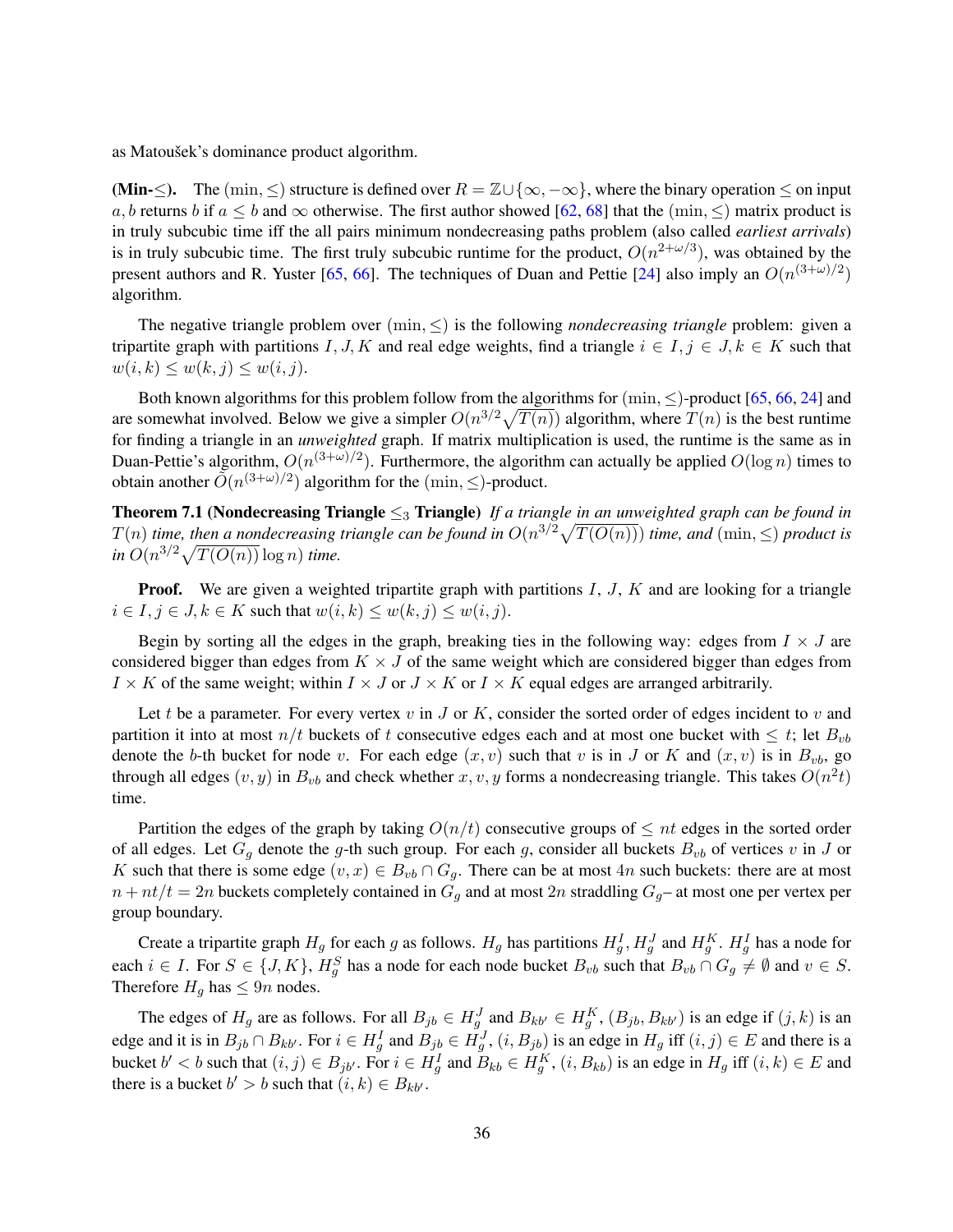Any triangle  $i, B_{jb}, B_{k,b'}$  in  $H_g$  corresponds to a nondecreasing triangle  $i, j, k$  in G. If a nondecreasing triangle i, j, k of G is not contained in any  $H_q$ , then for some b either both  $(i, j)$  and  $(j, k)$  are in  $B_{jb}$  or both  $(i, k)$  and  $(j, k)$  are in  $B_{kb}$ , both cases of which are already handled.

The runtime is  $O(n^2t + T(9n) \cdot n/t)$ . Setting  $t = \sqrt{T(9n)/n}$ , the time becomes  $O(n^{3/2}\sqrt{T(9n)})$ .  $\Box$ 

**Min-Max.** The subtropical semiring (min, max) is defined over  $R = \mathbb{Z} \cup \{\infty, -\infty\}$ . The (min, max) matrix product was used by the present authors and R. Yuster [\[66\]](#page-41-13) to show that the all pairs bottleneck paths problem is in truly subcubic time. The current best algorithm for the problem runs in  $O(n^{(3+\omega)/2})$  time by Duan and Pettie [\[24\]](#page-39-11). The (min, max) product is an important operation in fuzzy logic, where it is known as the *composition of relations* ([\[26\]](#page-39-17), pp.73).

The negative triangle problem over (min, max) is the following IJ*-bounded triangle* problem. Given a tripartite graph with partitions I, J, K and real weights on the edges, find a triangle  $i \in I, j \in J, k \in K$ such that both  $w(i, k) \leq w(i, j)$  and  $w(j, k) \leq w(i, j)$ , *i.e.* the largest triangle edge is in  $I \times J$ . We note that any algorithm for the nondecreasing triangle problem also solves the IJ-bounded triangle problem: any IJ-bounded triangle appears as a nondecreasing triangle either in the given graph, or in the graph with partitions  $J$  and  $K$  swapped. Hence a corollary to Theorem [7.1](#page-35-0) is that an  $IJ$ -bounded triangle can be found in  $O(n^{3/2}\sqrt{T(n)})$  time, where  $T(n)$  is the runtime of a triangle detection algorithm for unweighted graphs.

### 8 Extension to 3SUM

Finally, we describe an application of the ideas in this paper to the 3SUM problem: given three lists A, B, C of n integers each, are there  $a \in A$ ,  $b \in B$ , and  $c \in C$  such that  $a + b + c = 0$ ? The All-Integers-3SUM problem looks like a strict generalization of 3SUM: given three lists  $A, B, C$  of n integers each, output the list of *all* integers  $a \in A$  such that there exist  $b \in B$ ,  $c \in C$  with  $a + b + c = 0$ . We can prove a subquadratic equivalence between 3SUM and All-Integers-3SUM.

<span id="page-36-1"></span>**Theorem 8.1 (All-Integers 3SUM**  $\equiv_2$  3SUM) *All-Ints* 3*SUM is in truly subquadratic time iff* 3*SUM is in truly subquadratic time.*

**Proof.** One direction is obvious. For the other, we use a randomized hashing scheme proposed by Dietzfelbinger [\[23\]](#page-39-18) and used by Baran, Demaine and Patrascu [\[8\]](#page-38-16), which maps each distinct integer to one of Dietzrefologer [25] and used by Baran, Demaine and Fatrascu [6], which maps each distinct integer to one of  $\sqrt{n}$  buckets.<sup>[13](#page-36-0)</sup> For each  $i \in [\sqrt{n}]$ , let  $A_i$ ,  $B_i$ , and  $C_i$  be the sets containing the elements hashed to bu The hashing scheme has two nice properties:

- 1. for every pair of buckets  $A_i$  and  $B_j$  there are two buckets  $C_{k_{ij0}}$  and  $C_{k_{ij1}}$  (which can be located in  $O(1)$ ) time given  $i, j$ ) such that if  $a \in A_i$  and  $b \in B_j$ , then if  $a + b \in C$  then  $a + b$  is in either  $C_{k_{ij0}}$  or  $C_{k_{ij1}}$ ,
- 2. the total number of elements which are mapped to buckets containing at least  $3\sqrt{n}$  elements is  $O(\sqrt{n})$ in expectation.

After applying the hash function to all elements, we process all elements that get mapped to large buckets and the control of the control of the control of the control of the control of the control of the control of the c (those with size  $> 3\sqrt{n}$ ). Without loss of generality, suppose such an element is  $a \in A$ . Then for all elements  $b \in B$ , we check whether  $a + b \in C$ . This takes  $O(n^{1.5})$  time overall in expectation.

<span id="page-36-0"></span><sup>&</sup>lt;sup>13</sup>The scheme performs multiplications with a random number and some bit shifts, hence we require that these operations are not too costly. We can ensure this by first mapping the numbers down to  $O(\log n)$  bits, *e.g.*, by computing modulo some sufficiently large  $\Theta(\log n)$  bit prime.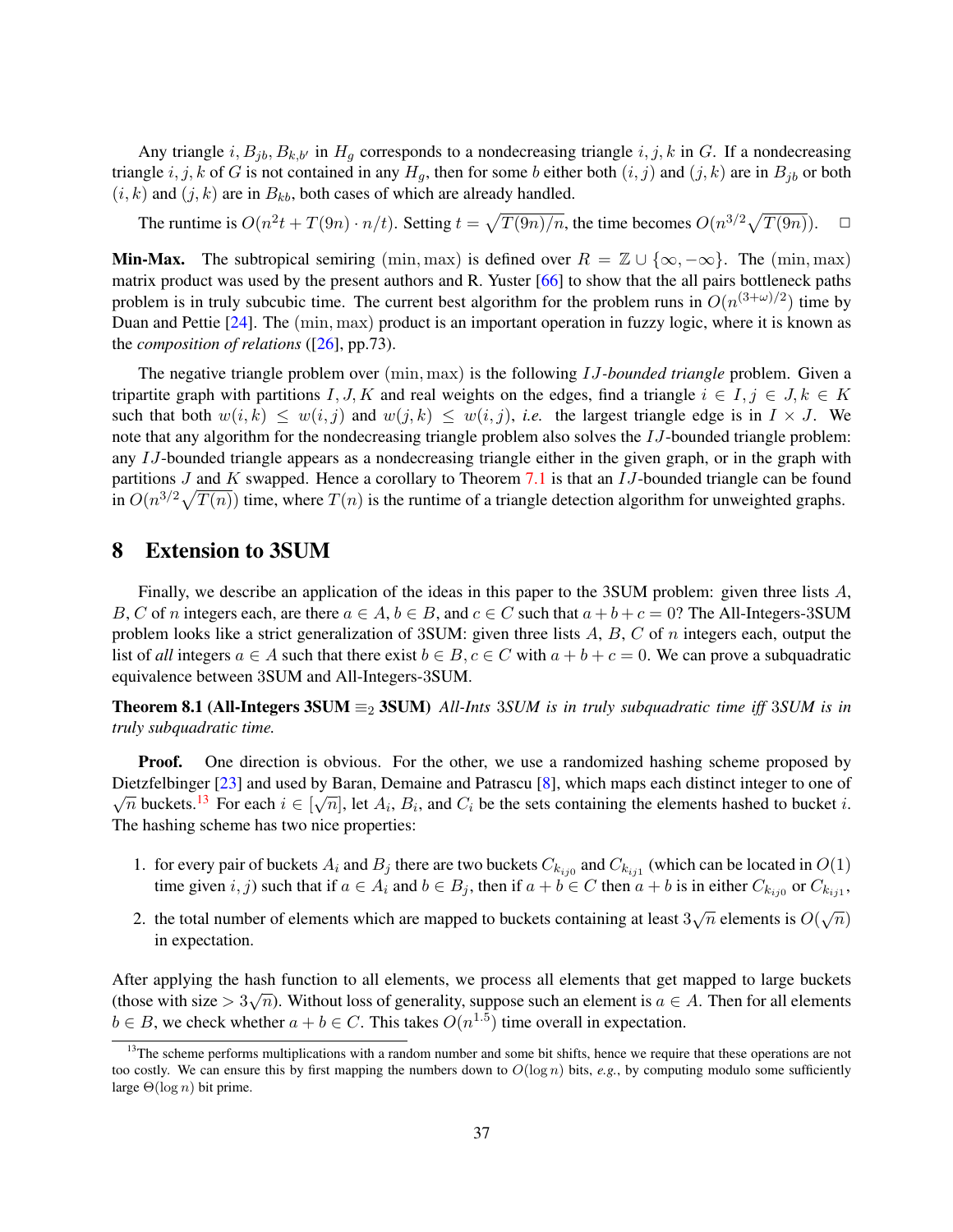The remaining buckets  $A_i, B_i, C_i$  for all  $i \in [\sqrt{n}]$  contain  $O(\sqrt{n})$  elements each. In particular, we have reduced the original problem to 2n subinstances of 3SUM ( $(A_i, B_j, C_{k_{ijb}})$  for  $b = 0, 1$ ).

Now for each of these  $2n$  subinstances in turn, call the detection algorithm. We can assume WLOG that the detection algorithm actually returns a triple  $a \in A_i$ ,  $b \in B_j$ ,  $c \in C_{k_{ijb}}$  such that  $a + b + c = 0$  (if it does not, we can recover a, b, c using a simple self-reduction). For each triple  $(a, b, c)$  detected, remove a from  $A_i$ and record that  $\alpha$  is in a 3SUM. Try to find a new 3SUM in the subinstance. When the current subinstance contains no more solutions, move to the next subinstance.

Assuming that there is an  $O(n^{2-\epsilon})$  time algorithm for 3SUM, the running time from this portion of the reduction becomes asymptotically

$$
(n+2n) \cdot (\sqrt{n})^{2-\varepsilon} = O(n^{2-\varepsilon/2}).
$$

Therefore All-Ints-3SUM can be solved in  $O(n^{1.5} + n^{2-\epsilon/2})$  time.

Theorem [8.1](#page-36-1) shows how subquadratic algorithms for 3SUM actually imply subquadratic algorithms for an apparently harder function problem (detecting 3-SUM solutions for all integers in the set). This should be contrasted with Patrascu's surprising subquadratic equivalence between 3SUM and the apparently *easier* function problem Convolution-3SUM discussed in Section [2.1.](#page-7-1) Both reductions use the same hash family, but they are applied in different ways.

### 9 Conclusion

We have explored a new notion of reducibility which preserves truly subcubic runtimes. Our main contributions are *subcubic reductions* from important function problems (such as all-pairs paths and matrix products) to important decision problems (such as triangle detection and product verification), showing that subcubic algorithms for the latter entail subcubic algorithms for the former. We have shown that these reductions and the ideas behind them have many interesting consequences.

We conclude with three open questions arising from this work:

- 1. *Does*  $O(n^{3-\delta})$  *negative triangle detection imply*  $O(n^{3-\delta})$  *matrix product (over any*  $\mathcal{R}$ )? Note we can currently show that  $O(n^{3-\delta})$  negative triangle implies  $O(n^{3-\delta/3})$  matrix product.
- 2. *Does a truly subquadratic algorithm for* 3*SUM imply truly subcubic APSP?* It is quite possible that truly subquadratic 3SUM implies truly subcubic negative triangle, which would answer the question.
- 3. *Is there a truly subcubic algorithm for minimum edge-weight triangle?* Although this question has been asked in prior work, clearly it takes on much greater importance now that we know it is equivalent to asking for a variety of subcubic algorithms for several fundamental path problems. We feel that if there are truly subcubic algorithms for APSP, they will likely be found by studying the "simpler" minimum edge-weight triangle problem.

Acknowledgments. The authors thank the anonymous referees for their insightful and detailed comments, and Laszlo Kozma for suggesting to study the Maximum Subarray problem in this context.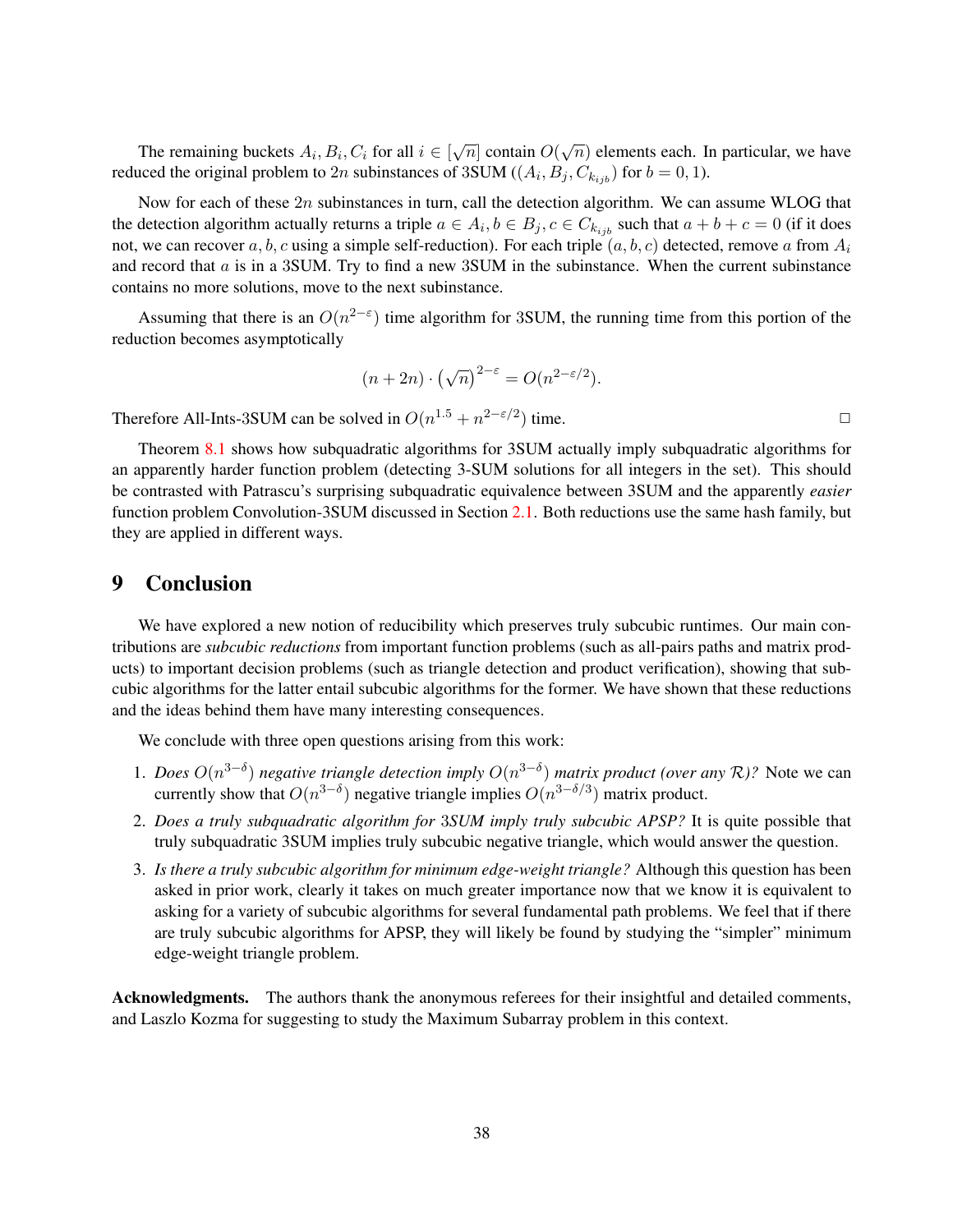# References

- <span id="page-38-1"></span>[1] A. Abboud, F. Grandoni, and V. V. Williams. Subcubic equivalences between graph centrality problems, APSP and diameter. In *Proceedings of the Twenty-Sixth Annual ACM-SIAM Symposium on Discrete Algorithms, SODA 2015, San Diego, CA, USA, January 4-6, 2015*, pages 1681–1697, 2015.
- <span id="page-38-3"></span>[2] N. Alon. Personal communication. 2009.
- <span id="page-38-8"></span>[3] N. Alon, Z. Galil, and O. Margalit. On the exponent of the all pairs shortest path problem. *J. Comput. Syst. Sci.*, 54(2):255–262, 1997.
- <span id="page-38-6"></span>[4] N. Alon and A. Naor. Approximating the cut-norm via Grothendieck's inequality. *SIAM J. Computing*, 35:787–803, 2006.
- <span id="page-38-15"></span>[5] A. Andersson and M. Thorup. Dynamic ordered sets with exponential search trees. *J. ACM*, 54(3):13, 2007.
- <span id="page-38-4"></span>[6] N. Bansal and R. Williams. Regularity lemmas and combinatorial algorithms. In *Proc. FOCS*, pages 745–754, 2009.
- <span id="page-38-14"></span>[7] N. Bansal and R. Williams. Regularity lemmas and combinatorial algorithms. *Theory of Computing*, 8(1):69–94, 2012.
- <span id="page-38-16"></span>[8] I. Baran, E. Demaine, and M. Patrascu. Subquadratic algorithms for 3SUM. *Algorithmica*, 50(4):584– 596, 2008.
- <span id="page-38-12"></span>[9] J. Bentley. Programming pearls: Algorithm design techniques. *Commun. ACM*, 27(9):865–873, Sept. 1984.
- <span id="page-38-0"></span>[10] A. Bernstein. A nearly optimal algorithm for approximating replacement paths and k shortest simple paths in general graphs. In *Proc. SODA*, pages 742–755, 2010.
- <span id="page-38-2"></span>[11] M. Blum and S. Kannan. Designing programs that check their work. *J. ACM*, 42(1):269–291, 1995.
- <span id="page-38-11"></span>[12] J. Brickell, I. Dhillon, S. Sra, and J. Tropp. The metric nearness problem. *SIAM J. Matrix Anal. Appl.*, 30(1):375–396, 2008.
- <span id="page-38-7"></span>[13] H. Buhrman and R. Špalek. Quantum verification of matrix products. In *Proc. SODA*, pages 880–889, 2006.
- <span id="page-38-13"></span>[14] T. M. Chan. Geometric applications of a randomized optimization technique. *Discrete & Computational Geometry*, 22(4):547–567, 1999.
- <span id="page-38-9"></span>[15] T. M. Chan. More algorithms for all-pairs shortest paths in weighted graphs. In *Proc. STOC*, pages 590–598, 2007.
- <span id="page-38-10"></span>[16] T. M. Chan. More algorithms for all-pairs shortest paths in weighted graphs. *SIAM J. Comput.*, 39(5):2075–2089, 2010.
- <span id="page-38-5"></span>[17] T. M. Chan. Speeding up the Four Russians algorithm by about one more logarithmic factor. In *Proc. SODA*, pages 212–217, 2015.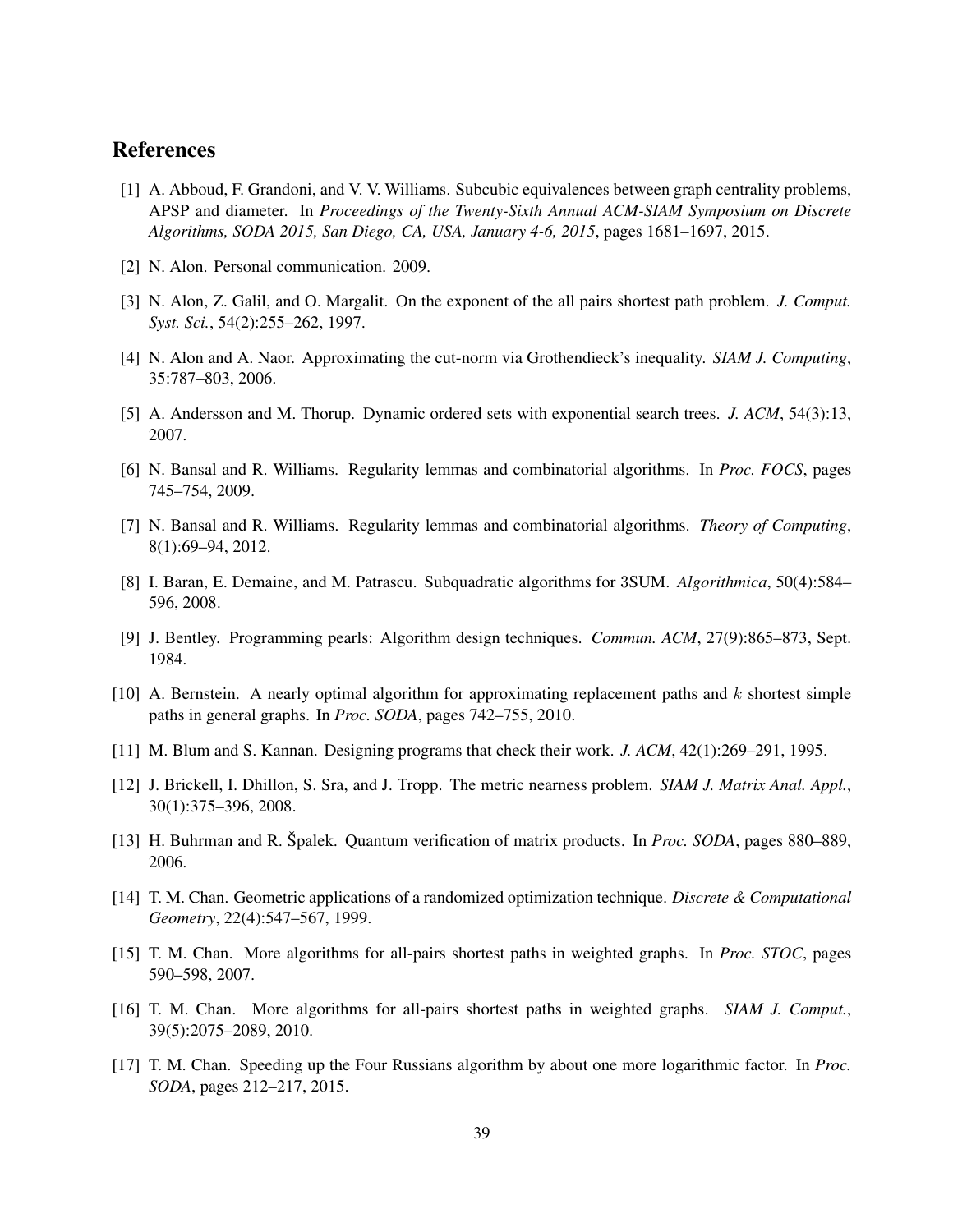- <span id="page-39-2"></span>[18] T. M. Chan and R. Williams. Deterministic apsp, orthogonal vectors, and more: Quickly derandomizing razborov-smolensky. In *Proc. SODA*, pages 1246–1255, 2016.
- <span id="page-39-7"></span>[19] D. Coppersmith and S. Winograd. Matrix multiplication via arithmetic progressions. *J. Symbolic Computation*, 9(3):251–280, 1990.
- <span id="page-39-4"></span>[20] A. Czumaj and A. Lingas. Finding a heaviest triangle is not harder than matrix multiplication. In *Proc. SODA*, pages 986–994, 2007.
- <span id="page-39-5"></span>[21] A. Czumaj and A. Lingas. Finding a heaviest vertex-weighted triangle is not harder than matrix multiplication. *SIAM J. Comput.*, 39(2):431–444, 2009.
- <span id="page-39-10"></span>[22] A. Davie and A. J. Stothers. Improved bound for complexity of matrix multiplication. *Proceedings of the Royal Society of Edinburgh, Section: A Mathematics*, 143:351–369, 4 2013.
- <span id="page-39-18"></span>[23] M. Dietzfelbinger. Universal hashing and k-wise independent random variables via integer arithmetic without primes. In *Proc. STACS*, pages 569–580, 1996.
- <span id="page-39-11"></span>[24] R. Duan and S. Pettie. Fast algorithms for (max, min)-matrix multiplication and bottleneck shortest paths. In *Proc. SODA*, pages 384–391, 2009.
- <span id="page-39-14"></span>[25] D. P. Dubhashi and A. Panconesi. *Concentration of measure for the analysis of randomized algorithms*. Cambridge University Press, 2009.
- <span id="page-39-17"></span>[26] D. Dubois and H. Prade. Fuzzy sets and systems: Theory and applications. *Academic Press*, 1980.
- <span id="page-39-3"></span>[27] D. Eppstein. Finding the k shortest paths. *SIAM Journal on Computing*, 28(2):652–673, 1998.
- <span id="page-39-1"></span>[28] M. J. Fischer and A. R. Meyer. Boolean matrix multiplication and transitive closure. In *Proc. FOCS*, pages 129–131, 1971.
- <span id="page-39-0"></span>[29] R. W. Floyd. Algorithm 97: shortest path. *Comm. ACM*, 5:345, 1962.
- <span id="page-39-12"></span>[30] M. L. Fredman and R. E. Tarjan. Fibonacci heaps and their uses in improved network optimization algorithms. *JACM*, 34(3):596–615, 1987.
- <span id="page-39-8"></span>[31] R. Freivalds. Probabilistic machines can use less running time. *IFIP Congress*, pages 839–842, 1977.
- <span id="page-39-16"></span>[32] A. M. Frieze and R. Kannan. Quick approximation to matrices and applications. *Combinatorica*, 19(2):175–220, 1999.
- <span id="page-39-13"></span>[33] A. Gajentaan and M. Overmars. On a class of  $O(n^2)$  problems in computational geometry. *Computational Geometry*, 5(3):165–185, 1995.
- <span id="page-39-9"></span>[34] F. L. Gall. Powers of tensors and fast matrix multiplication. In *International Symposium on Symbolic and Algebraic Computation, ISSAC*, pages 296–303, 2014.
- <span id="page-39-15"></span>[35] J. Hershberger, S. Suri, and A. Bhosle. On the difficulty of some shortest path problems. *ACM TALG*, 3(1):5, 2007.
- <span id="page-39-6"></span>[36] A. Itai and M. Rodeh. Finding a minimum circuit in a graph. *SIAM J. Computing*, 7(4):413–423, 1978.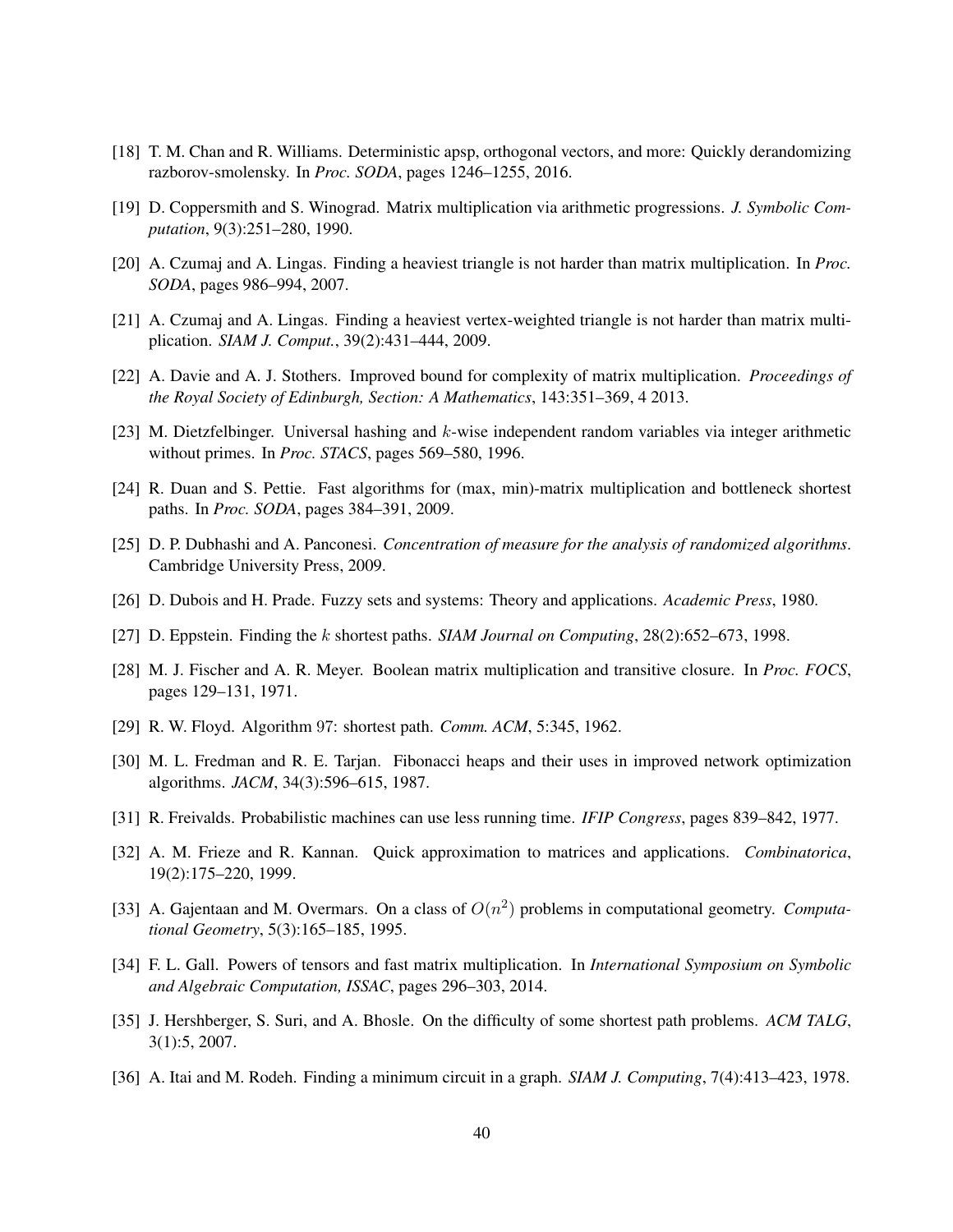- <span id="page-40-9"></span>[37] S. Jeffery, R. Kothari, and F. Magniez. Improving quantum query complexity of boolean matrix multiplication using graph collision. In *Proc. ICALP*, pages 522–532, 2012.
- <span id="page-40-17"></span>[38] D. Karger, D. Koller, and S. Phillips. Finding the hidden path: Time bounds for all-pairs shortest paths. *SIAM J. Computing*, 22(6):1199–1217, 1993.
- <span id="page-40-2"></span>[39] N. Katoh, T. Ibaraki, and H. Mine. An efficient algorithm for K shortest simple paths. *Networks*, 12(4):411–427, 1982.
- <span id="page-40-1"></span>[40] E. Lawler. A procedure for computing the K best solutions to discrete optimization problems and its application to the shortest path problem. *Management Science*, 18:401–405, 1971/72.
- <span id="page-40-8"></span>[41] F. Le Gall. Improved output-sensitive quantum algorithms for Boolean matrix multiplication. In *Proc. SODA*, pages 1464–1476, 2012.
- <span id="page-40-4"></span>[42] L. Lee. Fast context-free grammar parsing requires fast boolean matrix multiplication. *J. ACM*, 49(1):1– 15, 2002.
- <span id="page-40-6"></span>[43] A. Lingas. A fast output-sensitive algorithm for Boolean matrix multiplication. In *Proc. ESA*, pages 408–419, 2009.
- <span id="page-40-7"></span>[44] A. Lingas. A fast output-sensitive algorithm for boolean matrix multiplication. *Algorithmica*, 61(1):36– 50, 2011.
- <span id="page-40-5"></span>[45] F. Magniez, M. Santha, and M. Szegedy. Quantum algorithms for the triangle problem. In *Proc. SODA*, pages 1109–1117, 2005.
- <span id="page-40-16"></span>[46] J. Matousek. Computing dominances in  $E<sup>n</sup>$ . *Information Processing Letters*, 38(5):277–278, 1991.
- <span id="page-40-0"></span>[47] J. I. Munro. Efficient determination of the transitive closure of a directed graph. *Inf. Process. Lett.*, 1(2):56–58, 1971.
- <span id="page-40-10"></span>[48] V. Y. Pan. Strassen's algorithm is not optimal; trilinear technique of aggregating, uniting and canceling for constructing fast algorithms for matrix operations. In *Proc. FOCS*, pages 166–176, 1978.
- <span id="page-40-11"></span>[49] V. Y. Pan. New fast algorithms for matrix operations. *SIAM J. Comput.*, 9(2):321–342, 1980.
- <span id="page-40-15"></span>[50] M. Patrascu. Towards polynomial lowed bounds for dynamic problems. In *Proc. STOC*, pages 603–610, 2010.
- <span id="page-40-12"></span>[51] L. Roditty. On the K-simple shortest paths problem in weighted directed graphs. In *Proc. SODA*, pages 920–928, 2007.
- <span id="page-40-3"></span>[52] L. Roditty. On the k shortest simple paths problem in weighted directed graphs. *SIAM J. Comput.*, 39(6):2363–2376, 2010.
- <span id="page-40-14"></span>[53] L. Roditty and U. Zwick. On dynamic shortest paths problems. In *ESA*, pages 580–591, 2004.
- <span id="page-40-13"></span>[54] L. Roditty and U. Zwick. Replacement paths and  $k$  simple shortest paths in unweighted directed graphs. In *Proc. ICALP*, pages 249–260, 2005.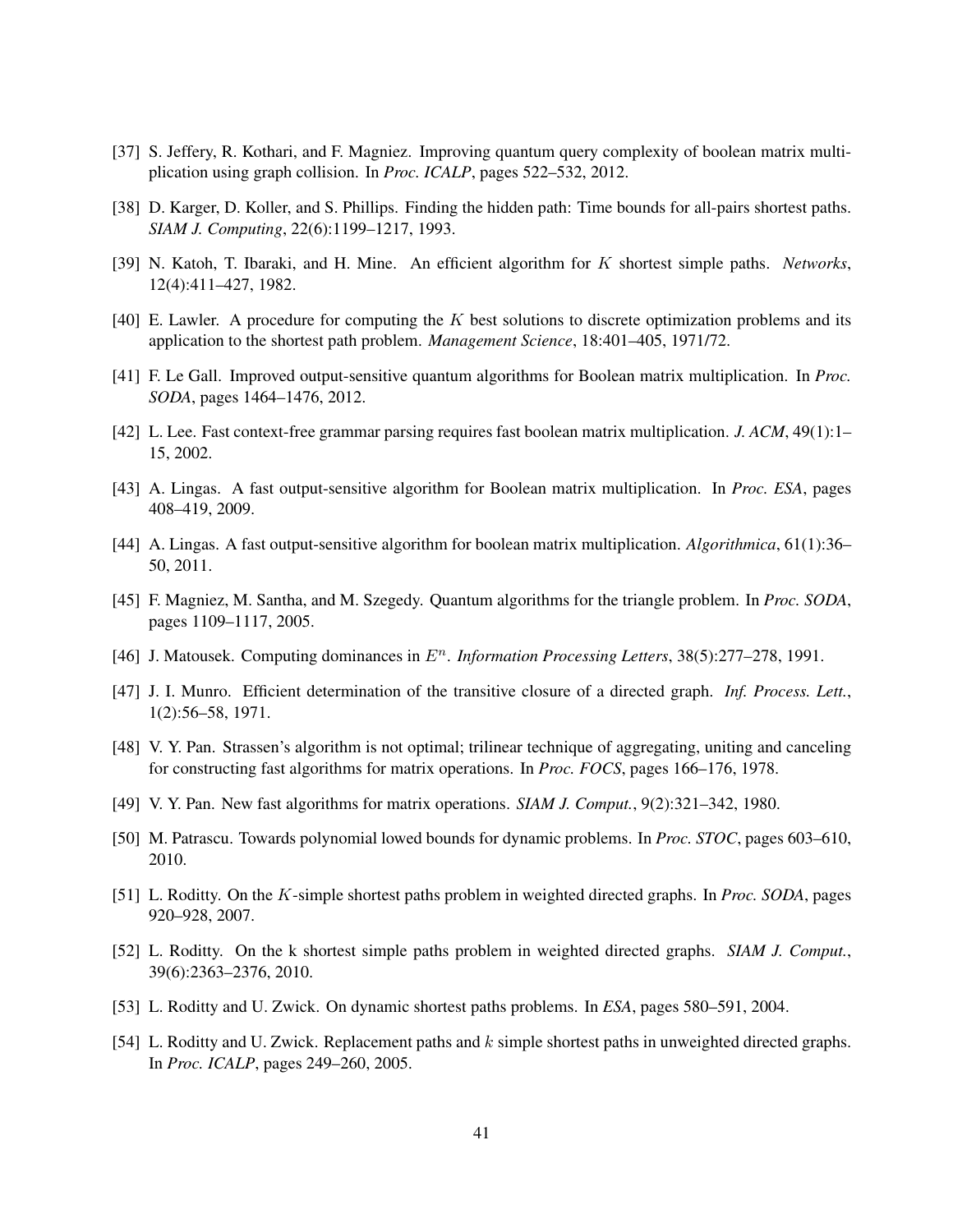- <span id="page-41-2"></span>[55] L. Roditty and U. Zwick. Replacement paths and *k* simple shortest paths in unweighted directed graphs. *ACM Trans. Algorithms*, 8(4):33, 2012.
- <span id="page-41-14"></span>[56] A. Shoshan and U. Zwick. All pairs shortest paths in undirected graphs with integer weights. In *Proc. FOCS*, pages 605–614, 1999.
- <span id="page-41-7"></span>[57] J. P. Spinrad. Efficient graph representations. *Fields Institute Monographs*, 19, 2003.
- <span id="page-41-12"></span>[58] A. Stothers. On the complexity of matrix multiplication. *Ph.D. Thesis, U. Edinburgh*, 2010.
- <span id="page-41-6"></span>[59] V. Strassen. Gaussian elimination is not optimal. *Numer. Math.*, 13:354–356, 1969.
- <span id="page-41-15"></span>[60] H. Tamaki and T. Tokuyama. Algorithms for the maximum subarray problem based on matrix multiplication. In *Proceedings of the Ninth Annual ACM-SIAM Symposium on Discrete Algorithms*, SODA '98, pages 446–452, 1998.
- <span id="page-41-8"></span>[61] L. G. Valiant. General context-free recognition in less than cubic time. *Journal of Computer and System Sciences*, 10:308–315, 1975.
- <span id="page-41-9"></span>[62] V. Vassilevska. Nondecreasing paths in weighted graphs, or: how to optimally read a train schedule. In *Proc. SODA*, pages 465–472, 2008.
- <span id="page-41-3"></span>[63] V. Vassilevska and R. Williams. Finding a maximum weight triangle in  $n^{3-\delta}$  time, with applications. In *Proc. STOC*, pages 225–231, 2006.
- <span id="page-41-4"></span>[64] V. Vassilevska, R. Williams, and R. Yuster. Finding the smallest H-subgraph in real weighted graphs and related problems. In *Proc. ICALP*, pages 262–273, 2006.
- <span id="page-41-17"></span>[65] V. Vassilevska, R. Williams, and R. Yuster. All-pairs bottleneck paths for general graphs in truly subcubic time. In *Proc. STOC*, pages 585–589, 2007.
- <span id="page-41-13"></span>[66] V. Vassilevska, R. Williams, and R. Yuster. All pairs bottleneck paths and max-min matrix products in truly subcubic time. *Theory of Computing*, 5(1):173–189, 2009.
- <span id="page-41-5"></span>[67] V. Vassilevska, R. Williams, and R. Yuster. Finding heaviest *H*-subgraphs in real weighted graphs, with applications. *ACM Trans. Algorithms*, 6(3), 2010.
- <span id="page-41-10"></span>[68] V. Vassilevska Williams. Nondecreasing paths in a weighted graph or: How to optimally read a train schedule. *ACM Trans. Algorithms*, 6(4), 2010.
- <span id="page-41-0"></span>[69] S. Warshall. A theorem on boolean matrices. *J. ACM*, 9(1):11–12, 1962.
- <span id="page-41-16"></span>[70] R. Williams. Matrix-vector multiplication in sub-quadratic time (some preprocessing required). In *Proc. SODA*, pages 995–1001, 2007.
- <span id="page-41-1"></span>[71] R. Williams. Faster all-pairs shortest paths via circuit complexity. In *Proc. STOC*, pages 664–673, 2014.
- <span id="page-41-11"></span>[72] V. V. Williams. Multiplying matrices faster than Coppersmith-Winograd. In *Proceedings of the 44th Symposium on Theory of Computing Conference, STOC 2012, New York, NY, USA, May 19 - 22, 2012*, pages 887–898, 2012.